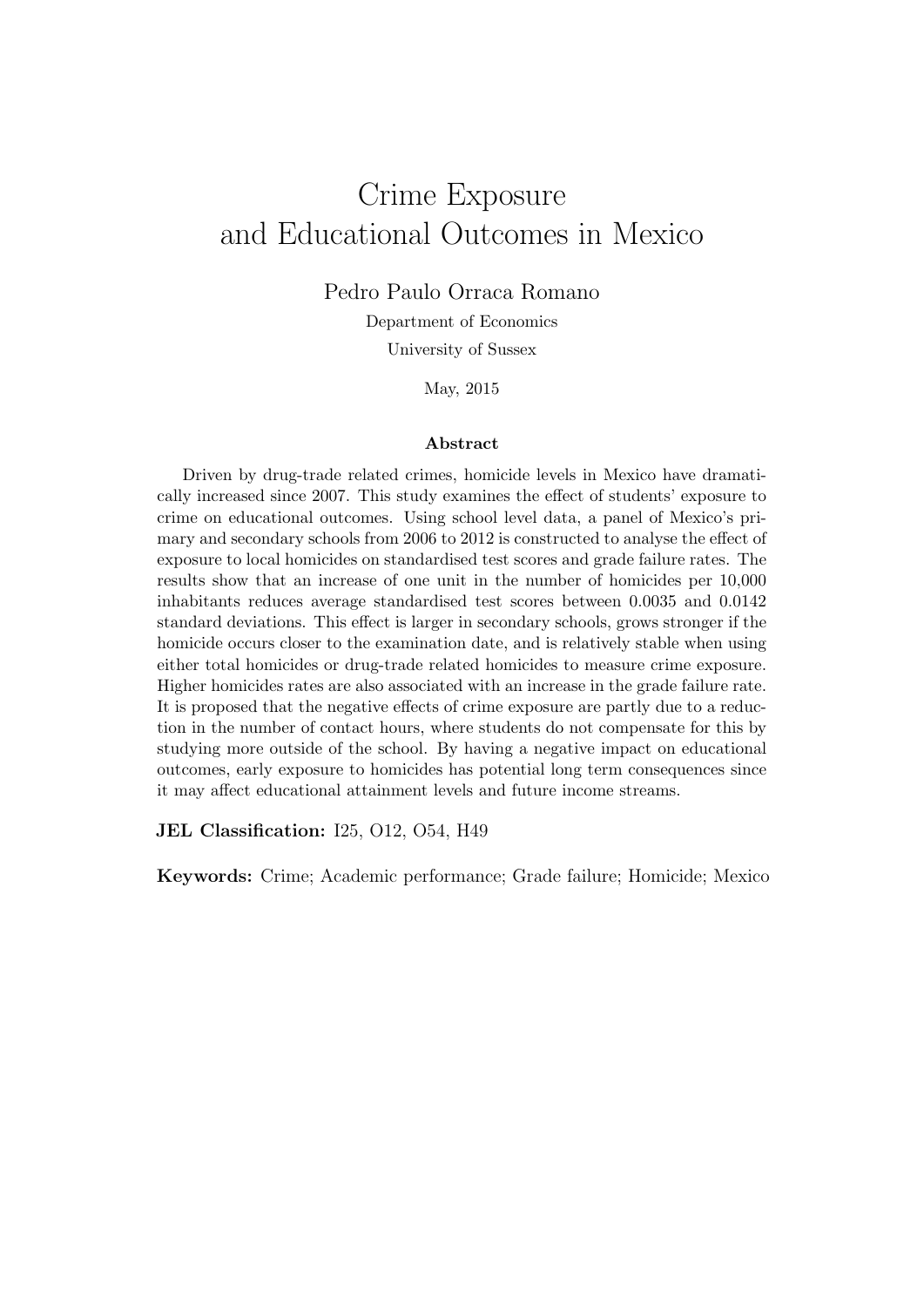## 1 Introduction

Driven by drug-trade related crimes, homicide levels in Mexico have dramatically increased in recent years. Between 2007 and 2012, approximately 121,613 homicides and  $66,217$  $66,217$  $66,217$  drug-trade related homicides were committed in the country.<sup>1</sup> The rise in crime and insecurity has proved extremely costly, totalling 1.4% of Mexico's gross domestic product (GDP) in 2012 [\(INEGI,](#page-18-0) [2012\)](#page-18-0). Since violence affects not only those directly involved in illegal activities but also reaches a much broader segment of society, it is likely to have important welfare effects. In the short run, these include negatively affecting school enrolment rates, the number of contact hours, academic performance and grade failure rates, among others. In the long run, it may influence educational attainment levels and income streams. This study examines the effect of students' exposure to local homicides on educational outcomes in Mexico. The effects of crime exposure are investigated for both standardised test scores and grade failure rates.<sup>[2](#page-1-1)</sup>

The mechanisms linking violent crime exposure and educational outcomes operate across different channels. At the individual level, it may affect educational attainment due to changes in behaviours or mental health. Children and adolescents exposed to different types of violence frequently display a number of symptoms related to acute or post-traumatic stress disorder (PTSD) [\(Martinez and Richters,](#page-18-1) [1993;](#page-18-1) [Berman et al.,](#page-17-0) [1996;](#page-17-0) [Osofsky et al.,](#page-19-0) [2004\)](#page-19-0). These characteristics, which include intensified levels of stress, anxiety, interrupted sleep, a lack of awareness, aggressive behaviour and difficulty concentrating, have been shown to affect educational outcomes [\(Margolin and Gordis,](#page-18-2) [2000;](#page-18-2) [Ding et al.,](#page-17-1) [2009\)](#page-17-1).

Within the household, parents exposed to high levels of crime may shift their focus to ensure the basic safety of their children, dedicating less time and energy towards improving their education [\(Harding,](#page-18-3) [2010\)](#page-18-3). Parents may resort to bounding techniques, which limit children to the home setting while restraining access to neighbourhood relations and influences [\(Jarret,](#page-18-4) [1997\)](#page-18-4). This may reduce social ties between households, teachers and the community, all of which help monitor children and are generally associated with better educational outcomes [\(Bryk et al.,](#page-17-2) [2010\)](#page-17-2). Furthermore, parents that have previously undergone a traumatic experience are more likely to have children with PTSD symptoms, since they may transmit the effects of their experiences to them [\(Linares et al.,](#page-18-5) [2004\)](#page-18-5).

Extreme crime related events can also affect the school routine by causing closings and temporarily interrupting classes. The theory of compensating differentials predicts that teachers would request higher wages in order to accept working in schools that face a greater risk of violence. Since in Mexico teachers' salaries are fixed, violence may lead to high levels of attrition and absenteeism. Staff turnover may also increase given that managing a school in a locality with high levels of crime can be difficult as well as risky

<span id="page-1-0"></span><sup>&</sup>lt;sup>1</sup>Author's calculation based on the *Sistema Estatal y Municipal de Bases de Datos* (SIMBAD, State and Municipal Database System) and the Comisión Nacional de Seguridad (CNS, National Security Commission).

<span id="page-1-1"></span><sup>&</sup>lt;sup>2</sup>In Mexico, basic education is divided into primary school (first to sixth grade) and secondary school (seventh to ninth grade). Since 1993, education has been compulsory until ninth grade. This was modified in 2013 becoming compulsory until twelfth grade. In 2009, Mexico ranked in the 48th position among 65 countries that undertook the Programme for International Student Assessment (PISA) test [\(OECD,](#page-18-6) [2010\)](#page-18-6). In 2010, public expenditure in education as percentage of the country's GDP stood at 5.2% [\(World-Bank,](#page-19-1) [2014\)](#page-19-1).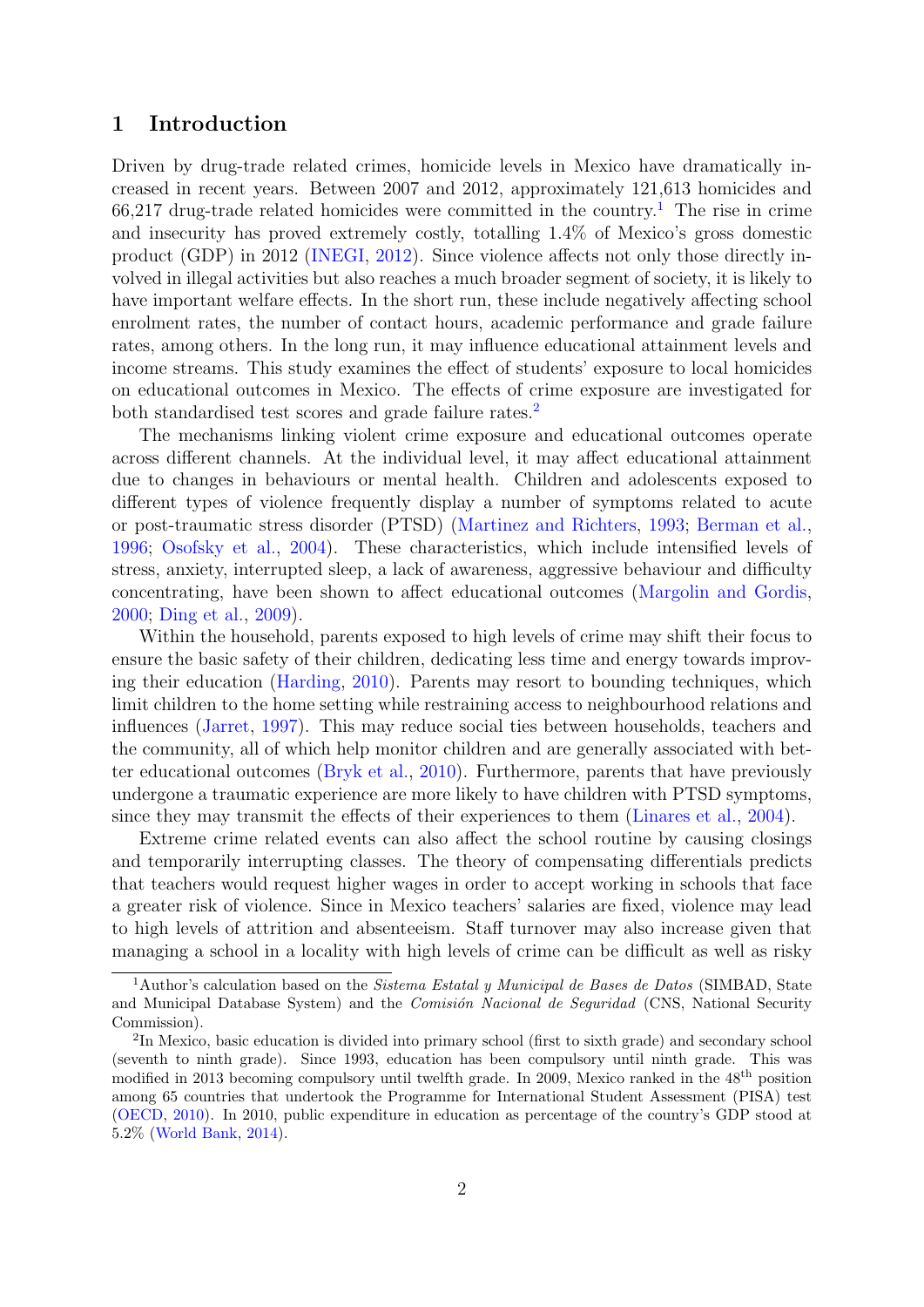[\(Monteiro and Rocha,](#page-18-7) [2013,](#page-18-7) p. 15). If exposure to violent crimes leads to short term interruptions of classes, an implication is that children and adolescents exposed to these incidents are likely to function at a consistently lower level over the entire school year [\(Sharkey et al.,](#page-19-2) [2014,](#page-19-2) p. 203).

Students may also attempt to side-step attending school due to safety concerns. Based on the Encuesta Nacional de Victimización y Percepción sobre Seguridad Pública (EN-VIPE, National Victimization and Perception of Public Safety Survey), Table [1](#page-20-0) shows that in 2011 approximately 7.2% of Mexico's students self-reported that they stopped going to school due to fear of being a crime victim. Furthermore, it can be seen in Table [2](#page-20-1) that this figure is positively related to the homicide level in the municipality of residence.

This study contributes to the literature on crime and educational outcomes in Mexico in several ways. First, the period of investigation is updated and extended as it focuses on the years covering from 2006 to 2012. Second, the econometric analysis controls for different school and household level programs implemented by the federal government which have been shown to strongly affect educational outcomes in Mexico, and which surprisingly have been mostly ignored in the literature. Third, with respect to standardised test scores, different subsamples of the population are examined. Among secondary schools, heterogeneous effects depending on when the homicide occurred with respect to examination date are investigated and potential spillover effects originating from homicides registered in nearby municipalities are analysed. Fourth, regarding grade repetition, the study includes secondary schools, distinguishes between homicides and drug-trade related homicides, examines different population groups and investigates spillover effects. Fifth, the potential endogeneity of the homicide rate is addressed by using the instrument first proposed by [Castillo et al.](#page-17-3) [\(2014\)](#page-17-3), based on the closeness of Mexico's municipalities to the U.S. border interacted with information on cocaine seizures in Colombia. Sixth, evidence is provided on the mechanisms driving the negative relationship between crime exposure and educational outcomes. This is done by focusing on the effects of violence on the number of contact hours and the amount of time spent performing school related activities in the household. Lastly, from a public policy standpoint the study provides evidence regarding the fact that non-educational policies, such as those concerning the country's security, affect educational outcomes.

The results show that an increase of one unit in the number of homicides per 10,000 inhabitants reduces average standardised test scores between 0.0035 and 0.0142 standard deviations. This effect is larger in secondary schools, grows stronger if the homicide occurs closer to the examination date, and is relatively stable when using either total homicides or drug-trade related homicides to measure crime exposure. Higher homicides rates are also associated with an increase in the grade failure rate.

<span id="page-2-0"></span>The study proceeds as follows. Section [2](#page-2-0) reviews the related literature. Section [3](#page-3-0) discusses the main motives behind recent increases in homicides and drug-trade related crimes in Mexico. Section [4](#page-6-0) describes the data and presents summary statistics. Section [5](#page-9-0) outlines the econometric methodology. Section [6](#page-10-0) discusses the results. Section [7](#page-12-0) tests the robustness of the results and examines some of the potential mechanisms. Section [8](#page-15-0) concludes.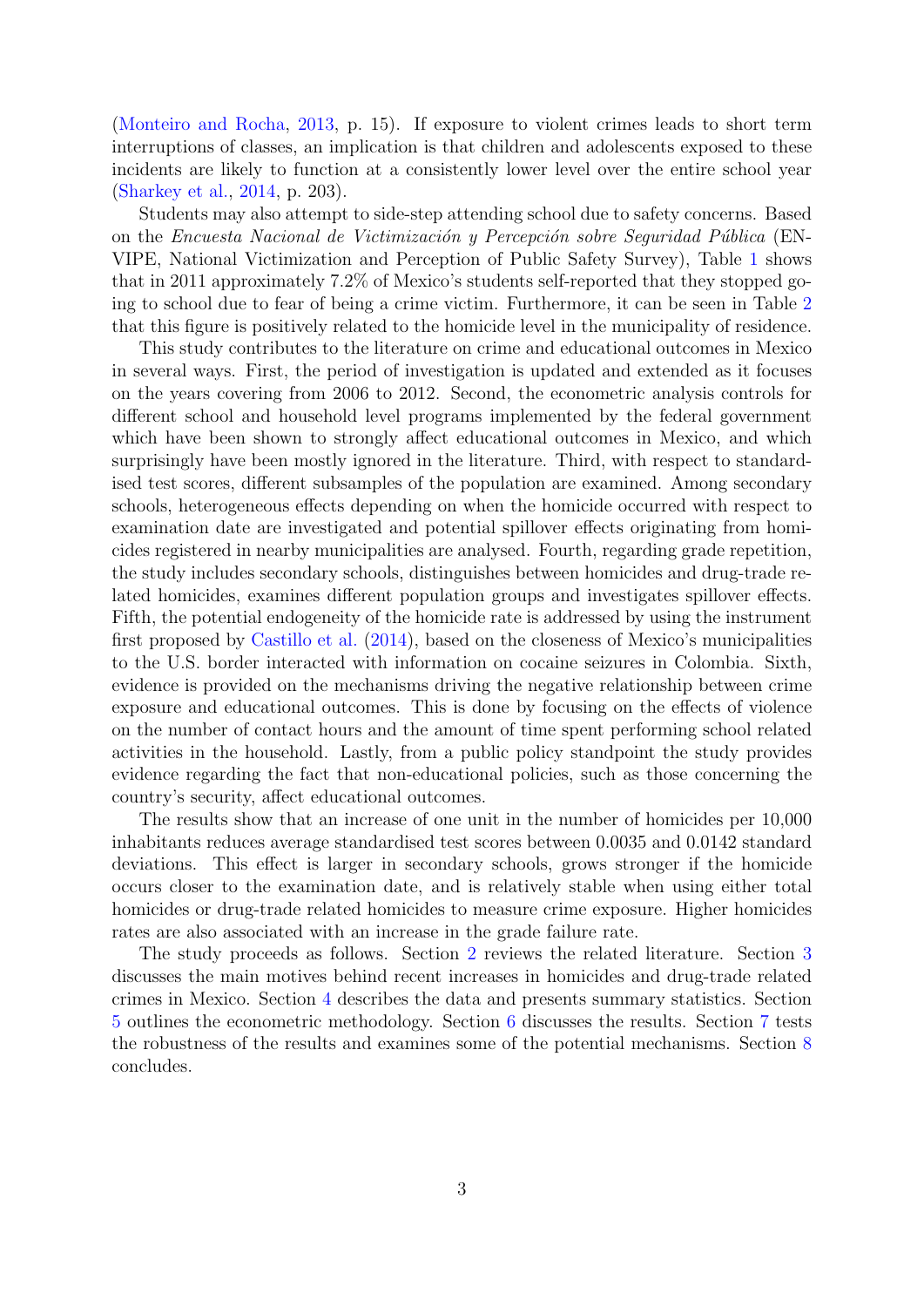## 2 Literature Review

Within the international literature that examines the impact of crime exposure on educational outcomes, a series of studies have focused on the effects of school level violence (see, e.g. [Grogger,](#page-17-4) [1997;](#page-17-4) [Poutvaara and Ropponen,](#page-19-3) [2010;](#page-19-3) [Abouk and Adams,](#page-16-0) [2013;](#page-16-0) [Beland](#page-17-5) [and Kim,](#page-17-5) [2014\)](#page-17-5). These investigations tend to observe that bringing weapons to school, fights between students and school shootings are associated with lower enrolment rates, a reduction in attendance and graduation rates and lower scores in national standardised tests. Another strand of the literature has centred on the effects of widespread conflict. Armed conflict has been shown to have strong long term effects on primary school completion rates in Timor-Leste [\(Justino et al.,](#page-18-8) [2014\)](#page-18-8), to affect human capital accumulation in Guatemala (Chamarbagwala and Morán, [2011\)](#page-17-6) and Peru (León, [2012\)](#page-18-9), and to decrease women's enrolment rates and mandatory schooling completion rates in Tajikistan [\(Shemyakina,](#page-19-4) [2011\)](#page-19-4), among others. Furthermore, a series of studies have examined the effects of violent crimes and illegal activities. Focusing on Colombia, [Gerardino](#page-17-7) [\(2014\)](#page-17-7) observes that teenage males are less likely to be enrolled at secondary school relative to girls when male-biased violence is high. [Monteiro and Rocha](#page-18-7) [\(2013\)](#page-18-7) analyse the impact of armed struggles between drug gangs in Rio de Janeiro on student achievement, and show that the negative effects of violence increase with its intensity, duration, and proximity to the examination dates. Finally, [Sharkey et al.](#page-19-2) [\(2014\)](#page-19-2) study the impact of exposure to violent crime on students' standardised test scores in New York City, where the authors observe that violence reduces performance on English assessments but has no effect on Mathematics scores.

A number of recent studies have examined the relationship between violence and educational outcomes in Mexico. [Caudillo and Torche](#page-17-8) [\(2014\)](#page-17-8) investigate the effect of crime exposure on grade failure among primary school students. Based on school level data covering the period from 1990 to 2010, the authors observe that a rise by one unit in the homicide rate per 10,000 inhabitants increases the failure rate by 0.027 percentage points. [Michaelsen and Salardi](#page-18-10) [\(2015\)](#page-18-10) quantify the effects of the rise in violent crime on standardised test scores in primary schools. Focusing on the years 2007 to 2011, the scholars observe that the increase in crime negatively affected standardised test scores in both Spanish and Mathematics. Finally, Márquez-Padilla et al. [\(2015\)](#page-18-11) covering the period from 2009 to 2011 do not find an effect of the rise in violence on standardised test scores among primary or secondary school students. Nevertheless, the authors do observe that higher crime exposure leads to a small reduction in enrolment rates among high school-age individuals.<sup>[3](#page-3-1)</sup>

<span id="page-3-1"></span><span id="page-3-0"></span><sup>&</sup>lt;sup>3</sup>Among the studies that have examined the effects of the rise in crime in Mexico, [Dell](#page-17-9) [\(2015\)](#page-17-9) finds that municipalities that elected a mayor from the *Partido Acción Nacional* (PAN, National Action Party), the party of President Felipe Calderón (2006-2012), encountered an upsurge in crime rates in the months following the election relative to those municipalities where PAN lost by a small margin. The authors also observes that the rise in violence led to a reduction in female force participation rates and a contraction in wages among men employed in the formal sector. [Enamorado et al.](#page-17-10) [\(2014\)](#page-17-10) exploit cross-municipal income and crime data and observe that from 2005 to 2010 drug-trade related crimes deterred economic growth. Focusing on the 2006-2010 same period, [Robles et al.](#page-19-5) [\(2014\)](#page-19-5) assess the economic costs of drugtrade related violence. Using electricity consumption as an indicator of the level of economic activity, the study finds that marginal increases in homicide rates negatively affected labour force participation rates and increased the proportion of unemployed workers in an area.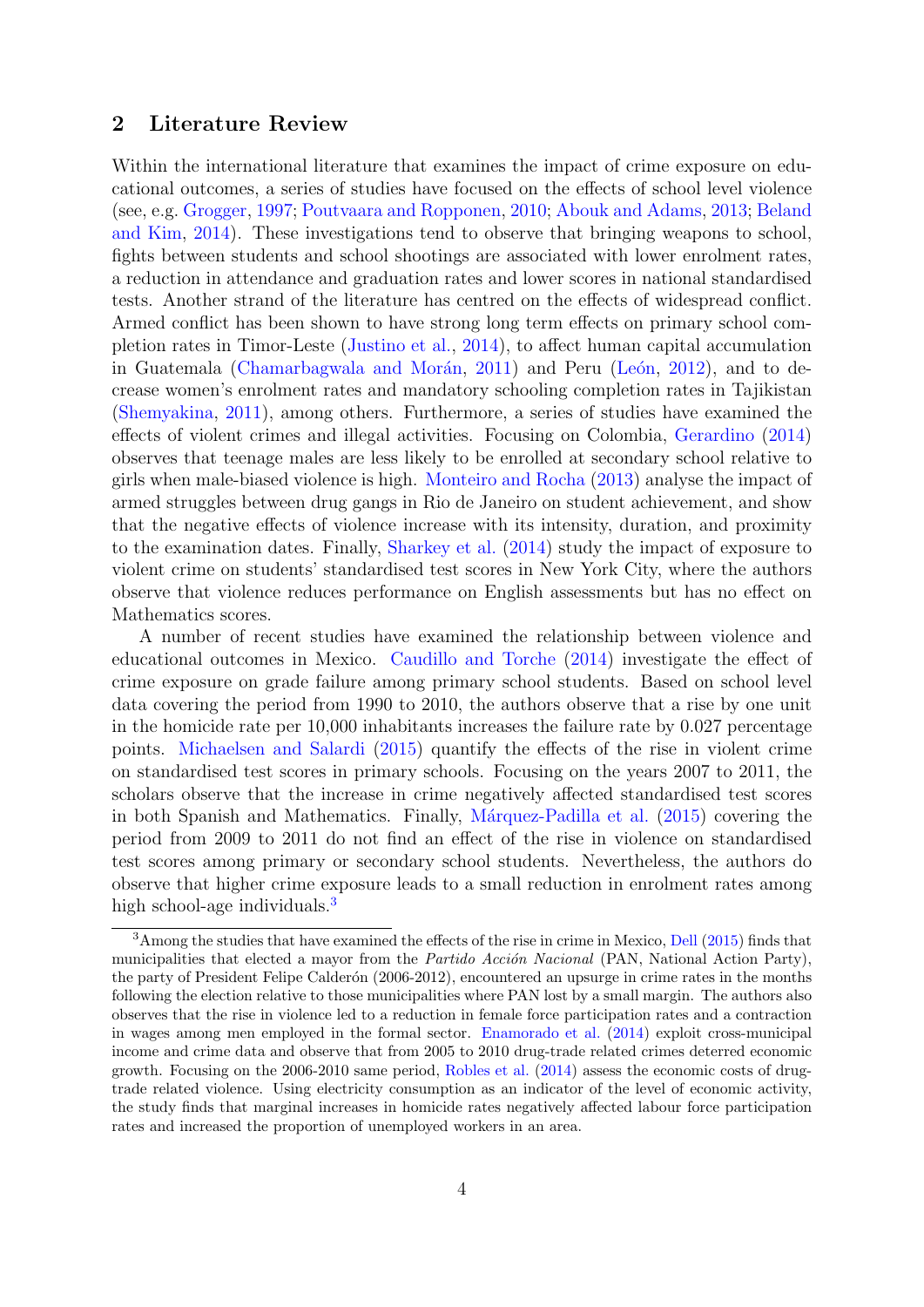## 3 Violence in Mexico

The increase in violent crime observed in Mexico in recent years is a result of a long-term political and economic process. Characterised by being a chaotic decade long episode, the Mexican revolution scarred the country and resulted in the creation of strong state led by the Partido Revolucionario Institucional (PRI, Institutional Revolutionary Party). The PRI suppressed political opposition by integrating different groups of society including labourers, peasants, businessmen, academics, and the armed forces into its organisation. It granted concessions and monopolies to private-sector supporters, paid off labour leaders, and assigned numerous well remunerated public-sector jobs to proponents. Backed by a strong repressive capacity, the PRI used its patronage machine to subdue rebellious voices and control Mexico for decades [\(O'Neil,](#page-19-6) [2009,](#page-19-6) p. 65).

Links between the PRI and drug trafficking organizations (DTOs) date back to the 1920s during the Prohibition era, a relationship that grew stronger and had been solidified by the 1950s. Through the Secretariat of the Interior, local governments and the federal police, the state created patron-client relationships with different sectors of society including the DTOs. This agreement minimised the number of violent acts committed against government officials, high-ranking drug-traffickers and the general population, while also defining the rules of operation for DTOs and guaranteeing that police investigations did not reach kingpins or other cartel leaders [\(O'Neil,](#page-19-6) [2009,](#page-19-6) p. 65). These conditions allowed organised crime groups to be virtually unchallenged by the government, permitting them to operate with relative liberty and grow into highly powerful consortiums [\(Astorga and](#page-16-1) [Shirk,](#page-16-1) [2010,](#page-16-1) p. 8). While the PRI did not generally accept criminal activity, such behaviour was more likely to go unpunished when public officials were more easily accessible for bribes and corruption. This association remained true even in the 1970s and 1980s when drug trafficking and production intensified throughout the country [\(O'Neil,](#page-19-6) [2009;](#page-19-6) [Astorga and Shirk,](#page-16-1) [2010\)](#page-16-1).

The equilibrium in the relationship between government authorities, including law enforcement, and DTOs began to change during Mexico's decentralization and democratization process in the late 1980s and 1990s. By losing a number of state governorships and subsequently failing to obtain absolute majority in Congress in 1997, the PRI lost its political monopoly as well as control over the drug trade. Once different political parties started coming into power, it invalidated the previous understanding requiring DTOs to negotiate with the new political establishment and encouraging rival crime groups to bid for market opportunities. With the election of President Vicente Fox (2000-2006), candidate of the right wing PAN, the old model dependent on PRI control was shattered [\(O'Neil,](#page-19-6) [2009\)](#page-19-6). In certain instances, the country's political transformation provided the necessary impulse to spur accountability, transparency, better governance and a head on approach towards DTOs. In other cases, it simply unsettled political connections to favour one DTO over another. Nevertheless, it is noteworthy to mention that none of Mexico's mayor political parties have been immune from acts of corruption, as this is a widespread occurrence in the country [\(Astorga and Shirk,](#page-16-1) [2010,](#page-16-1) p. 8).

The political opening in Mexico allowed DTOs the opportunity to gain autonomy and put a halt to their subordination to government authorities. Instead of buying off the necessary public servants, organised crime groups implemented a strategy of intimidation to ensure the safe passage of their merchandise. The rise of democratic competition also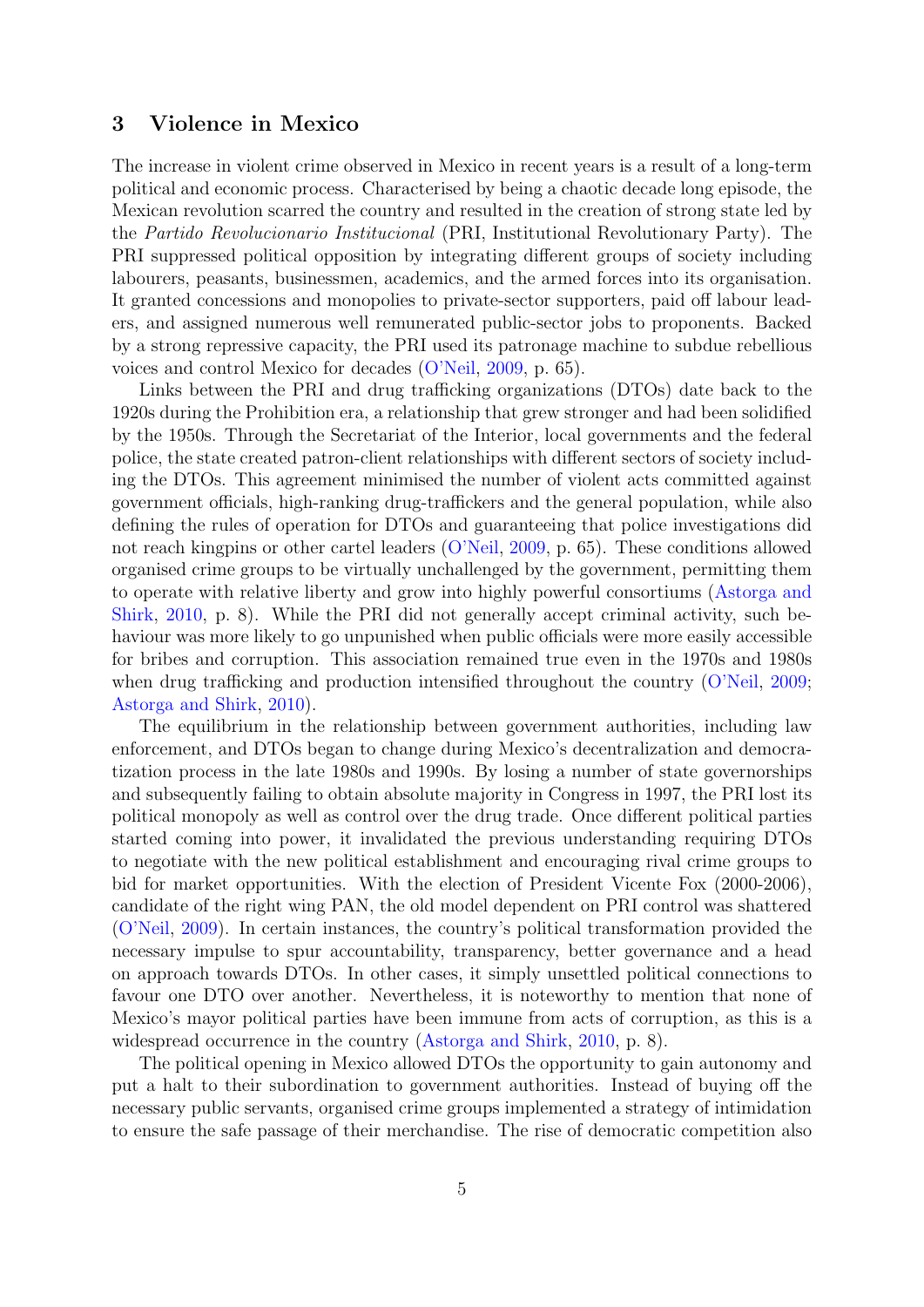affected the state's capacity to react forcefully. As the influence of Congress increased, legislative gridlock weakened the later years of President Ernesto Zedillo's term (1994- 2000) as well as the administration of Vicente Fox, delaying the judicial and police reforms needed by the country. Moreover, since they often belonged to different parties, problems often emerged between federal and local governments due to a lack of information being shared and the absence of coordinated policies [\(O'Neil,](#page-19-6) [2009\)](#page-19-6). Consequently, when the Mexican state was divided into many different units that had different objectives, criminal behaviour became more violent since the probability of being punished decreased [\(Rios,](#page-19-7) [2014b,](#page-19-7) p. [4](#page-5-0)).<sup>4</sup>

The relationship between government authorities and DTOs was radically altered in 2006. Following a closely contested election and just a few days after coming into power, President Felipe Calderón made the fight against organised crime groups, commonly referred to as the "war against drugs", the centrepiece of his administration by sending troops to state of Michoacán in December  $2006<sup>5</sup>$  $2006<sup>5</sup>$  $2006<sup>5</sup>$  While initially 6,500 troops were deployed to fight the DTOs, by the end of Calder´on's administration this figure had risen to 45,000. The crackdown was largely unanticipated as the election made narrow mention of security issues in Mexico [\(Dell,](#page-17-9) [2015\)](#page-17-9).

The "war against drugs" was largely based on the non-selective arrest of criminal leaders, which in turn led to the fragmentation of DTOs and the emergence of violent conflicts between crime organisations. Without their heads, a power vacuum emerged in many DTOs. Oftentimes, aspiring leaders who worked as part of the enforcement arms of the illegal drug trafficking organisations resorted to the use of high levels of violence to try to gain control of the fragmented markets, which resulted in a significant increase in the number of homicides. The neutralisation of kingpins and leaders was especially high between 2008 and 2010, while actions related to drug seizures and crop eradication remained stagnant [\(O'Neil,](#page-19-6) [2009;](#page-19-6) Guerrero-Gutiérrez, [2011\)](#page-18-12).

Figure [1](#page-29-0) shows that in 2000, the homicide rate in Mexico per 100,000 inhabitants stood at 11.0 Beginning in 2008, the homicide rate grew significantly, reaching a maximum of 24.3 in 2011. The increase in the homicide rate was largely driven by an escalation in the number of drug-trade related homicides. It can be seen that the trend in the homicide rate is very similar to the one observed for drug-trade related homicides.<sup>[6](#page-5-2)</sup>

Since the approach taken by President Calderón was to go after all DTOs, irrespective of their scope or whereabouts of the area under their control, this strategy resulted in amplified and geographically dispersed conflict (Guerrero-Gutiérrez,  $2011$  $2011$ ). Figure 2 shows the geographic distribution and intensity of the homicide rate per 100,000 inhabitants by municipality from 2006 to 2012. While initially concentrated in a few states, homicides

<span id="page-5-0"></span><sup>4</sup>Simultaneously, as U.S. interdiction efforts in the Gulf of Mexico region increased, the Colombian DTOs gradually relied more and more on Mexican smuggling networks to access the United States. Furthermore, following the disintegration of Colombia's major cartels, Mexican DTOs began to play a larger role in controlling smuggling routes, where more products started going through Mexico and into the U.S. [\(Astorga and Shirk,](#page-16-1) [2010\)](#page-16-1).

<span id="page-5-1"></span> $5B$ etween 2006 and 2012 troops were also deployed to the states of Baja California, Chihuahua, Coahuila, Durango, Guerrero, Morelos, Nuevo León, Sinaloa, Tamaulipas, and Veracruz. In 2009, the Mexican government spent 9 billion U.S. dollars to fight drug trafficking [\(Keefer and Loayza,](#page-18-13) [2010\)](#page-18-13).

<span id="page-5-2"></span><sup>&</sup>lt;sup>6</sup>A large part of the violence among DTOs consist of drug traffickers killing each other, where this represents over 85.0% of all drug-trade related homicides. Furthermore, approximately 95.0% of the victims are male and 45.0% are under 30 years of age [\(Dell,](#page-17-9) [2015\)](#page-17-9).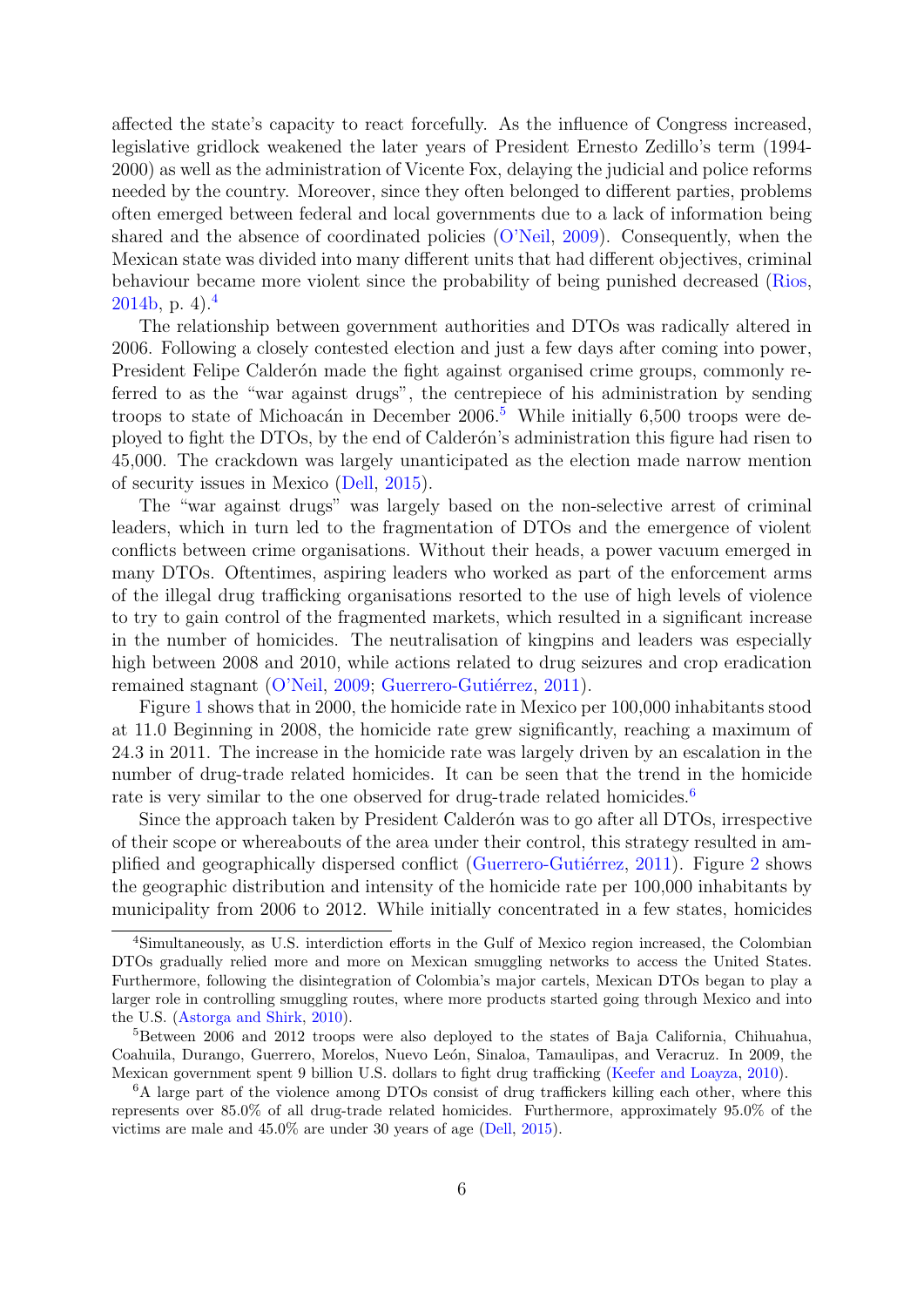became more spatially diverse over time. Nonetheless, homicides were specifically high in the states of Chihuahua, Durango, Guerrero, Michoacán, Nuevo León, Sinaloa and Tamaulipas. Furthermore, a large part of drug-trade related homicides occur in areas close to drug trafficking routes and in border cities such as Ciudad Juárez or Tijuana, since the most lucrative part of the drug trafficking business chain takes place at U.S.- Mexico international border crossing points [\(Rios,](#page-19-8) [2014a,](#page-19-8) p. 201).[7](#page-6-1) Between 2006 and 2012, the Mexican states bordering the U.S. accounted for 33.7% of the country's homicides despite being home to just 17.7% of its population. This figure is more pronounced when focusing on drug-trade related homicides, where the border states accounted for 44.8% of all drug homicides registered in Mexico between 2006 and 2012. [Dell](#page-17-9) [\(2015\)](#page-17-9) reports that in 2008 in approximately 68.0% of the country's municipalities there was either a major DTO or a local drug gang operating within its territory.

In addition to the increase in the homicide rate, a rise in the number of illegal activities targeting the general population was also observed. When the leaders of the DTOs were neutralised, crime organisations often lost the ability to operate their international drug trafficking routes in an effective and economic manner. Thus, remaining members commonly turned against civilians to extract economic resources through exploitative criminal acts [\(Robles et al.,](#page-19-5) [2014,](#page-19-5) p. 3). These included kidnappings, extortions, assault and car-thefts, among others.<sup>[8](#page-6-2)</sup>

Other major changes also occurred around the same time President Calderon took office, both of which affected the illegal drug market and homicide rates in Mexico. As explained by [Castillo et al.](#page-17-3) [\(2014\)](#page-17-3), in 2006 the Colombian government redefined its anti-drug strategy changing from a policy that emphasised attacking coca crops, which produce lower value added, to one that focused on the confiscation of drug shipments and well as the destruction of cocaine processing labs. This resulted in an increase in the amount of cocaine seized in Colombia, Mexico's main cocaine supplier. This created scarcity of cocaine and increased drug-trade related violence in Mexico. Another factor that also contributed to the increase in violent crime was the expiration of the U.S. Federal Assault Weapons Ban in 2004. [Dube et al.](#page-17-11) [\(2013\)](#page-17-11) observe that this made semiautomatic weapons more accessible to DTOs in Mexican states along the U.S. border, except for Baja California. Thus, the Mexican municipalities located near the non-California border states encountered differential increases in homicides and gun-related homicides after 2004.

While on the campaign trail, President Enrique Peña Nieto (2012-2018) had promised to cut down on the government's dependence on the counter-drug tactics used by the previous administration. Nonetheless, Peña Nieto has continued to heavily rely on the military while targeting the arrest of major DTO figures [\(Heinle et al.,](#page-18-14) [2014\)](#page-18-14).

<span id="page-6-2"></span><span id="page-6-1"></span><span id="page-6-0"></span><sup>7</sup>Figure [A.1](#page-32-0) in the Appendix presents the geographic distribution of drug related homicides in Mexico.

<sup>8</sup>Extortion is likely the most common of the new criminal activities. At a first stage, the DTOs used extortion to target illegal businesses since they were unlikely to be denounced to the police. These include prostitution rings and casinos, among others. Subsequently, acts of extortion were extended to legal enterprises offering DTOs a quick way of acquiring income and substantially affecting economic activity. Thus, a large number of businesses were forced to close due to fear for their safety or the unsustainability of paying the high protection fees [\(Rios,](#page-19-8) [2014a\)](#page-19-8).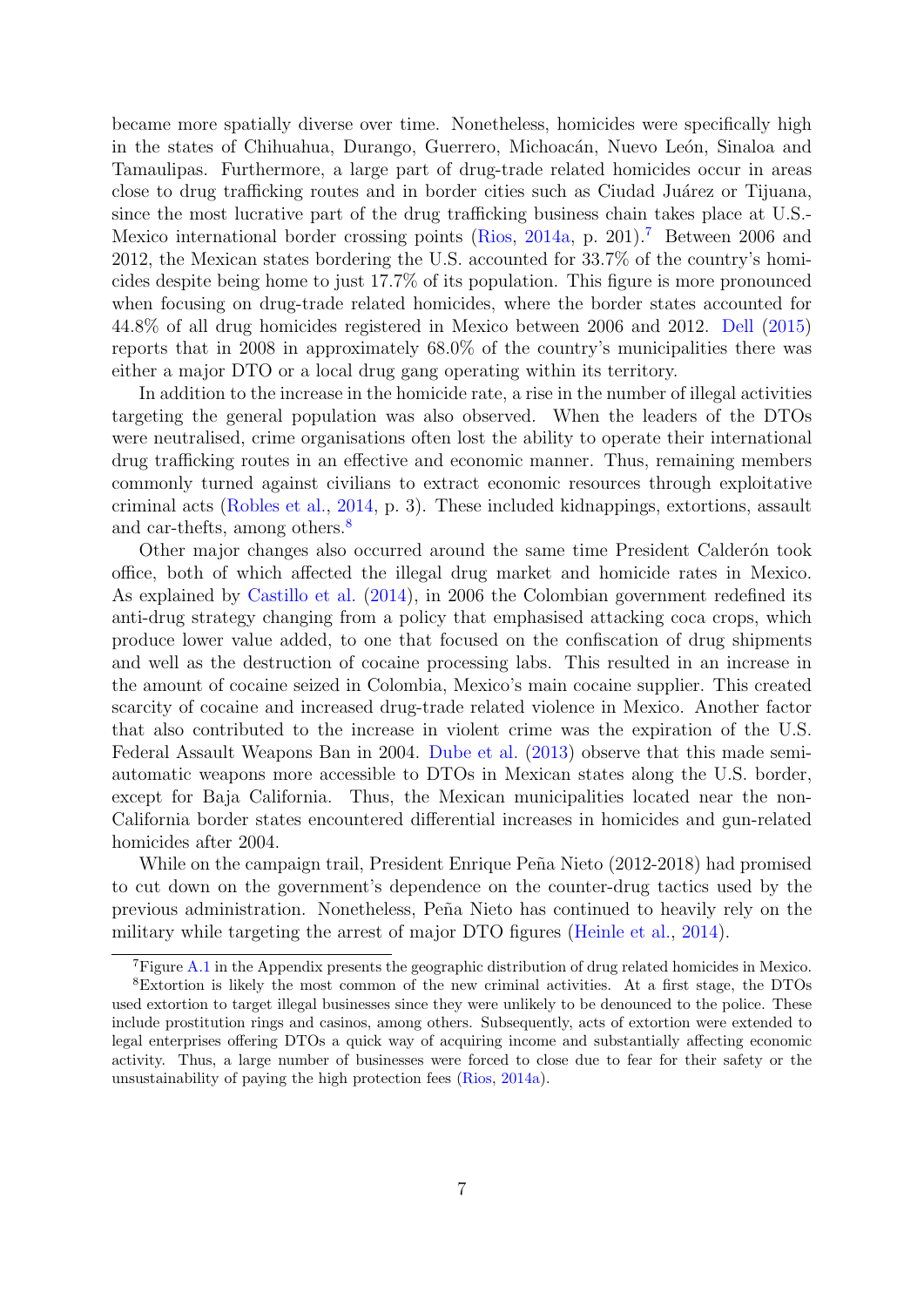## 4 Data and Descriptive Statistics

#### 4.1 Data

Academic performance is measured using the scores obtained in the yearly national standardised test Evaluación Nacional de Logros Académicos en Centros Escolares (ENLACE, National Evaluation of Academic Achievement in Schools). First implemented in 2006, the test is taken by primary school students from third to sixth grade, and by secondary school students from seventh to ninth grade.<sup>[9](#page-7-0)</sup> ENLACE evaluates students' knowledge and abilities in the subjects of Spanish and Mathematics. Since 2008, it also includes a third subject which changes on a rotating basis.<sup>[10](#page-7-1)</sup> The test was initially implemented with the purpose of providing information on how to better structure and improve course outlines, and to help identify the skills-training needed by teachers.<sup>[11](#page-7-2)</sup> ENLACE is measured on a scale ranging from 200 to 800. An advantage of the test is that it allows for a single and direct comparison between all evaluated students and schools. School level figures on ENLACE scores were obtained from the Secretaría de Educación Pública (SEP, Ministry of Public Education).<sup>[12](#page-7-3)</sup>

Information on grade repetition rates were taken from the *Estadística de Educación* Primaria y Secundaria database, commonly referred to as *Estadísticas 911* (i.e. Statistics 911). The dataset includes information on students, teachers, school characteristics and other elements of the educational system from all the schools in Mexico.

Statistics on the number of homicides at the municipality level were obtained from SIMBAD. Total homicides per 10,000 inhabitants were constructed using population figures derived from the 2005 Population Count and the 2010 Census of Population and Housing, both conducted by the *Instituto Nacional de Geografía y Estadística* (INEGI, National Geography and Statistics Institute). For years for which there are no population figures, the data was extrapolated assuming a constant yearly population growth-rate. Furthermore, the same yearly growth-rate observed between 2005 and 2010 was taken for 2010 to 2012.

To properly identify the effect of crime exposure on educational outcomes, a series of school, municipality and state level controls are introduced. Information on narcotics sentences at the municipality level and the unemployment rate and GDP per capita at the state level were taken from SIMBAD. Data on school level characteristics such as the

<span id="page-7-0"></span><sup>9</sup>Beginning in 2008, twelfth grade students also started taking the ENLACE test. Nevertheless, given that we were unable to obtain data for these schools, they were not included in the study.

<span id="page-7-1"></span><sup>10</sup>Specifically, in 2008 the third subject was Natural Sciences, in 2009 was Civics and Ethics, in 2010 was History, in 2011 was Geography, and in 2012 was once again Natural Sciences.

<span id="page-7-2"></span><sup>&</sup>lt;sup>11</sup>ENLACE has undergone important changes since its inception. In 2006, the test was conceived solely as a tool that would allow to detect deficiencies among students, where its results could be used by teachers and parents to modify study habits and course outlines. Since ENLACE was not a "high impact instrument", the test was supervised by teachers and parents who did so on a voluntary basis. This was modified for the 2008-2009 school year, where the personnel conducting the test was no longer linked to the school being evaluated. Moreover, ENLACE scores were also linked to teacher compensation and school accountability, the latter by making its results public and creating school rankings [\(Backhoff,](#page-16-2) [2014\)](#page-16-2).

<span id="page-7-3"></span><sup>&</sup>lt;sup>12</sup>Although the ENLACE test does not determine if a student passes onto the next grade, [Campos](#page-17-12) [and Urbina](#page-17-12) [\(2011\)](#page-17-12) show that its scores are closely related with bimonthly test results at the classroom level. Thus, the authors conclude that what is taught and learned in the classroom is reflected in the scores obtained in ENLACE.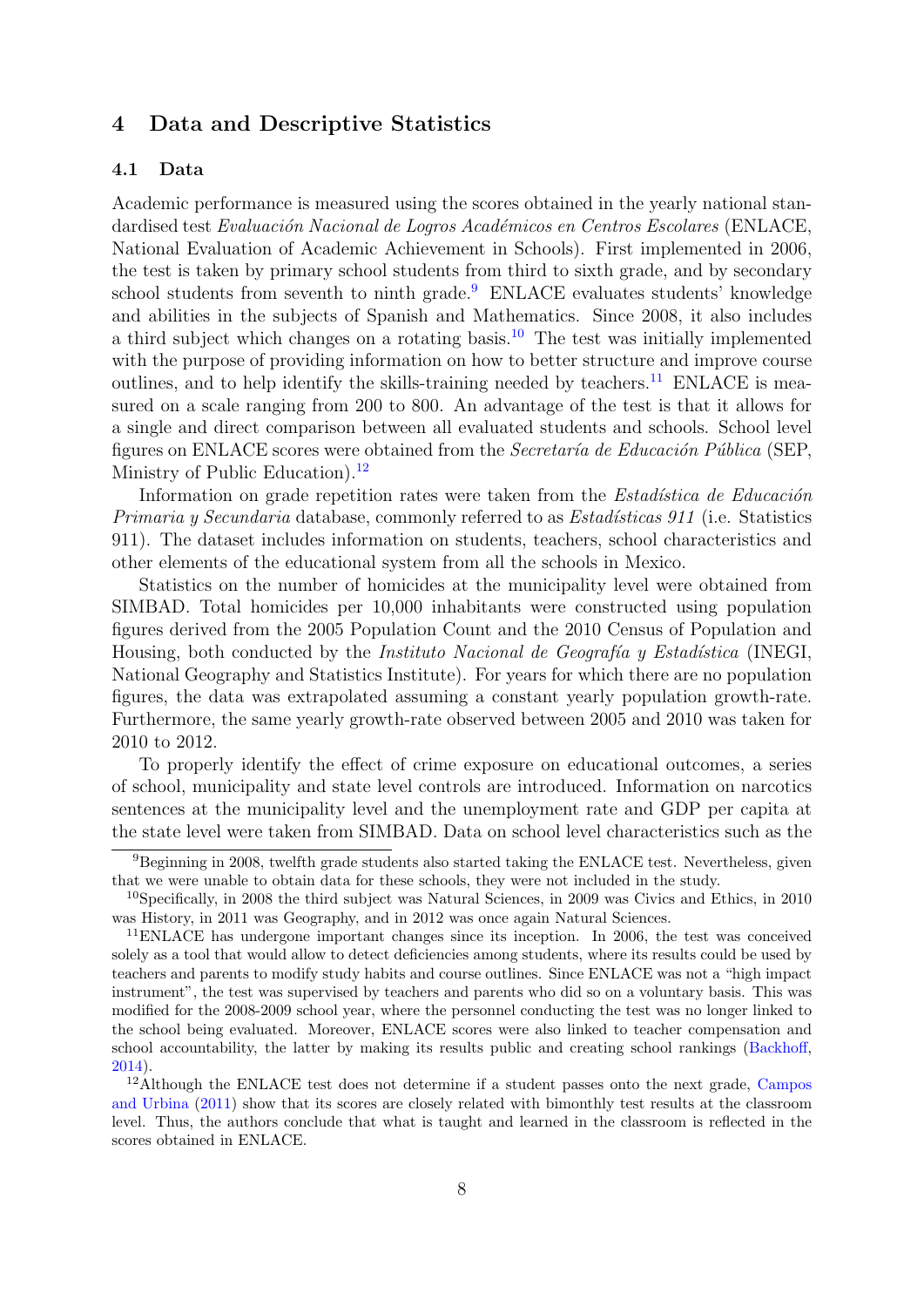number of students, groups, and the student-teacher ratio, among others, were obtained from Statistics 911. Information on whether the school participates in the Programa Escuela de Calidad (PEC, Quality School Program), Programa Escuela Tiempo Completo (PETC, Full-Time School Program) or the Programa Escuela Segura (PES, Safe School Program) was taken from SEP.<sup>[13](#page-8-0)</sup> [Cabrera-Hernandez](#page-17-13) [\(2015\)](#page-17-13) observes that the implementation of the PEC and PETC had positive effects on ENLACE scores among primary school students. Data on the Seguro Popular coverage rate was obtained from the Comisión Nacional de Protección Social en Salud (CNPSS, National Commission of Social Protection in Health). [Alcaraz et al.](#page-16-3) [\(2013\)](#page-16-3) show that the expansion of Seguro Popular positively affected ENLACE scores. Finally, information regarding the Prospera coverage rate was taken from the *Coordinación Nacional de Prospera Programa de In*clusión Social (CNPPIS, National Coordination of Prospera Social Inclusion Program). A number of studies have noted that Prospera has had a strong positive effect on educa-tional outcomes in Mexico (see, e.g. [Behrman et al.,](#page-17-14) [2005;](#page-17-14) [Attanasio et al.,](#page-16-4) [2011\)](#page-16-4).<sup>[14](#page-8-1)</sup>

The period examined covers from 2006 to 2012. The analysis is limited to primary and secondary schools in which the ENLACE test was applied in all of the years included in the study. In total, there are 59,673 and 22,932 primary and secondary schools, respectively, in the sample, each observed for six periods.[15](#page-8-2)

#### 4.2 Descriptive Statistics

Table [3](#page-21-0) displays the means and standard deviations of selected variables included in the econometric analysis. Regarding the outcomes of interest, for all years ENLACE scores in Mathematics are slightly larger than those in Spanish. Additionally, between 2006 and 2012 ENLACE scores steadily increased each year for both subjects. The opposite relationship is observed with respect to the grade failure rate, which gradually decreased during the period analysed.

Among school level controls, it is observed that the total number of students per school encountered a modest decrease between 2006 and 2012, dropping from 192.9 to 188.1, respectively. On the other hand, the number of groups per school remained relatively constant at around 7.9. The fact that the number of groups is highly correlated with the number of classrooms used signals that classrooms are generally not shared among different groups. Moreover, since there are between 4.0 and 4.1 teachers per every 100 students, this implies that on average there are close to 25 students per every teacher. Focusing on the different school level programs, Table [3](#page-21-0) shows that the coverage rate of both the PETC and PES increased each year between 2006 and 2012. Specifically, while the coverage of the PETC was 0.0% in 2006, by 2012 this figure had increased to 2.2%.

<span id="page-8-0"></span><sup>&</sup>lt;sup>13</sup>The PETC extends the school day from four or five hours to between six and eight hours per day. The PEC allows each school to design an education improvement plan which includes teacher training and additional course materials, among others. The PES grants economic and technical resources to schools which may be used on training, course materials or equipment related to school safety.

<span id="page-8-1"></span><sup>&</sup>lt;sup>14</sup>Seguro Popular is a free-of-charge publicly provided health insurance program for otherwise uninsured households. Prospera, previously called Progresa and Oportunidades, is a poverty reduction cashtransfer program with education and health components, where households receive transfers conditional on sending their children to school and visiting health clinics.

<span id="page-8-2"></span><sup>15</sup>Data for 2008 was not included since at the time of writing we were not able to obtain for this year ENLACE scores separated by subject. Furthermore, the state of Oaxaca is excluded from the analysis since the ENLACE test was not applied in the state in some of the years included in the study.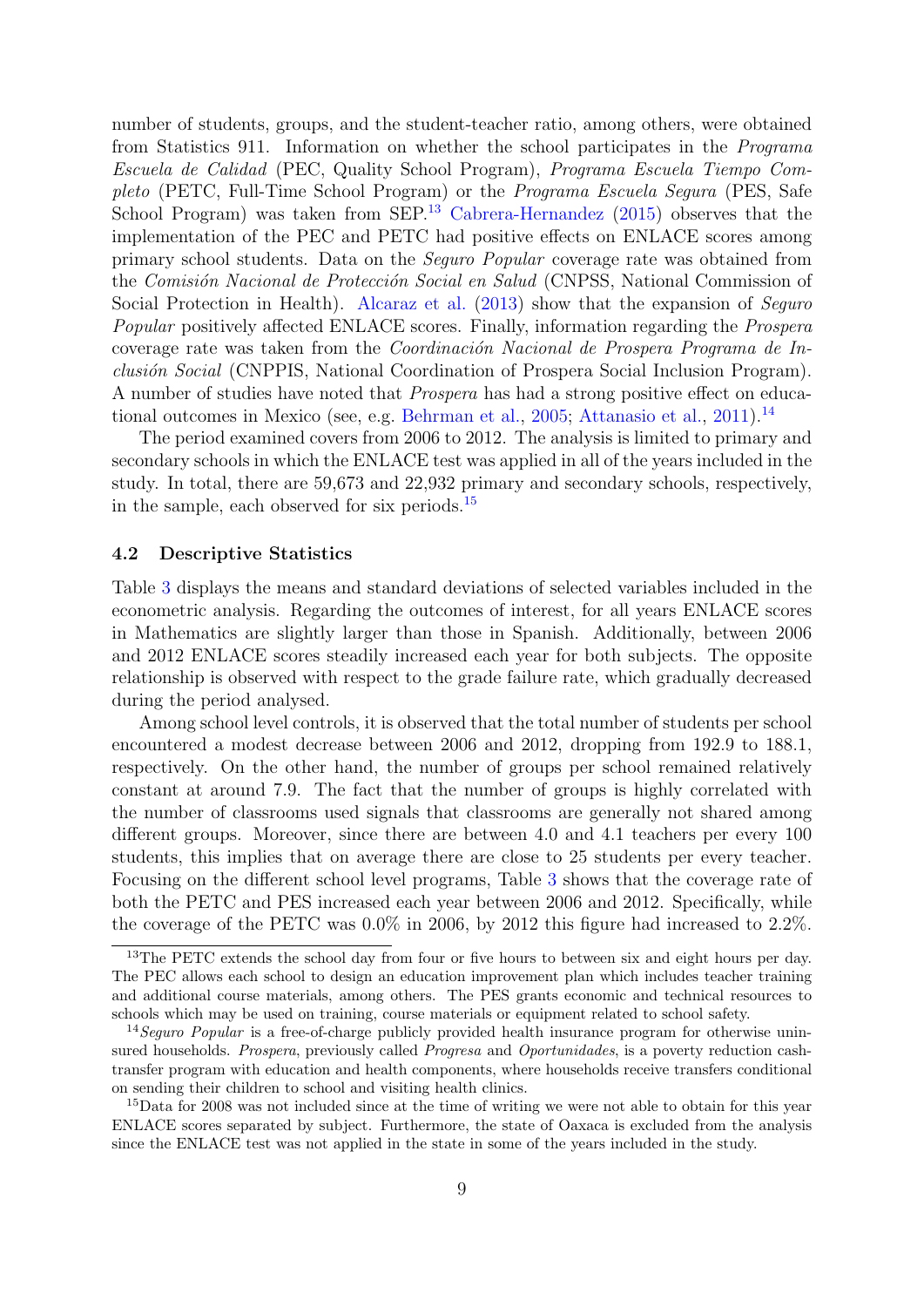Furthermore, the PES which started in 2007 increased its coverage rate from 1.1% in its initial year to 35.0% in 2012. The PEC followed a less predictable pattern, where its coverage rate varied between 22.4% and 30.5% during the period of study.

Turning our attention to municipality and state level characteristics, it is observed that the total number of homicides per 10,000 inhabitants more than doubled during the period of analysis. While this figure stood at 0.9 in 2006, it escalated to 2.1 in 2011 and 2012. Moreover, the increase in the total homicide rate was largely driven by a rise in the number of drug-trade related homicides, which stood at 0.2 in 2007 and reached a maximum of 1.5 in 2011. While not as pronounced, there was also an increase in the number of narcotics sentences per  $10,000$  inhabitants, which rose from 1.2 in 2006 to 1.7 in 2011. Regarding different social assistance programs, it can be seen that the expansion of Seguro Popular coincided with the period analysed. In 2006, 21.6% of the population was enrolled in *Seguro Popular*. By 2012, this figure had more than doubled and stood at 55.9%. On the other hand, the coverage rate of Prospera remained fairly stable between 30.9% and 33.4%, as its main expansion occurred before 2006.

Finally, the state unemployment rate fluctuated between 3.6% in 2006 and 5.6% in 2010. With respect to GDP per capita, it reached its lowest point in 2009, when it dropped to approximately 102,100 pesos per year. The reduction in GDP per capita was largely driven by the global economic crisis where in 2009 Mexico's GDP contracted by 4.7% [\(World-Bank,](#page-19-1) [2014\)](#page-19-1).

## <span id="page-9-0"></span>5 Methodology

To estimate the effect of crime exposure on standardised test scores and grade repetition rates, the variation in homicide rates across municipalities and time is exploited. This is done by estimating a fixed effects (FE) model specified in the following manner:

$$
y_{imt} = \gamma Crim_{emt} + X_{imt}\beta + W_{mt}\delta + Z_{st}\lambda + \alpha_i + \mu_t + \epsilon_{imt}
$$
\n<sup>(1)</sup>

<span id="page-9-2"></span>where  $y_{imt}$  denotes either the average ENLACE score obtained in Spanish or Mathematics or the grade repetition rate observed in school i in municipality  $m$  in year  $t$ ;  $Crim_{emt}$  represents the homicide rate per 10,000 inhabitants in municipality m in year  $t; X_{imt}$  denotes a vector of school level characteristics that may affect ENLACE scores or grade repetition rates;  $Z_{st}$  represents a vector of state level variables;  $\mu_t$  denotes a time period dummy which helps control for national trends in homicide rates;  $\alpha_i$  represents school fixed effects that capture time-invariant characteristics which may affect the educational outcomes of interest; and  $\epsilon_{imt}$  is a random error term assumed to be uncorrelated with  $Crimen_t$ ,  $X_{imt}$ , and  $Z_{st}$ .<sup>[16](#page-9-1)</sup>

In addition to the homicide rate at the municipality level, the model includes as covariates school level characteristics such as total number of students, number of groups, number of teachers per 100 students, number of classrooms used, and dummy variables denoting whether the principal is also a teacher and whether the school participates in the PEC, PETC and PES. Municipality and state level covariates include the number

<span id="page-9-1"></span><sup>&</sup>lt;sup>16</sup>When focusing on grade repetition rates,  $y_{imt}$  represents a continuous variable between 0 and 100 that captures the proportion of students from  $3<sup>rd</sup>$  to  $6<sup>th</sup>$  grade in primary schools and from  $7<sup>th</sup>$  to  $9<sup>th</sup>$ grade in secondary schools that failed the grade during the current academic year.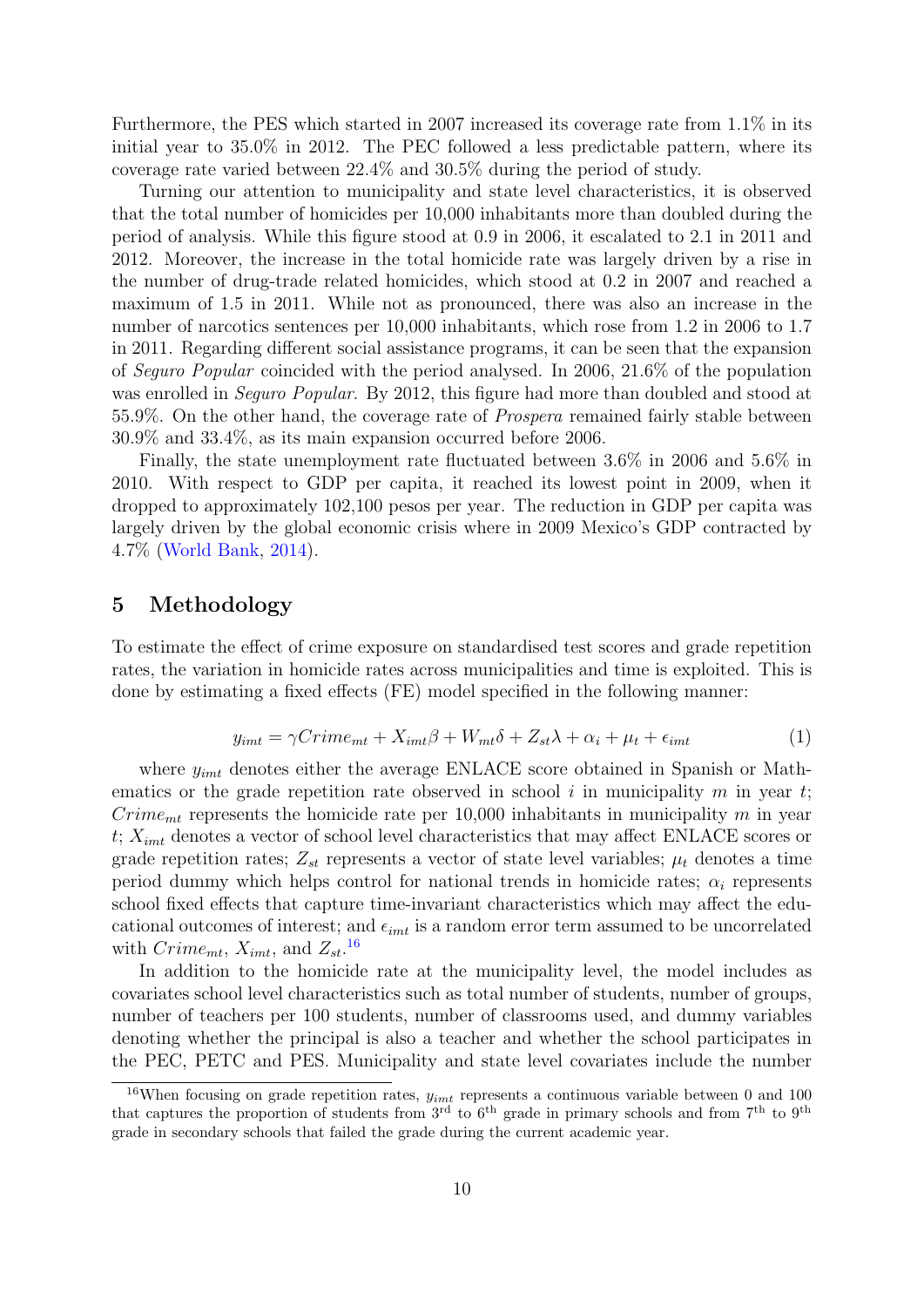of narcotics sentences per 10,000 inhabitants, the Seguro Popular and Prospera coverage rates at the municipality level, and the unemployment rate and GDP per capita at the state level. Eq. [\(1\)](#page-9-2) is estimated separately for primary and secondary schools, and for ENLACE scores in Spanish and Mathematics and grade repetition rates. Standard errors are clustered by municipality to account for possible correlation among schools in some unknown way.

## <span id="page-10-0"></span>6 Results

#### 6.1 Homicides and Academic Performance

Table [4](#page-22-0) presents the effects of homicides on ENLACE scores in Spanish and Mathe-matics for primary and secondary school students.<sup>[17](#page-10-1)</sup> Columns (1) and (2) show that among primary school students, an increase of one unit in the number of homicides per 10,000 inhabitants reduces average standardised test scores in Spanish and Mathematics by 0.0035 and 0.0039 standard deviations, respectively. Regarding secondary school students, columns (3) and (4) show that the effect of homicides is again negative and statistically significant. Specifically, an increase of one unit in the number of homicides per 10,000 inhabitants reduces ENLACE scores in Spanish and Mathematics by 0.0089 and 0.0142 standard deviations, respectively.

Focusing on other controls, it is observed that in all cases the number of students at the school and the number of classrooms used are positively associated with standardised test scores. On the other hand, the number of groups at the school is negatively related with ENLACE scores in primary schools, but is not significant for secondary schools. The number of teachers per 100 students is positively associated with standardised test scores, where this variable is highly significant and is especially strong for primary schools. This finding implies that students have better academic performance when the studentteacher ratio is lower. With respect to the school's Principal also being teacher, under this scenario secondary school students tend to perform worse in both Spanish and Mathematics, whereas for primary schools there is no effect. The fact that the Principal is also a teacher may be signalling that there exists a shortage of teachers in the school. Turning our attention to the different federal programs that were in effect during the period of study, it can be seen in all four columns that the PEC and PETC are positively associated with ENLACE scores. These results are in line with those reported by [Cabrera-Hernandez](#page-17-13) [\(2015\)](#page-17-13), who shows that students benefit from spending more hours at school. Finally, the PES is negatively related with standardised test scores, although this variable is generally not significant.

Table [5](#page-22-1) shows how homicides affect the distribution of ENLACE scores within each school. For primary schools, an increment of one unit in the number of homicides per 10,000 inhabitants increases the proportion of students obtaining a score in the "Insufficient" category by 0.078 percentage points for Spanish and 0.089 percentage points for

<span id="page-10-1"></span><sup>&</sup>lt;sup>17</sup>The homicide rates presented in Tables [4,](#page-22-0) [5,](#page-22-1) [7,](#page-24-0) [8](#page-25-0) and [9](#page-26-0) were calculated based on the total number of homicides registered in the municipality where the school is located in the 12 months prior to the ENLACE test being taken. In 2006 ENLACE was applied from June 5 to 9, in 2007 from April 23 to 27, in 2008 from April 14 to 18, in 2009 from April 23 to 29, in 2010 from April 19 to 23, in 2011 from May 23 to 27, and in 2012 from June 4 to 8.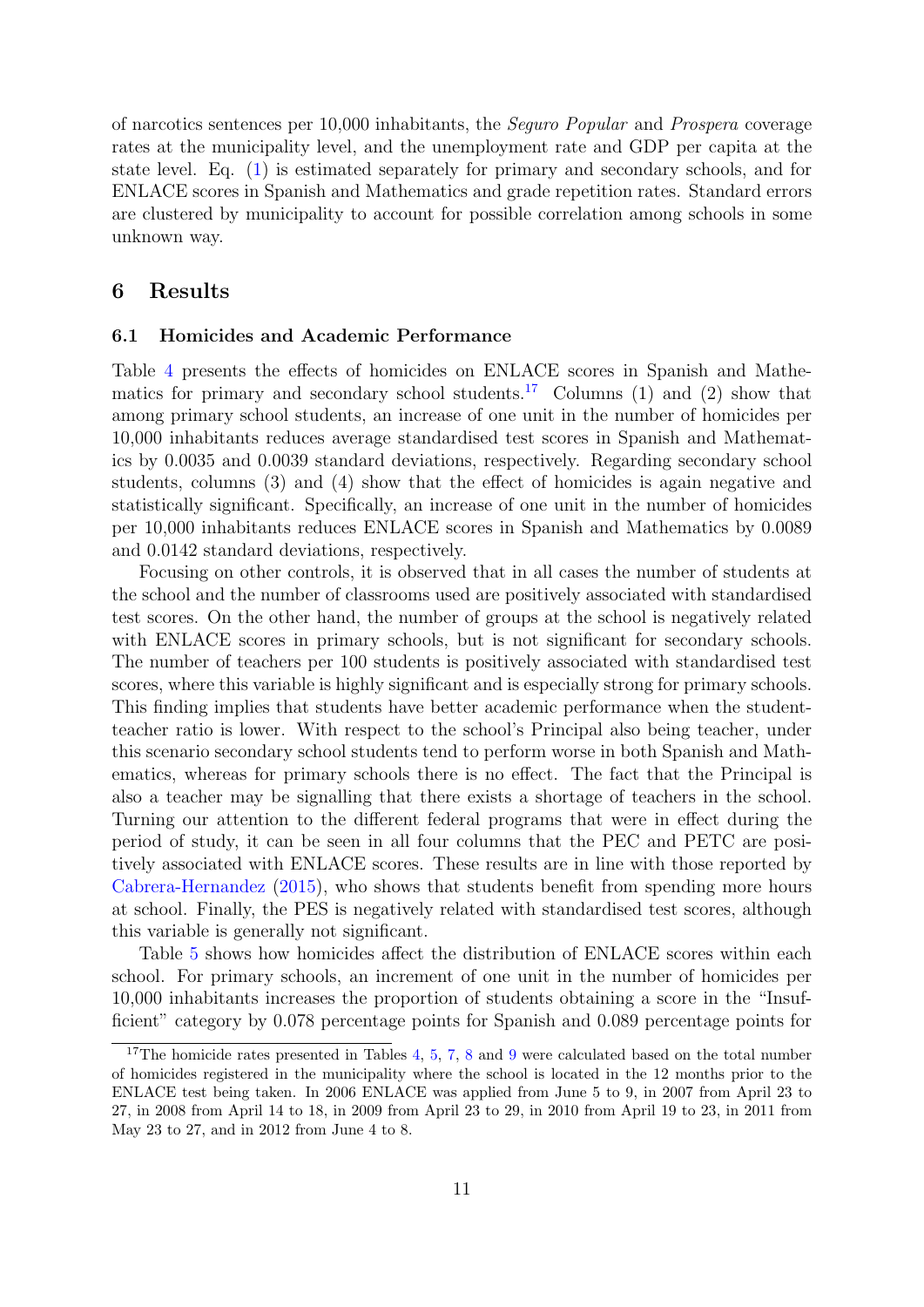Mathematics. Thus, for primary schools violent crime seems to mostly affect the performance of students located in the lower part of the ENLACE score distribution. Concerning secondary schools, increasing the number of homicides per 10,000 inhabitants by one unit generates a rise in the percentage of students obtaining an "Insufficient" score by 0.153 percentage points for Spanish and 0.251 percentage points for Mathematics. Homicides also affect the upper part of the score distribution, by reducing the proportion of students in the "Good" and "Excellent" categories. Consequently, for secondary schools an increase in violent crime levels produces a strong shift to the left of the ENLACE score distribution.

Table [6](#page-23-0) presents how the effects of homicides vary depending on their timing and how close they occur to the date the ENLACE test was taken. In general, it can be seen that the effects of homicides grow stronger if they occur closer to the examination date. For primary schools, whereas homicides registered during the entire academic year reduce Spanish test scores by 0.0043 standard deviations, homicides committed in the week prior to the test being taken decrease average scores by 0.0214 standard deviations. A similar relationship is observed for ENLACE scores in Mathematics, where homicides committed the week before the exam reduce average scores by 0.0325 standard deviations compared to 0.0048 for homicides committed during the entire academic year. Among secondary schools, the relationship between Spanish scores and the timing of the homicides remains fairly stable over the different time periods. On the other hand, the effect of homicides on Mathematics scores stands at 0.0155 standard deviations for homicides committed during the entire academic year and gradually rises to 0.0203 for homicides registered during the 3 months prior to the ENLACE test.

To examine if there are heterogeneous effects, Table [7](#page-24-0) focuses on different subsamples of schools. It can be seen it columns (1) and (2) that for both primary and secondary schools, the effect of violent crime is stronger when schools are based in a locality with high marginality levels or in highly deprived areas. Moreover, the negative effects of homicides are larger in schools located in rural areas compared to those registered in urban localities, where for the latter there is generally no significant effect. Additionally, the effects of homicides tend to be larger for schools teaching in the morning session compared to those that teach in the afternoon session. Not surprisingly, for primary schools the negative effect of homicides is larger among public schools relative to private schools. Nonetheless, academic performance in indigenous schools appears to be greatly affected by increases in violent crime levels, where an increase of one unit in the homicide rate per 10,000 inhabitants reduces ENLACE scores in Spanish and Mathematics by 0.0264 and 0.0236 standard deviations, respectively. Among secondary schools, the estimated coefficients of the effect of homicides on test scores are actually positive for public and private schools, but are negative for telesecundarias or distance education secondary schools. The lagged effects of homicides are small for primary schools and completely disappear after two years. On the other hand, lagged effects are strong for secondary schools, where these only become non-significant after three years.

Finally, spillover effects generated by homicides committed outside of the municipality where the school is located are explored. Table [8](#page-25-0) shows the effects of homicides registered away from the municipality but within a 20, 30 or 40 km radius. In general, it can be seen that there are negative spillover effects brought about by homicides committed outside of the municipality, where the estimated coefficients are generally statistically significant.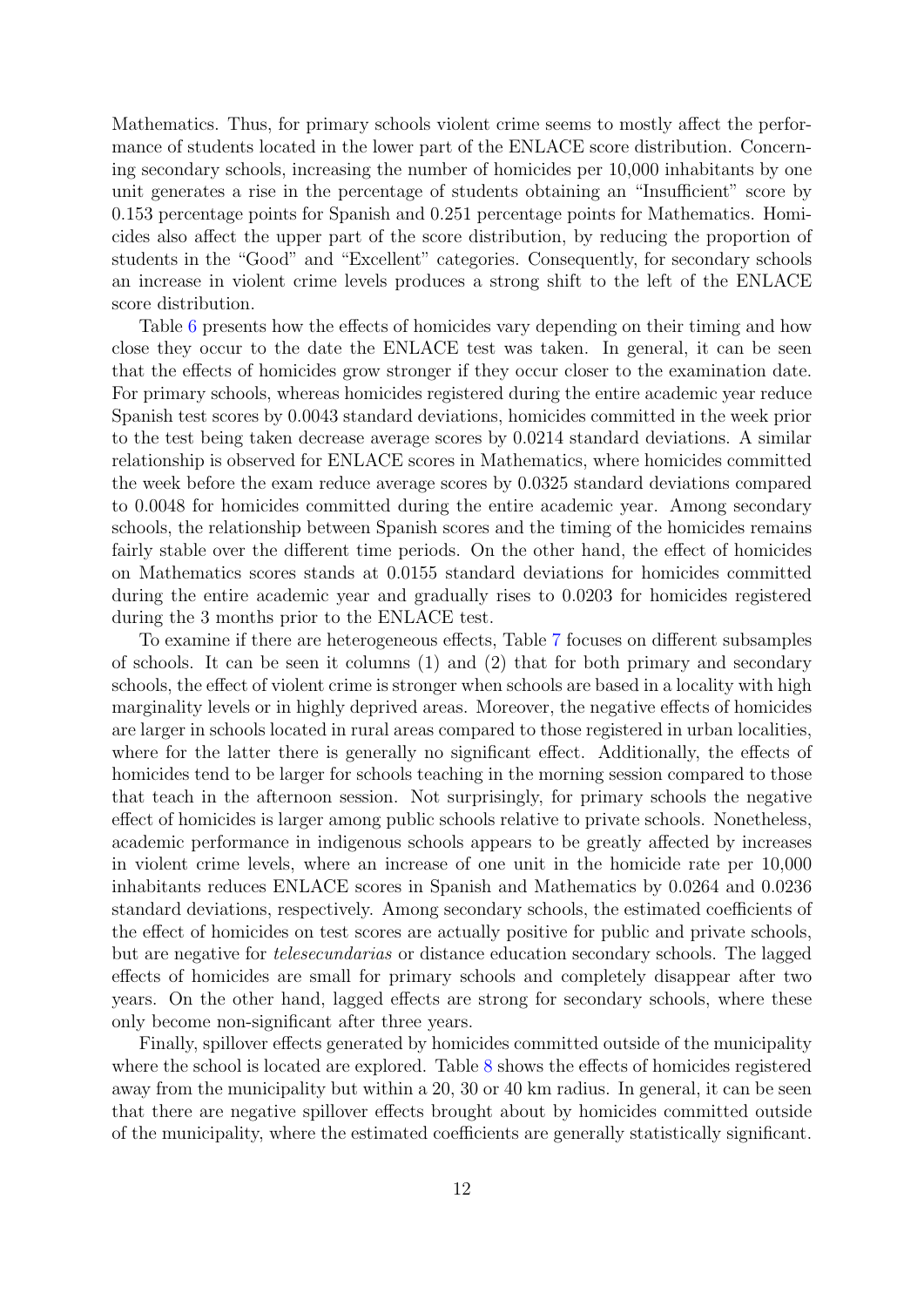Nevertheless, relative to homicides registered within the municipality, these effects are quite small. Furthermore, as would be expected, the spillover effects grow smaller as a larger area away from the municipality is considered.

#### 6.2 Homicides and Grade Repetition

Attention now turns to effect of homicides on grade repetition. According to the results presented in Table [9,](#page-26-0) an increase of one unit in the homicide rate per 10,000 inhabitants is associated with a rise in the grade failure rate of 0.028 percentage points for primary schools and 0.027 percentage points for secondary schools.

Column (1) shows that for primary schools, the effect of homicides is only significant for schools located in areas with low marginality levels. Nevertheless, although not significant, the estimated coefficient is largest for schools situated in high marginality areas. Concerning the locality size, the effect of violent crime is significant in schools located in both urban and rural localities, where the effect of homicides is stronger among schools located in rural settings. With respect to whether classes are taught in the morning or afternoon session, the effect of homicides is slightly larger for schools that teach in the afternoon. Regarding the school type, the effect of crime exposure is stronger in public schools compared to private schools. In indigenous schools the results show than an increase in the homicide rate is negatively associated with the grade failure rate. On the other hand, the lagged homicide rate is positively related with grade repetition rates for up to two periods. Turning our attention to secondary schools, it can be seen in column (2) that the effect of homicides on grade repetition rates is larger in schools based in localities with high marginality levels. Once again, the negative effect of violent crime is stronger in rural areas compared to urban settings. Further, the effect of homicides on grade repetition rates is stronger for secondary schools that teach in the afternoon session. Moreover, while there is no significant effect for private schools, crime exposure does increase the grade repetition rate for public schools and telesecundarias or distance education secondary schools. Finally, one- and two-year lagged values of the homicide rate significantly affect current grade repetition rates.<sup>[18](#page-12-1)</sup>

## <span id="page-12-0"></span>7 Robustness Checks and Mechanisms

#### 7.1 Drug-trade Homicides and Instrumental Variable Estimations

Since the increase in homicide levels observed from 2007 onwards was largely driven by a rise in drug-trade related homicides, this section examines their effect on educational outcomes. Provided by the CNS, data on drug homicides is available on an annual basis starting in December 2006. Unlike the homicide level information obtained from the SIMBAD, this dataset does not provide information on the date when the homicide occurred or when it was registered. Instead, only information regarding the total number of drug homicides at the municipality level during the calendar year is available.

This section also addresses the different challenges to identification that arise when attempting to estimate the effect of crime exposure on educational outcomes. First, re-

<span id="page-12-1"></span><sup>&</sup>lt;sup>18</sup>The effects of homicide rates on grade repetition separated by different time periods and the analysis of spillover effects are also examined. See Tables [A.1](#page-31-0) and [A.2](#page-31-1) in the Appendix, respectively.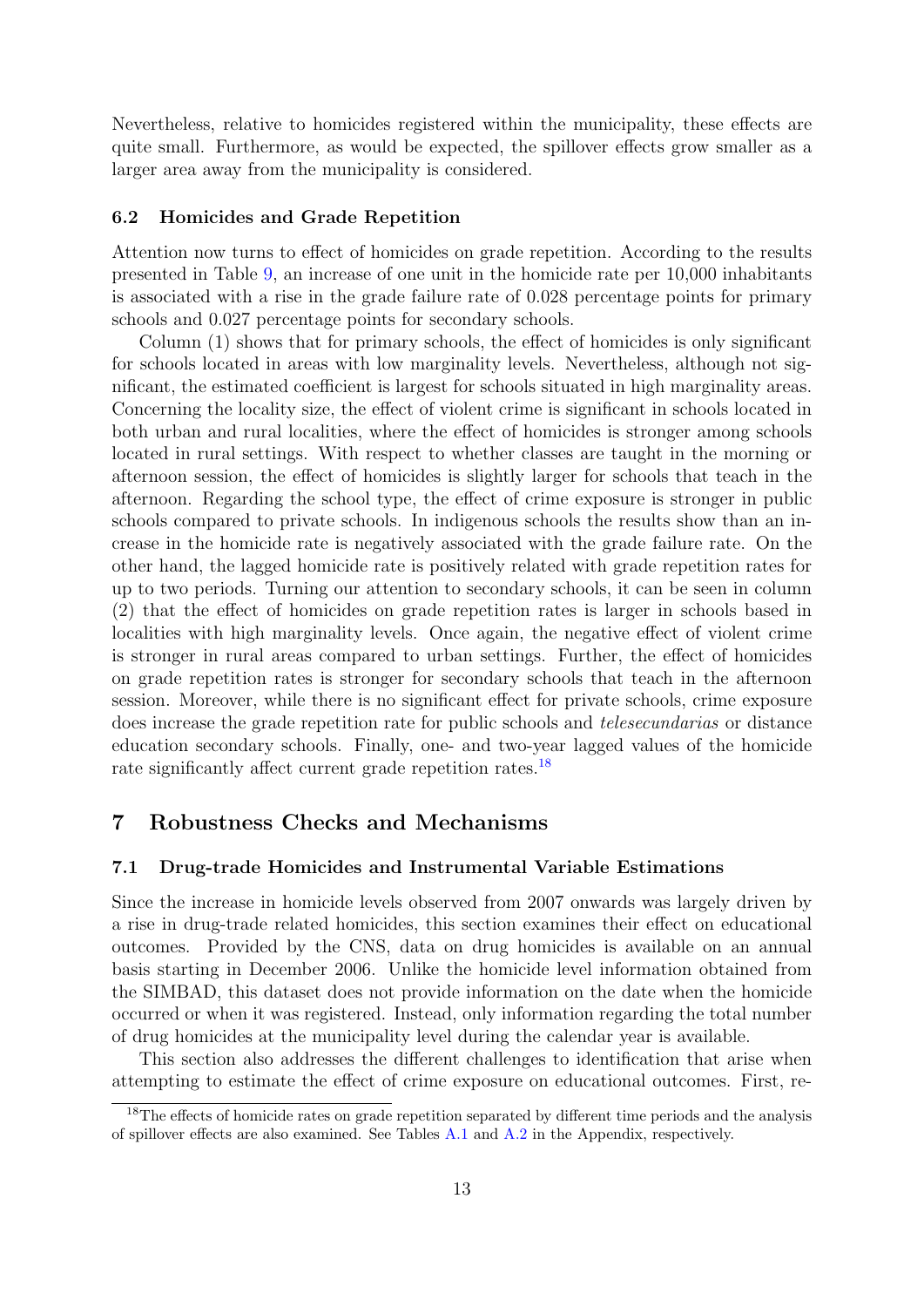gardless of the inclusion of a wide range of school, municipal and state level controls, unobserved variables may jointly determine educational outcomes and variations in the homicide rate. Factors such as institutions may generate a downward bias on the coefficient if municipalities with weak institutions offer lower quality schooling and have poorer educational outcomes, while also being exposed to larger increases in crimes levels due to less effective police and judicial services [\(Basu and Pearlman,](#page-16-5) [2014,](#page-16-5) p. 18). Second, the potential reverse causality between educational outcomes and violent crime levels cannot be disregarded. Whereas an increase in the homicide rate is likely to negatively affect academic performance and grade repetition rates, it is plausible to assume that violent crime levels are higher where educational outcomes are worse. This is likely to arise because DTOs may more easily employ adolescents who study at badly-performing schools [\(Michaelsen and Salardi,](#page-18-10) [2015\)](#page-18-10). Lastly, while measurement error in homicide variables is not generally considered a serious problem compared to other types of crime, evidence suggests that this could be a problematic issue for the case of Mexico. According to official government data, between 2006 and 2013 an estimated 1,273 bodies, of which only 142 were identified, were found in different clandestine graveyards throughout the country [\(PGR,](#page-19-9) [2014\)](#page-19-9). Moreover, it is highly probable that there many other illegal graveyards that have not yet been discovered and never will be. Measurement error in the homicide rate biases the coefficient towards zero. That is, it leads to attenuation bias by overestimating, or estimating as more positive, a negative coefficient. Considering all the factors mentioned above, the potential direction of the bias is uncertain.

To address the potential endogeneity issues, this study follows the strategy first put forward by [Castillo et al.](#page-17-3) [\(2014\)](#page-17-3). Specifically, an instrumental variable (IV) model is estimated using as a source of exogenous variation the interaction of a municipality's closeness to the U.S. border with the percentage of cocaine seized in Colombia. [Castillo](#page-17-3) [et al.](#page-17-3) [\(2014\)](#page-17-3) state that when the Colombia government seizes large quantities of cocaine, its price rises due to a reduction in supply. This increases the market value of cocaine, even more so in localities close to the U.S. border. Mexican municipalities that are close to the border have a comparative advantage due to their strategic geographic location since the U.S. is the final market. It is assumed that it will be these municipalities that see the highest increase in homicide levels because their control is more valuable to the DTOs [\(Robles et al.,](#page-19-5) [2014\)](#page-19-5).<sup>[19](#page-13-0)</sup>

Table [10](#page-27-0) presents the first stage results of the instrumental variable estimations. In all cases, the interaction of the municipality's closeness to the U.S. border and the percentage of cocaine seized in Colombia is positive. This relationship is of the expected sign, since it is assumed that if a municipality is closer to the U.S. its homicide rate will be higher. It is also expected that if the percentage of cocaine seized increases, more homicides will occur. Furthermore, the interaction term is a strong predictor of the homicide rate at the municipality level, where the coefficient is in all models significant at the 1% level. Finally, the value of the F statistic is comfortably above the rule of thumb of 10 commonly used in the literature and the Stock-Yogo critical values at the 10% significance level [\(Silwal](#page-19-10)

<span id="page-13-0"></span><sup>&</sup>lt;sup>19</sup>[Information on cocaine seizures in Colombia was obtained from](#page-19-10) [UNODC](#page-19-11) [\(2014\)](#page-19-11). Figure [A.2](#page-33-0) in [the Appendix presents the relationship between homicide levels in Mexico and the proportion of cocaine](#page-19-10) [seized in Colombia. On the other hand, the exclusion restriction is upheld if the change in the proportion](#page-19-10) [of total cocaine production seized in Colombia jointly with the municipality's closeness to the U.S. border](#page-19-10) [only affect homicide levels.](#page-19-10)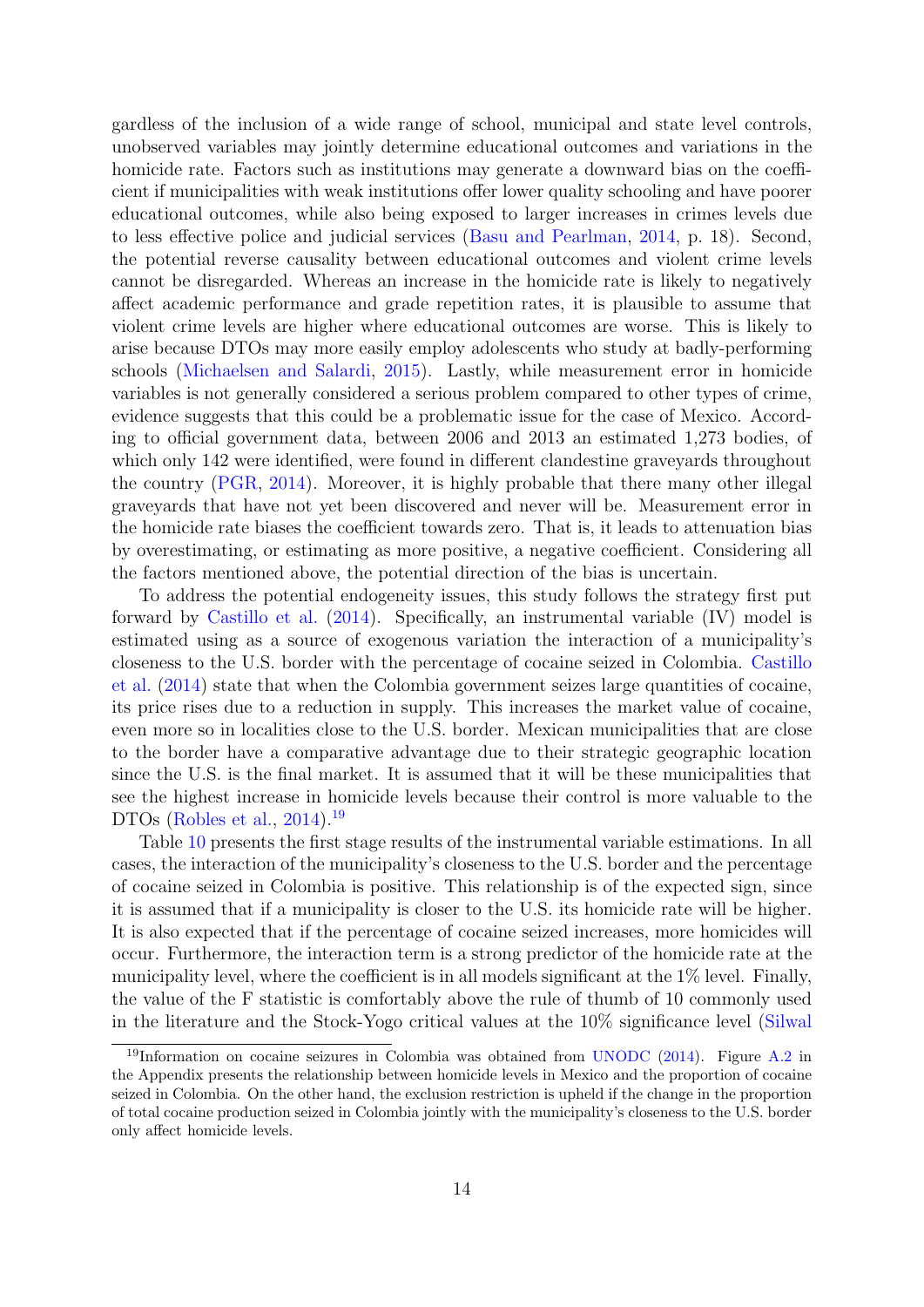#### [and McKay,](#page-19-10) [2014\)](#page-19-10).

Fixed effects and instrumental variable estimations of the effects of drug-trade related homicides on educational outcomes are presented in Table [11.](#page-28-0) Results for the effects of total homicides during the last calendar year are also presented in order to have a directly comparable measure of the two violent crime variables.

Table [11](#page-28-0) shows in columns (1) and (3) that among primary school students, concerning ENLACE scores in Spanish and Mathematics, the negative effect of total homicides is larger than that of drug-trade related homicides. For grade repetition the same pattern is observed, where the effect of drug homicides is smaller relative to that of total homicides. Among secondary schools students, although negative, the fixed effects results suggest that ENLACE scores are not affected by drug homicides. Nonetheless, grade repetition rates increase with the drug homicide level, where this coefficient is significant at the 1% level. With respect to the instrumental variable estimations presented in columns (2) and (4), it is observed that when instrumenting for the homicide variables using the interaction of a municipality's closeness to the U.S. border with the percentage of cocaine seized in Colombia, the effect is again negative and highly significant. Additionally, for secondary school students the relationship between drug homicides and ENLACE scores in Spanish and Mathematics is now significant at the 1% level. The larger size of the total homicides and drug-trade related homicides coefficients when using instrumental variable models suggest that the fixed effect estimations may be downwardly biased.

#### 7.2 Mechanisms

Attention now turns to the mechanisms by which crime exposure affects educational outcomes. It is hypothesised that exposure to violent crime affects academic performance and grade repetition rates partly because it leads to a reduction in contact hours. To examine this, data from the Encuesta Nacional de Uso del Tiempo (ENUT, National Time-Use Survey) is used.<sup>[20](#page-14-0)</sup> Table [12](#page-28-1) explores the relationship between attending school, the number of contact hours, engaging in school related work at home, the number of hours doing schoolwork at home, and homicide rates. Column (1) shows that among individuals between 8 and 16 years of age, homicide rates are not associated with the decision to attend school. Nonetheless, it can be seen in column (2) that higher homicide rates are indeed related with a reduction in the number of hours spent at school. As a result of the decrease in contact hours, families could compensate by increasing the amount of school related activities performed at home. Column (3) shows that the homicide rate is not associated with whether or not children and adolescents perform schoolwork at home. However, it can be seen in column (4) that higher homicide rates are negatively associated with the number of hours students spend performing school related activities in the household. Thus, families do not compensate for the reduction in the number of contact hours by making their children study more outside of the school. On the contrary, these two mechanisms appear to reinforce one another, further accentuating the negative effects of crime exposure on educational outcomes.<sup>[21](#page-14-1)</sup>

<span id="page-14-0"></span><sup>20</sup>While the ENLACE dataset includes information on how many of the enrolled students did not take the test, neither it nor Statistics 911 include information on school assistance rates or contact hours.

<span id="page-14-1"></span><sup>&</sup>lt;sup>21</sup>The effect of crime on the number of hours a primary or secondary school teacher works was also examined. It was observed that a one unit increase in the homicide rate per 10,000 inhabitants is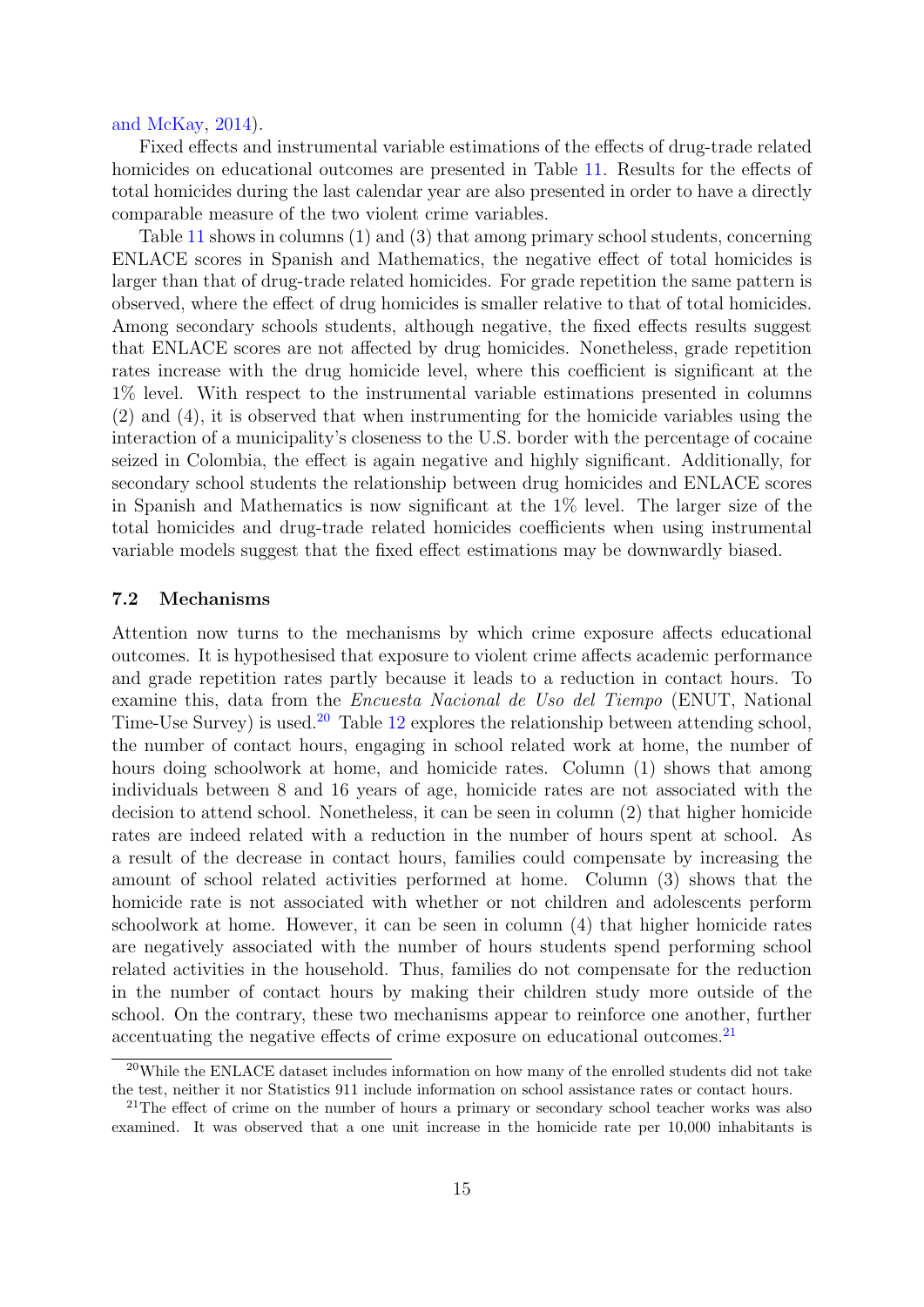High levels of violent crime in a municipality are also likely to affect the characteristics of the schools located within their limits. Table [13](#page-28-2) explores the relationship between homicides, teacher and student mobility, and teachers' education levels. It can be seen in column (1) that an increase in the homicide rate is negatively related with the number of teachers per school. Moreover, column (2) shows that a rise in homicide levels is also negatively associated with the number of students enrolled per school. These statistically significant results suggest that crime exposure affects both teacher and student composi-tion. Nevertheless, Márquez-Padilla et al. [\(2015\)](#page-18-11) show that for the 2000-2010, 2005-2010 and 2007-2010 periods the rise in homicide levels did not affect the enrolment rates of primary and secondary school students. Column (3) presents the effects of the homicide rate on the student-teacher ratio, where higher incidences of violent crime are associated with a reduction in the number of students per teacher. This finding may be partially a result of the higher mobility that students have to change schools relative to teachers. Column (4) shows that the relationship between homicides and the percentage of teachers with graduate studies, interpreted here as a very broad measure of teacher quality, is not statistically significant.

Finally, previous evidence suggests that the rise in violent crime influenced the migration behaviour and mental health status of different segments of the population. [Rios](#page-19-8) [\(2014a\)](#page-19-8) observes that a one point increase in the drug-related homicide rate per 100,000 inhabitants is associated with 6.34 Mexicans fleeing their municipality of residency. To minimise the effects of this phenomenon, Eq. [\(1\)](#page-9-2) was estimated for schools where the difference in the total number of students in any two periods was never larger than five, ten or twenty. The results obtained from these subsamples were similar to those reported in Table [4.](#page-22-0) The findings are also robust to the elimination of schools located in states bordering the United States. Arceo-Gómez [\(2012\)](#page-16-6) presents evidence on how the escalation of violence led some Mexicans living close to the U.S. to migrate north of the border. On the other hand, [Michaelsen](#page-18-15) [\(2012\)](#page-18-15) shows than the high crime rates in Mexico affected the depression and anxiety levels of both men and women. The fact that the rise in homicide rates is associated with some individuals being displaced from their municipality of residence and with an increase in PTSD levels implies that, besides the reduction in contact hours, these two factors are also likely to be explaining why being exposed to violent crimes is negatively associated with educational outcomes.

## <span id="page-15-0"></span>8 Conclusions

This study examined the effects of crime exposure on the educational outcomes of primary and secondary school students in Mexico. To measure crime, homicides rates at the municipality level were constructed. Educational outcomes were analysed based on the scores obtained in the ENLACE test in Spanish and Mathematics and on grade repetition rates. The econometric analysis was performed using fixed effects and instrumental variable models. The results show that an increase in the number of homicides per 10,000 inhabitants by one unit reduces average ENLACE scores between 0.0035 and 0.0142 standard deviations. This effect is larger in secondary schools, grows stronger if the homicide occurs closer to the examination date, and is relatively stable when using either total

associated with a reduction of 0.58 in the number of hours teachers work per week.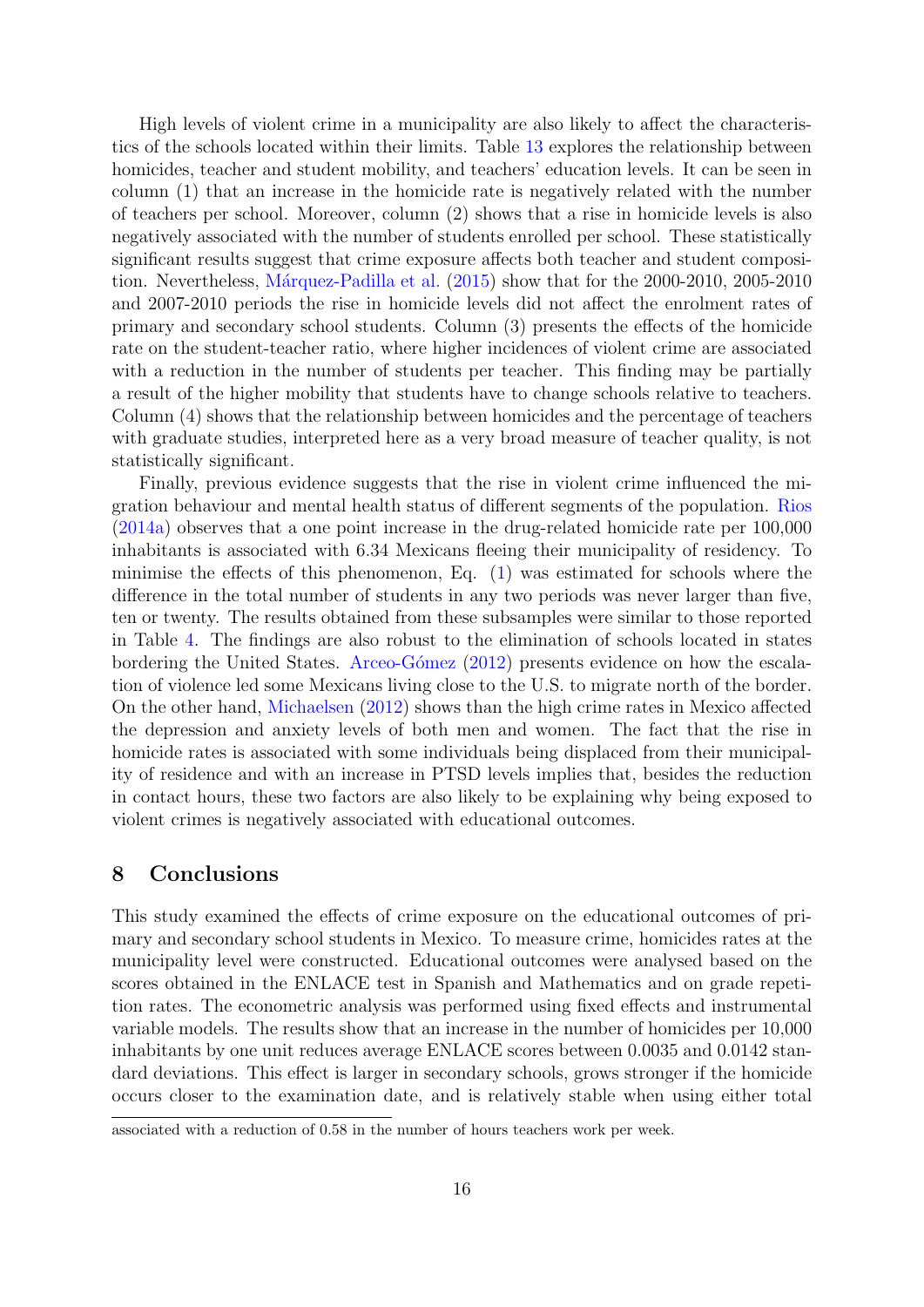homicides or drug-trade related homicides to measure crime exposure. Higher homicides rates are also associated with an increase in the grade failure rate. It is hypothesised that the negative effects of crime exposure on educational outcomes are partly due to a reduction in the number of contact hours, where students do not compensate for this by studying more outside of the school.

The negative and wide-ranging effects of the "war against drugs" and the increase in homicide levels in Mexico from 2007 onwards have been well documented. This study has provided evidence on the fact that non-educational policies affect educational outcomes. In addition to the short-term effects observed, it can be inferred that the increase in violence will have medium and long-term effects since, by affecting current educational outcomes, early exposure to homicides is likely to impact subsequent educational attainment levels and thus the future income streams of the country's youth. Moreover, since the effects of crime exposure are stronger in public schools and in higher marginalized areas, these negative consequences are potentially amplified among students residing in households located at the bottom-part of the income distribution. Given that educational attainment plays a central role in explaining differences in earnings and general economic well-being, this may generate higher inequality in the future by widening the gap in human capital attainment levels between the rich and the poor.

## References

- <span id="page-16-0"></span>Abouk, R. and Adams, S. (2013). School shootings and private school enrolment. Economics Letters, 118(2):297–299.
- <span id="page-16-3"></span>Alcaraz, C., Chiquiar, D., Orraca, M., and Salcedo, A. (2013). The effect of publicly provided health insurance on education outcomes in Mexico. Mexico City, Working Paper, Banco de México.
- <span id="page-16-6"></span>Arceo-Gómez, E. (2012). Drug-related violence and forced migration from mexico to the united states. In Genna, G. and Mayer-Foulkes, D., editors, North American Integration. An Institutional Void in Migration, Security and Development, pages 211– 230. Routledge.
- <span id="page-16-1"></span>Astorga, L. and Shirk, D. (2010). Drug trafficking organizations and counter-drug strategies in the U.S.-Mexican context. San Diego, Center for U.S.-Mexican Studies, University of California San Diego.
- <span id="page-16-4"></span>Attanasio, O., Meghir, C., and Santiago, A. (2011). Education choices in Mexico: Using a structural model and a randomized experiment to evaluate PROGRESA. Review of Economic Studies, 79(1):37–66.
- <span id="page-16-2"></span>Backhoff, E. (2014). Todo lo que quiso saber sobre ENLACE y nunca se le informó. Instituto Nacional para la Evaluación de la Educación. Available at http://www.inee.edu.mx/index.php/portadas/1649-todo-lo-que-quiso-saber-sobreenlace-y-nunca-se-le-informo. Last accessed May 3rd, 2015.
- <span id="page-16-5"></span>Basu, S. and Pearlman, S. (2014). Violence and migration: Evidence from Mexico's drug war. Poughkeepsie, Vassar College, Department of Economics.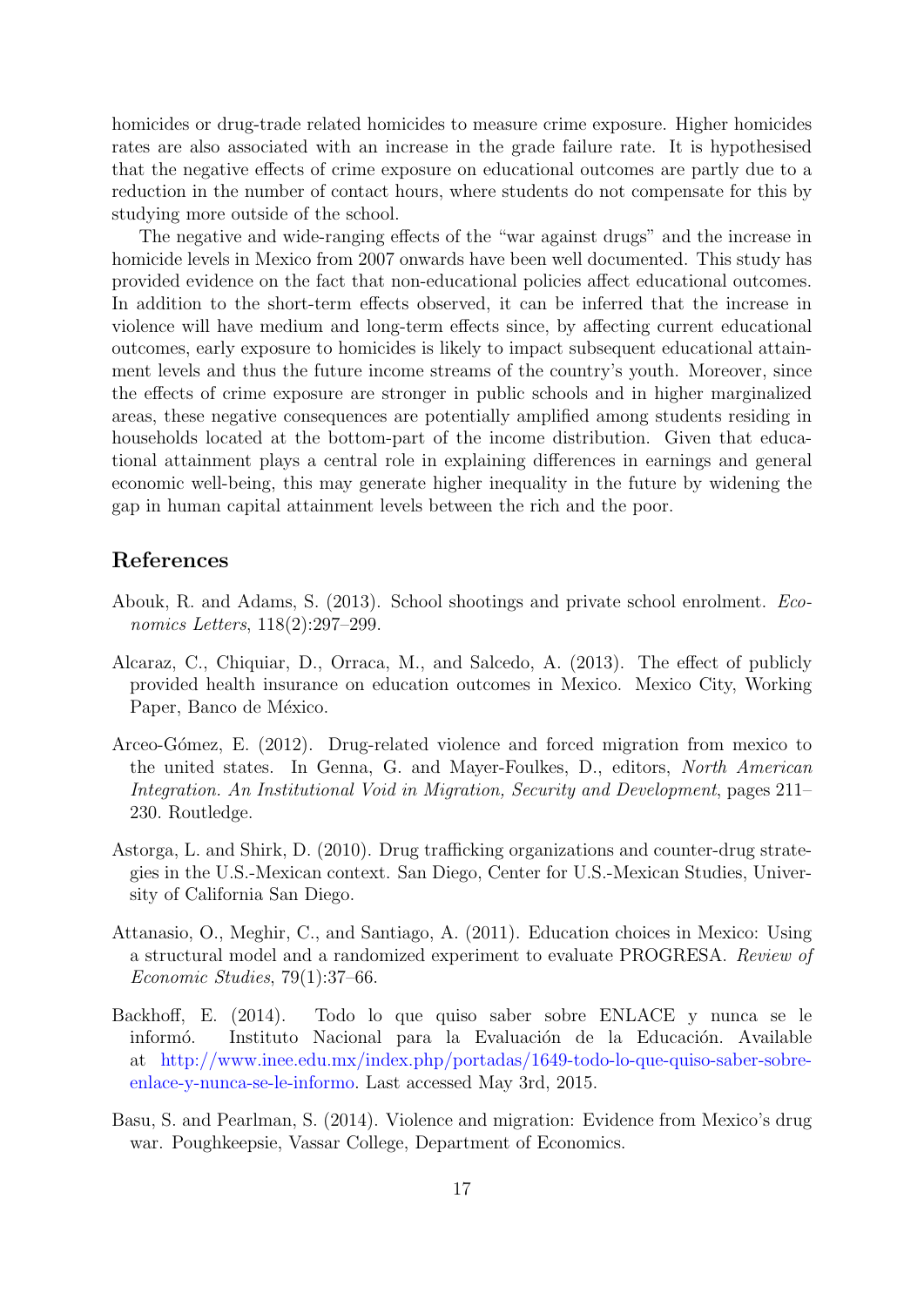- <span id="page-17-14"></span>Behrman, J., Sengupta, P., and Todd, P. (2005). Progressing through PROGRESA: An impact assessment of a school subsidy experiment in rural Mexico. Economic Development and Cultural Change, 54(1):237–275.
- <span id="page-17-5"></span>Beland, L.-P. and Kim, D. (2014). The effect of high school shootings on schools and student performance. Vancouver, CLSRN, Working Paper No. 136.
- <span id="page-17-0"></span>Berman, S., Kurtines, W., Silverman, W., and Serafini, L. (1996). The impact of exposure to crime and violence on urban youth. American Journal of Orthopsychiatry, 66(3):329– 336.
- <span id="page-17-2"></span>Bryk, A., Sebring, P., Allensworth, E., Luppescu, S., and Easton, J. (2010). Organizing Schools for Improvement: Lessons from Chicago. University of Chicago Press, Chicago.
- <span id="page-17-13"></span>Cabrera-Hernandez, F. (2015). Does lengthening the school day increase students' academic achievement? Evidence from a natural experiment. Falmer, University of Sussex, Department of Economics, Working Paper No. 74-2015.
- <span id="page-17-12"></span>Campos, R. and Urbina, F. (2011). Desempeño educativo en México: La prueba EN-LACE. Estudios Económicos,  $26(2):249-292$ .
- <span id="page-17-3"></span>Castillo, J., Mejia, D., and Restrepo, P. (2014). Scarcity without Leviathan: The violent effects of cocaine supply shortages in the Mexican drug war. Washington D.C., Center for Global Development Working Paper No. 356.
- <span id="page-17-8"></span>Caudillo, M. and Torche, F. (2014). Exposure to local homicides and early educational achievement in Mexico. Sociology of Education, 82(2):89–105.
- <span id="page-17-6"></span>Chamarbagwala, R. and Morán, H.  $(2011)$ . The human capital consequences of civil war: Evidence from Guatemala. Journal of Development Economics, 94(1):41–61.
- <span id="page-17-9"></span>Dell, M. (2015). Trafficking networks and the Mexican drug war. Forthcoming at American Economic Review.
- <span id="page-17-1"></span>Ding, W., Lehrer, S., Rosenquist, N., and Audrain-McGovern, J. (2009). The impact of poor health on academic performance: New evidence using genetic markers. Journal of Health Economics, 28(3):578–597.
- <span id="page-17-11"></span>Dube, A., Dube, O., and García-Ponce, O. (2013). Cross-border spillover: U.S. gun laws and violence in Mexico. American Political Science Review, 107(3):397–417.
- <span id="page-17-10"></span>Enamorado, T., López-Calva, L., and Rodríguez-Castelán, C. (2014). Crime and growth convergence: Evidence from Mexico. Economics Letters, 125(1):9–13.
- <span id="page-17-7"></span>Gerardino, M. (2014). The effect of violence on the educational gender gap. Barcelona, Universitat Pompeu Fabra, Department of Economics, Mimeo.
- <span id="page-17-4"></span>Grogger, J. (1997). Local violence and educational attainment. Journal of Human Resources, 32(4):659–682.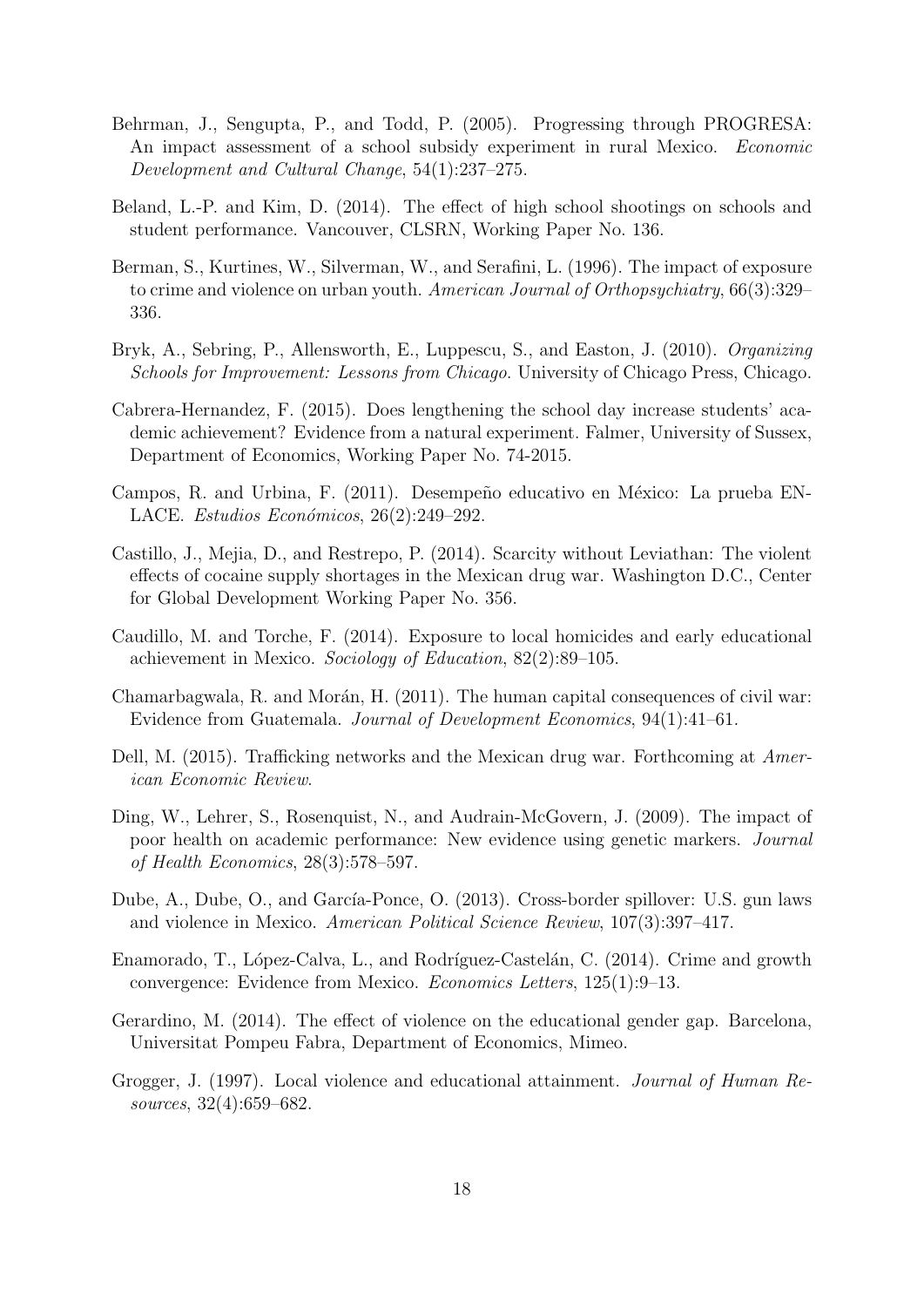- <span id="page-18-12"></span>Guerrero-Gutiérrez, E. (2011). Security, drugs, and violence in Mexico: A survey. Washington D.C., 7th North American Survey.
- <span id="page-18-3"></span>Harding, D. (2010). Living in the Drama: Community, Conflict, and Culture Among Inner-City Boys. University of Chicago Press, Chicago.
- <span id="page-18-14"></span>Heinle, K., Rodríguez, O., and Shirk, D. (2014). Drug violence in Mexico. Data an analysis through 2013. Justice in Mexico Project. University of San Diego.
- <span id="page-18-0"></span>INEGI (2012). Resultados de la ENVIPE 2012. Boletín de prensa núm. 339/12. Aguascalientes: Mexico.
- <span id="page-18-4"></span>Jarret, R. (1997). African-American family and parenting strategies in impoverished neighborhoods. Qualitative Sociology, 20(2):275–288.
- <span id="page-18-8"></span>Justino, P., Leone, M., and Salardi, P. (2014). Short- and long term impact of violence on education: The case of Timor-Leste. World Bank Economic Review, 28(2):320–353.
- <span id="page-18-13"></span>Keefer, P. and Loayza, N. (2010). Innocent bystanders: Developing and the war on drugs. Washington, DC: World Bank.
- <span id="page-18-9"></span>León, G.  $(2012)$ . Civil conflict and human capital accumulation: The long-term effects of political violence in Perú. Journal of Human Resources,  $47(4):991-1022$ .
- <span id="page-18-5"></span>Linares, O., Cloitre, M., and Silva, R. (2004). Intergenerational links between mothers and children with PTSD spectrum illnesses. In Silva, R., editor, Posttraumatic Stress Disorders in Children and Adolescents: Handbook, pages 177–201. Norton & Company.
- <span id="page-18-2"></span>Margolin, G. and Gordis, E. (2000). The effect of family and community violence on children. Annual Review of Psychology, 51:445–479.
- <span id="page-18-11"></span>Márquez-Padilla, F., Pérez-Arce, F., and Rodríguez-Castelán, C. (2015). The (non-) effect of violence on education: Evidence from the "war on drugs" in Mexico. Washington D.C., World Bank, Policy Research Working Paper No. 7230.
- <span id="page-18-1"></span>Martinez, P. and Richters, J. (1993). The NIMH community violence project: II. Children's distress symptoms associated with violence exposure. Psychiatry: Interpersonal and Biological Processes, 56(1):22–35.
- <span id="page-18-15"></span>Michaelsen, M. (2012). Mental health and labour supply: Evidence from Mexico's ongoing violent conflicts. Bochum, Ruhr-Universitat, Ruhr Economic Papers No. 378.
- <span id="page-18-10"></span>Michaelsen, M. and Salardi, P. (2015). Violence, psychological stress and educational performance in Mexico. San Diego, Pacific Conference for Development Economics, University of California San Diego.
- <span id="page-18-7"></span>Monteiro, J. and Rocha, R. (2013). Drug battles and school achievement: Evidence from Rio de Janeiro's favelas. San Diego, American Economic Association Annual Meeting.
- <span id="page-18-6"></span>OECD (2010). PISA 2009 results: What students know and can do. Student performance in reading, mathematics and science (Volume I). OECD, Paris.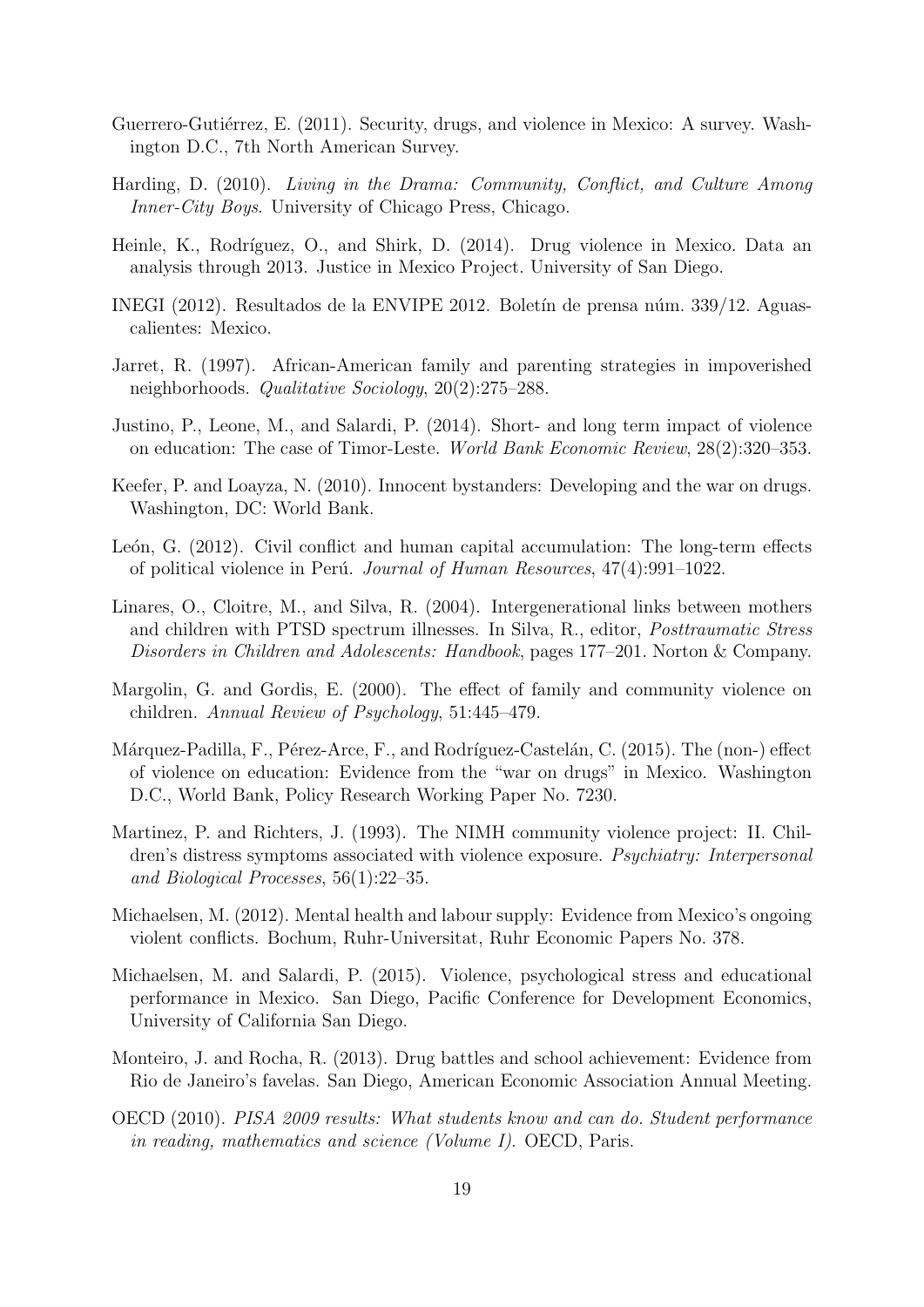- <span id="page-19-6"></span>O'Neil, S. (2009). The real war in Mexico: How democracy can defeat the drug cartels. Foreign Affairs,  $88(4):63-77$ .
- <span id="page-19-0"></span>Osofsky, H., Osofsky, J., Sklarew, B., Twemlow, S., and Wilkinson, S. (2004). Children's exposure to community violence: Psychoanalytic perspectives on evaluation and treatment. In Sklarew, B., Twemlow, S., and Wilkinson, S., editors, Analysts in the Trenches: Streets, Schools, War Zones, pages 237–256. Routledge.
- <span id="page-19-9"></span>PGR (2014). Oficio: SJAI/DGAJ/00826/2014. Procuraduría General de la República.
- <span id="page-19-3"></span>Poutvaara, P. and Ropponen, O. (2010). School shootings and student performance. Bonn, IZA Discussion Paper No. 5009.
- <span id="page-19-8"></span>Rios, V. (2014a). The role of drug related violence and extortion in promoting Mexican migration: Unexpected consequence of a drug war. Latin American Research Review, 49:199–217.
- <span id="page-19-7"></span>Rios, V. (2014b). The role of government coordination in crime deterrence and citizen security in Mexico. Forthcoming at the Journal of Conflict Resolution.
- <span id="page-19-5"></span>Robles, G., Calderón, G., and Magaloni, B. (2014). The economic consequences of drug trafficking in Mexico. Palo Alto, Working Paper, Center on Democracy, Development and the Rule of Law, Stanford.
- <span id="page-19-2"></span>Sharkey, P., Schwartz, A., Ellen, I., and Lacoe, J. (2014). High stakes in the classroom, high stakes on the street: The effects of community violence on students' standardized test performance. Sociological Science, 1:199–220.
- <span id="page-19-4"></span>Shemyakina, O. (2011). The effect of armed conflict on accumulation of schooling: Results from Tajikistan. Journal of Development Economics, 95:186–200.
- <span id="page-19-10"></span>Silwal, A. and McKay, A. (2014). The impact of cooking with firewood on respiratory health: Evidence from Indonesia. Falmer, University of Sussex, Department of Economics, Working Paper No. 72-2014.
- <span id="page-19-11"></span>UNODC (2014). World Drug Report. Vienna: United Nations Office on Drugs and Crime.
- <span id="page-19-1"></span>World-Bank (2014). World Development Indicators. Washington, DC: World Bank. Available at http://data.worldbank.org/data-catalog/world-development-indicators. Last accessed May 5th, 2015.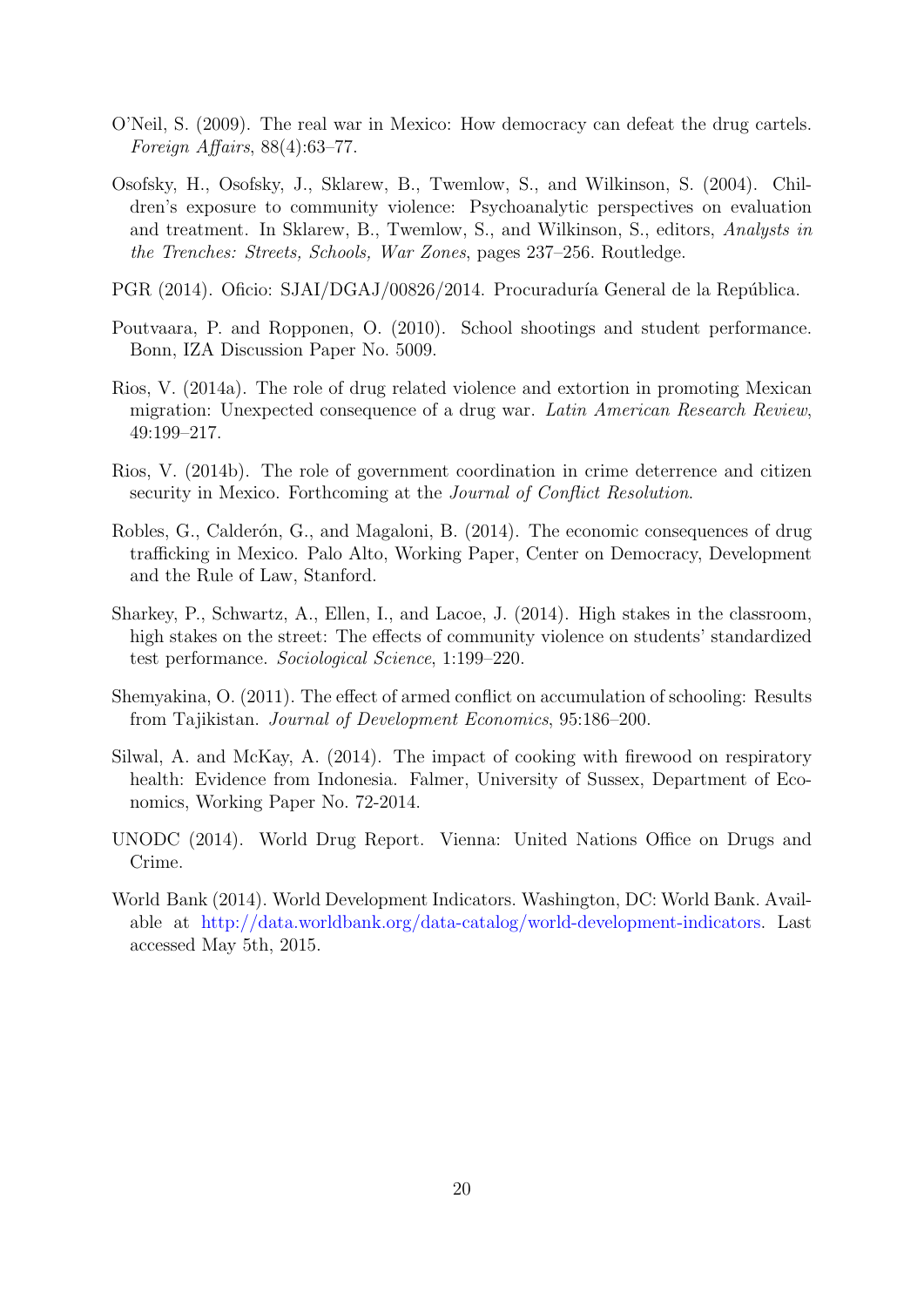| Action                      | <b>Yes</b> | No       | <b>Observations</b> |
|-----------------------------|------------|----------|---------------------|
| Going out at night          | 54.5%      | 45.5%    | 61,177              |
| Let under-age kids go out   | 59.9%      | 40.1\%   | 35,950              |
| Visit family or friends     | 33.1%      | 66.9%    | 64,220              |
| Take a taxi                 | 27.6%      | 72.4%    | 40,833              |
| Use public transportation   | 16.5%      | 83.5%    | 51,838              |
| Carry money in wallet       | 44.5%      | 55.5%    | 64,238              |
| Go to school                | 7.2%       | 92.8%    | 7,237               |
| Go to the cinema or theatre | 30.8%      | 69.2%    | 31,561              |
| Go for a walk               | 31.6%      | 68.4%    | 55,864              |
| Wear jewellery              | 59.6%      | $40.4\%$ | 36,709              |
| Go out for dinner           | 26.9%      | 73.1%    | 52,381              |
| Carry credit or debit card  | $36.5\%$   | 63.5%    | 34,496              |

<span id="page-20-0"></span>Table 1: Due to fear of being a crime victim, did you stop...?

Source: Author's elaboration based on ENVIPE 2011.

<span id="page-20-1"></span>Table 2: Due to fear of being of crime victim, did you stop going to school?

| Violence level by municipality | $\rm Yes$ | No     | Observations |
|--------------------------------|-----------|--------|--------------|
| Total homicides                |           |        |              |
| High                           | 8.9%      | 91.1\% | 1,006        |
| Medium                         | 5.8%      | 94.2%  | 2,173        |
| Low                            | $3.6\%$   | 96.4%  | 4,058        |
| Drug-trade related homicides   |           |        |              |
| High                           | 10.4%     | 89.6%  | 3,301        |
| Medium                         | $5.2\%$   | 94.8%  | 3,025        |
| Low                            | 2.5%      | 97.5%  | 911          |

Source: Author's elaboration based on ENVIPE 2011. Municipalities with high, medium and low violence levels refer to those located in the upper, medium and lower tercile, respectively, of the homicide distribution.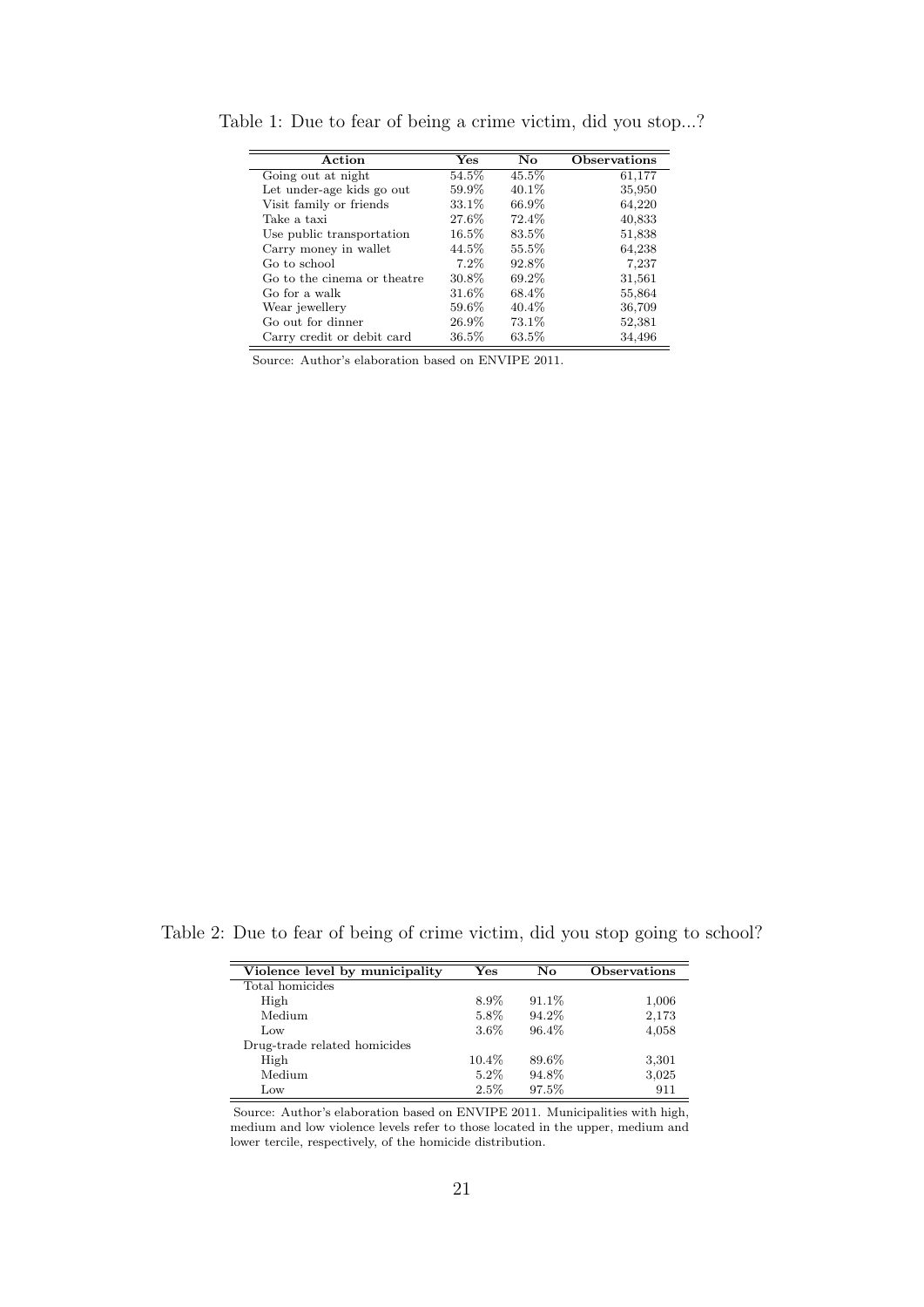<span id="page-21-0"></span>

| Variable                                   | 2006           | 2007           | 2009           | 2010          | 2011          | 2012          |
|--------------------------------------------|----------------|----------------|----------------|---------------|---------------|---------------|
| School characteristics                     |                |                |                |               |               |               |
|                                            |                |                |                |               |               |               |
| ENLACE test scores: Spanish                | 487.4          | 492.7          | 502.7          | 508.4         | 515.4         | 522.8         |
|                                            | (57.8)         | (61.3)         | (57.7)         | (61.2)        | (65.5)        | (70.4)        |
| <b>ENLACE</b> test scores: Mathematics     | 491.6          | 497.6          | 506.4          | 516.4         | 529.6         | 554.4         |
|                                            | (57.5)         | (61.4)         | (61.9)         | (65.6)        | (70.2)        | (77.4)        |
| Grade failure rate $(\%)$                  | 3.2            | 3.0            | $2.8\,$        | $2.5\,$       | 2.3           | 1.8           |
|                                            | (4.3)          | (4.2)          | (4.1)          | (4.0)         | (3.9)         | (3.5)         |
| Number of students                         | 192.9          | 193.2          | 192.2          | 190.8         | 189.3         | 188.1         |
|                                            | (195.0)        | (195.3)        | (194.4)        | (193.1)       | (192.0)       | (191.3)       |
| Number of groups                           | 7.9            | 7.9            | 8.0            | 8.0           | 7.9           | 7.9           |
|                                            | (4.4)          | (4.4)          | (4.4)          | (4.4)         | (4.4)         | (4.4)         |
| Teachers per 100 students                  | 4.0            | 4.0            | 4.0            | 4.1           | 4.1           | 4.1           |
|                                            | (3.0)          | (3.0)          | (3.2)          | (3.4)         | (3.4)         | (3.3)         |
| Number of classrooms used                  | 7.9            | 7.9            | 8.0            | 8.0           | 8.0           | 8.0           |
|                                            | (6.1)          | (6.0)          | (6.4)          | (5.8)         | (5.9)         | (5.7)         |
| Principal is also a teacher $(\%)$         | 41.6           | 41.6           | 41.2           | 40.7          | 40.4          | 40.6          |
|                                            | (49.3)         | (49.3)         | (49.2)         | (49.1)        | (49.1)        | (49.1)        |
| PEC $(\%)$                                 | 24.7           | 25.1           | 22.4           | 24.3          | 30.5          | 26.7          |
|                                            | (43.1)         | (43.4)         | (41.7)         | (42.9)        | (46.0)        | (44.2)        |
| PETC $(\%)$                                | 0.0            | 0.0            | $0.4\,$        | 0.8           | 0.9           | 2.2           |
|                                            | (0.0)          | (0.0)          | (6.6)          | (8.9)         | (9.3)         | (14.6)        |
| PES $(\%)$                                 | 0.0            | 1.1            | 14.9           | 25.8          | 31.1          | 35.0          |
|                                            | (0.0)          | (10.3)         | (35.6)         | (43.8)        | (46.3)        | (47.7)        |
| Municipality and State characteristics     |                |                |                |               |               |               |
| Homicides per 10,000 inhabitants           | 0.9            | 0.8            | $1.6\,$        | 2.0           | 2.1           | 2.1           |
|                                            | (1.1)          | (1.0)          | (3.0)          | (3.8)         | (3.4)         | (3.4)         |
| Drug homicides per 10,000 inhabitants      | 0.0            | 0.2            | 0.8            | 1.3           | 1.5           | 1.3           |
|                                            | (0.0)          | (1.0)          | (2.4)          | (4.0)         | (3.6)         | (2.8)         |
| Narcotics sentences per 10,000 inhabitants | 1.2            | $1.2\,$        | 1.0            | 1.6           | 1.7           | 1.5           |
|                                            | (2.1)          | (1.8)          | (1.7)          | (2.7)         | (3.2)         | (2.9)         |
| Seguro Popular coverage (%)                | 21.6           | 28.2           | 36.8           | 48.3          | 55.2          | 55.9          |
|                                            | (19.8)         | (21.1)         | (21.3)         | (22.9)        | (22.8)        | (22.5)        |
| Prospera coverage $(\%)$                   | 33.4           | 32.3           | 30.9           | 32.5          | 32.1          | 31.8          |
|                                            |                |                |                |               |               |               |
| State unemployment rate $(\%)$             | (28.5)<br>3.6  | (27.6)<br>4.0  | (25.5)<br>5.3  | (25.8)<br>5.6 | (25.6)<br>5.5 | (25.6)<br>5.2 |
|                                            |                |                |                | (1.8)         | (1.5)         |               |
|                                            | (1.1)<br>108.1 | (1.5)<br>109.2 | (1.8)<br>102.1 | 105.5         | 107.7         | (1.6)         |
| GDP per capita/ $1000$                     |                |                |                |               |               | 110.1         |
|                                            | (111.0)        | (103.1)        | (86.3)         | (82.3)        | (79.6)        | (78.5)        |
| Observations                               | 82,619         | 82,619         | 82,619         | 82,619        | 82,619        | 82,619        |

## Table 3: Descriptive statistics

Source: Author's elaboration based on ENLACE administrative data, Estadísticas 911 (Statistics 911) and SIMBAD. PEC denotes the Programa de Escuelas de Calidad (Quality Schools Program). PETC denotes the Programa Escuelas Tiempo Completo (Full-time School Program). PES denotes the Programa Escuela Segura (Safe School Program). GDP per capita is in 2010 pesos. Standard errors are in parenthesis.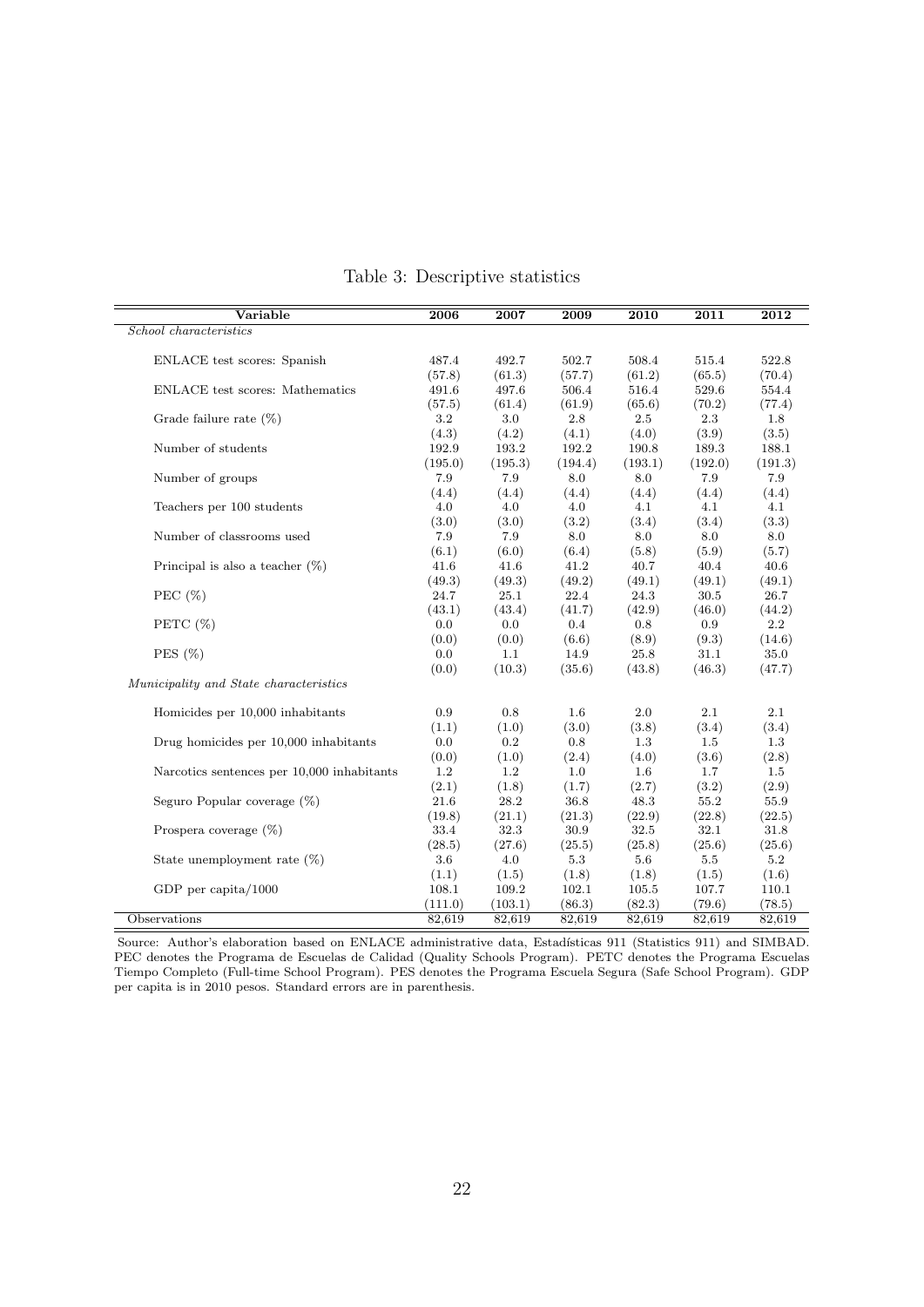<span id="page-22-0"></span>

| Variable                         | (1)         | $\bf(2)$                           | $\bf (3)$    | (4)                                  |
|----------------------------------|-------------|------------------------------------|--------------|--------------------------------------|
|                                  |             | <b>ENLACE</b> test scores: Primary |              | <b>ENLACE</b> test scores: Secondary |
|                                  | Spanish     | Math                               | Spanish      | Math                                 |
| Homicides per 10,000 inhabitants | $-0.0035**$ | $-0.0039**$                        | $-0.0089***$ | $-0.0142***$                         |
|                                  | (0.0018)    | (0.0019)                           | (0.0029)     | (0.0032)                             |
| Number of students/100           | $0.036***$  | $0.043***$                         | $0.093***$   | $0.058***$                           |
|                                  | (0.008)     | (0.008)                            | (0.011)      | (0.011)                              |
| Number of groups                 | $-0.014***$ | $-0.014***$                        | $-0.003$     | 0.005                                |
|                                  | (0.003)     | (0.003)                            | (0.005)      | (0.005)                              |
| Teachers per 100 students        | $1.570***$  | $1.950***$                         | $0.580***$   | $0.628***$                           |
|                                  | (0.202)     | (0.224)                            | (0.133)      | (0.138)                              |
| Number of classrooms used        | $0.017***$  | $0.016***$                         | $0.005*$     | $0.007***$                           |
|                                  | (0.002)     | (0.003)                            | (0.003)      | (0.003)                              |
| Principal is also a teacher      | $-0.009$    | 0.003                              | $-0.047***$  | $-0.051***$                          |
|                                  | (0.007)     | (0.008)                            | (0.013)      | (0.014)                              |
| PEC                              | $0.015***$  | $0.015***$                         | $0.022***$   | $0.024***$                           |
|                                  | (0.005)     | (0.006)                            | (0.008)      | (0.008)                              |
| <b>PETC</b>                      | $0.126***$  | $0.124***$                         | $0.233***$   | $0.256**$                            |
|                                  | (0.025)     | (0.025)                            | (0.081)      | (0.101)                              |
| <b>PES</b>                       | $-0.011$    | $-0.012$                           | $-0.056***$  | $-0.011$                             |
|                                  | (0.013)     | (0.013)                            | (0.020)      | (0.023)                              |
| School fixed effects             | Yes         | Yes                                | Yes          | Yes                                  |
| Year fixed effects               | Yes         | Yes                                | Yes          | Yes                                  |
| Municipality level controls      | Yes         | Yes                                | Yes          | Yes                                  |
| State level controls             | Yes         | Yes                                | Yes          | Yes                                  |
| R-squared                        | 0.218       | 0.270                              | 0.082        | 0.169                                |
| Observations                     | 358,038     | 358,038                            | 137,592      | 137,592                              |

Table 4: Homicides and academic performance

Source: Author's elaboration based on ENLACE administrative data, Estadísticas 911 (Statistics 911) and SIMBAD 2006, 2007, 2009, 2010, 2011 and 2012. PEC denotes the Programa de Escuelas de Calidad (Quality Schools Program). PETC denotes the Programa Escuelas Tiempo Completo (Full-time School Program). PES denotes the Programa Escuela Segura (Safe School Program). Standard errors are in parenthesis and are clustered at the municipality level.

<span id="page-22-1"></span>

| Sample                      | (1)                                                            | (2)          | $\bf (3)$    | $\left( 4\right)$ |  |  |  |
|-----------------------------|----------------------------------------------------------------|--------------|--------------|-------------------|--|--|--|
|                             | Insufficient                                                   | Elemental    | Good         | Excellent         |  |  |  |
|                             | Dependent variable: Proportion of students in each score range |              |              |                   |  |  |  |
| Primary                     |                                                                |              |              |                   |  |  |  |
| Spanish                     | $0.0784***$                                                    | $-0.0298$    | $-0.0433$    | $-0.0047$         |  |  |  |
|                             | (0.0289)                                                       | (0.0290)     | (0.0275)     | (0.0209)          |  |  |  |
| Math                        | $0.0886***$                                                    | $-0.0364$    | $-0.0582*$   | 0.0008            |  |  |  |
|                             | (0.0314)                                                       | (0.0296)     | (0.0316)     | (0.0241)          |  |  |  |
| Secondary                   |                                                                |              |              |                   |  |  |  |
| Spanish                     | $0.1532**$                                                     | 0.0043       | $-0.1753***$ | $-0.0194***$      |  |  |  |
|                             | (0.0666)                                                       | (0.0371)     | (0.0377)     | (0.0059)          |  |  |  |
| Math                        | $0.2514***$                                                    | $-0.0265$    | $-0.1332***$ | $-0.1281***$      |  |  |  |
|                             | (0.0690)                                                       | (0.0430)     | (0.0302)     | (0.0349)          |  |  |  |
| School fixed effects        | Yes                                                            | Yes          | Yes          | <b>Yes</b>        |  |  |  |
| Year fixed effects          | Yes                                                            | Yes          | Yes          | <b>Yes</b>        |  |  |  |
| Municipality level controls | Yes                                                            | <b>Yes</b>   | Yes          | Yes               |  |  |  |
| State level controls        | Yes                                                            | $_{\rm Yes}$ | Yes          | Yes               |  |  |  |

Table 5: Homicides and the distribution of scores

 $*_{p<.1,**_{p<.05,***_{p<.01}}$ 

Source: Coefficients reported correspond to the total number of homicides per 10,000 inhabitants. Author's elaboration based on ENLACE administrative data, Estadísticas 911 (Statistics 911) and SIMBAD 2006, 2007, 2009, 2010, 2011 and 2012. Standard errors are in parenthesis and are clustered at the municipality level.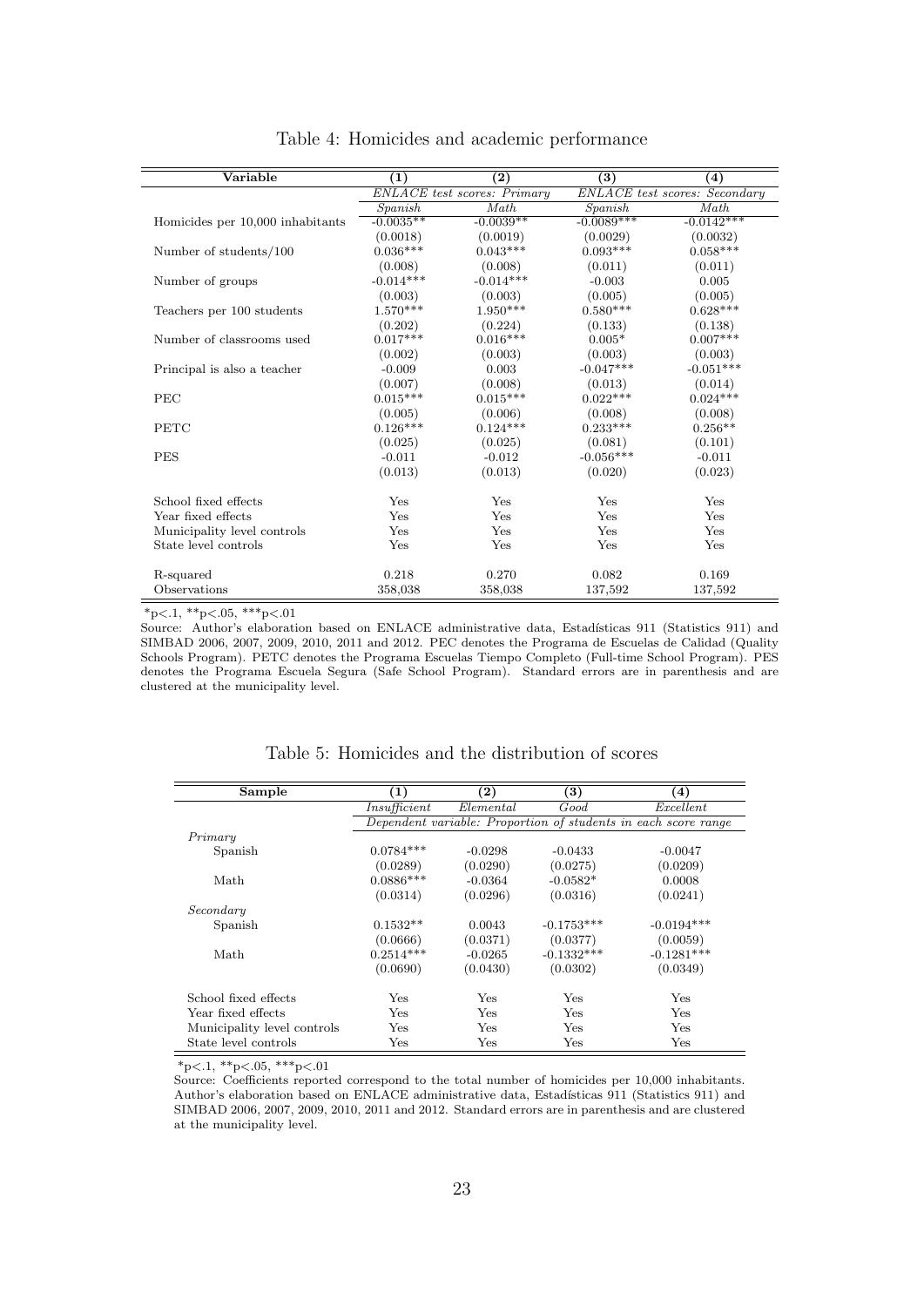<span id="page-23-0"></span>

| Dependent variable:         | $\bf ^{(1)}$   | $\bf(2)$         | $\left( 3\right)$ | (4)          |  |  |
|-----------------------------|----------------|------------------|-------------------|--------------|--|--|
|                             | Academic Year  | 6 months         | 3 months          | Week         |  |  |
|                             | Primary school |                  |                   |              |  |  |
| ENLACE scores: Spanish      | $-0.0043**$    | $-0.0049*$       | $-0.0042$         | $-0.0214*$   |  |  |
|                             | (0.0021)       | (0.0028)         | (0.0038)          | (0.0119)     |  |  |
| ENLACE scores: Mathematics  | $-0.0048**$    | $-0.0057*$       | $-0.0066$         | $-0.0325***$ |  |  |
|                             | (0.0022)       | (0.0032)         | (0.0043)          | (0.0125)     |  |  |
|                             |                | Secondary school |                   |              |  |  |
| ENLACE scores: Spanish      | $-0.0098***$   | $-0.0094**$      | $-0.0121**$       | $-0.0097$    |  |  |
|                             | (0.0033)       | (0.0042)         | (0.0054)          | (0.0137)     |  |  |
| ENLACE scores: Mathematics  | $-0.0155***$   | $-0.0158***$     | $-0.0203***$      | $-0.0185$    |  |  |
|                             | (0.0037)       | (0.0044)         | (0.0061)          | (0.0188)     |  |  |
| School fixed effects        | Yes            | Yes              | Yes               | Yes          |  |  |
| Year fixed effects          | Yes            | Yes              | Yes               | Yes          |  |  |
| Municipality level controls | Yes            | Yes              | Yes               | Yes          |  |  |
| State level controls        | Yes            | Yes              | Yes               | Yes          |  |  |

Table 6: Homicides and academic performance. Different effects by time

Source: Coefficients reported correspond to the total number of homicides per 10,000 inhabitants. Author's elaboration based on ENLACE administrative data, Estadísticas 911 (Statistics 911) and SIMBAD 2006, 2007, 2009, 2010, 2011 and 2012. Standard errors are in parenthesis and are clustered at the municipality level.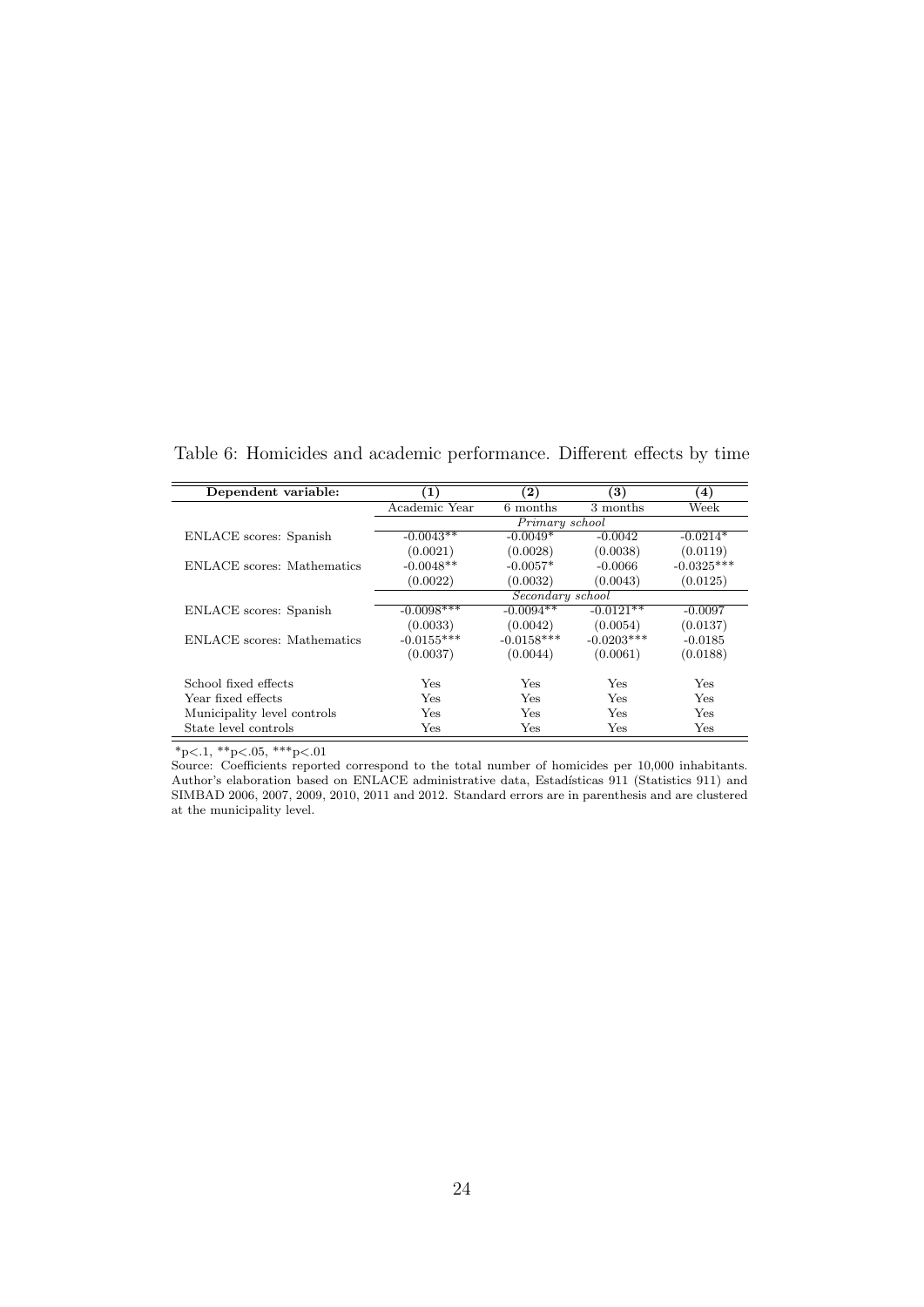<span id="page-24-0"></span>

| Sample                      | (1)          | $\overline{(2)}$                   | $\overline{(3)}$ | $\overline{(4)}$                     |
|-----------------------------|--------------|------------------------------------|------------------|--------------------------------------|
|                             |              | <b>ENLACE</b> test scores: Primary |                  | <b>ENLACE</b> test scores: Secondary |
|                             | Spanish      | Math                               | Spanish          | Math                                 |
| A. Main                     | $-0.0035**$  | $-0.0039**$                        | $-0.0089***$     | $-0.0142***$                         |
|                             | (0.0018)     | (0.0019)                           | (0.0029)         | (0.0032)                             |
| <b>B.</b> Marginality Level |              |                                    |                  |                                      |
| High                        | $-0.0087**$  | $-0.0065$                          | $-0.0183***$     | $-0.0196**$                          |
|                             | (0.0041)     | (0.0041)                           | (0.0059)         | (0.0088)                             |
| Medium                      | $-0.0037$    | $-0.0027$                          | 0.0033           | $-0.0036$                            |
|                             | (0.0037)     | (0.0042)                           | (0.0052)         | (0.0058)                             |
| Low                         | 0.0004       | 0.0005                             | $0.0072***$      | 0.0018                               |
|                             | (0.0011)     | (0.0012)                           | (0.0022)         | (0.0017)                             |
| C. Locality Size            |              |                                    |                  |                                      |
| Urban                       | $-0.0015$    | $-0.0019$                          | 0.0024           | $-0.0031*$                           |
|                             | (0.0015)     | (0.0016)                           | (0.0019)         | (0.0017)                             |
| Rural                       | $-0.0057**$  | $-0.0041$                          | $-0.0161***$     | $-0.0191***$                         |
|                             | (0.0027)     | (0.0029)                           | (0.0037)         | (0.0049)                             |
| D. Session                  |              |                                    |                  |                                      |
| Morning                     | $-0.0040**$  | $-0.0043**$                        | $-0.0103***$     | $-0.0151***$                         |
|                             | (0.0019)     | (0.0019)                           | (0.0029)         | (0.0034)                             |
| Afternoon                   | $-0.0013$    | $-0.0017$                          | $0.0127***$      | 0.0052                               |
|                             | (0.0017)     | (0.0020)                           | (0.0041)         | (0.0034)                             |
| E. School Type              |              |                                    |                  |                                      |
| Public                      | $-0.0032*$   | $-0.0032*$                         | $0.0086***$      | $0.0041**$                           |
|                             | (0.0018)     | (0.0019)                           | (0.0023)         | (0.0021)                             |
| Private                     | $0.0062**$   | 0.0044                             | $0.0143**$       | $0.0130***$                          |
|                             | (0.0028)     | (0.0032)                           | (0.0060)         | (0.0049)                             |
| Indigenous                  | $-0.0264***$ | $-0.0236***$                       |                  |                                      |
|                             | (0.0066)     | (0.0071)                           |                  |                                      |
| Telesecundaria              |              |                                    | $-0.0178***$     | $-0.0220***$                         |
|                             |              |                                    | (0.0037)         | (0.0048)                             |
| F. Lagged Homicide Rate     |              |                                    |                  |                                      |
| $t-1$                       | $-0.0034*$   | $-0.0033$                          | $-0.0109***$     | $-0.0177***$                         |
|                             | (0.0019)     | (0.0021)                           | (0.0031)         | (0.0038)                             |
| $t-2$                       | $-0.0013$    | $-0.0004$                          | $-0.0063**$      | $-0.0139***$                         |
|                             | (0.0018)     | (0.0019)                           | (0.0032)         | (0.0048)                             |
| School level controls       | Yes          | Yes                                | Yes              | Yes                                  |
| School fixed effects        | Yes          | Yes                                | Yes              | Yes                                  |
| Year fixed effects          | Yes          | Yes                                | Yes              | Yes                                  |
| Municipality level controls | Yes          | Yes                                | Yes              | Yes                                  |
| State level controls        | Yes          | Yes                                | Yes              | Yes                                  |

Table 7: Homicides and academic performance. Subsamples

Source: Coefficients reported in the table correspond to the total number of homicides per 10,000 inhabitants. Author's elaboration based on ENLACE administrative data, Estadísticas 911 (Statistics 911) and SIMBAD 2006, 2007, 2009, 2010, 2011 and 2012. Standard errors are in parenthesis and are clustered at the municipality level.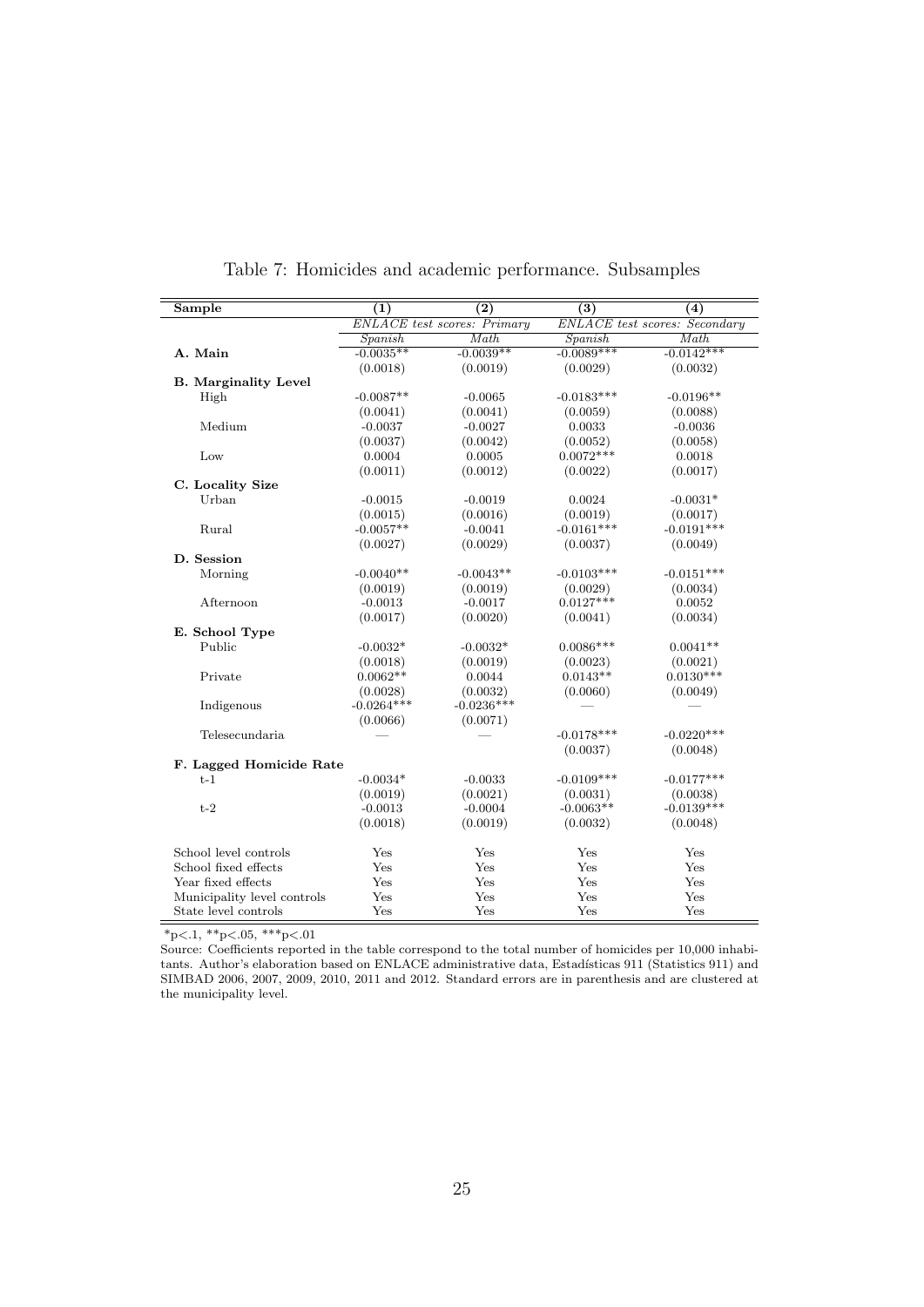<span id="page-25-0"></span>

| Homicides occurring:        | (1)                         | $\bf (2)$    | $\bf(3)$      | $\bf(4)$                      |
|-----------------------------|-----------------------------|--------------|---------------|-------------------------------|
|                             | ENLACE test scores: Primary |              |               | ENLACE test scores: Secondary |
|                             | Spanish                     | Math         | Spanish       | Math                          |
| In Municipality             | $-0.0035**$                 | $-0.0039**$  | $-0.0089***$  | $-0.0142***$                  |
|                             | (0.0018)                    | (0.0019)     | (0.0029)      | (0.0032)                      |
| Outside Municipality, 20 km | $-0.0002*$                  | $-0.0003*$   | $-0.0006*$    | $-0.0008*$                    |
|                             | (0.0001)                    | (0.0002)     | (0.0003)      | (0.0004)                      |
| Outside Municipality, 30 km | $-0.0002$                   | $-0.0003**$  | $-0.0006$ *** | $-0.0007***$                  |
|                             | (0.0001)                    | (0.0001)     | (0.0002)      | (0.0002)                      |
| Outside Municipality, 40 km | $-0.0002*$                  | $-0.0002**$  | $-0.0002$     | $-0.0002*$                    |
|                             | (0.0001)                    | (0.0001)     | (0.0001)      | (0.0001)                      |
| School level controls       | Yes                         | Yes          | Yes           | <b>Yes</b>                    |
| School fixed effects        | Yes                         | Yes          | Yes           | <b>Yes</b>                    |
| Year fixed effects          | Yes                         | Yes          | Yes           | <b>Yes</b>                    |
| Municipality level controls | Yes                         | $_{\rm Yes}$ | Yes           | Yes                           |
| State level controls        | Yes                         | $_{\rm Yes}$ | $_{\rm Yes}$  | Yes                           |

Table 8: Homicides and academic performance. Spillover effects

Source: Coefficients reported in the table correspond to the total number of homicides per 10,000 inhabitants. Author's elaboration based on ENLACE administrative data, Estadísticas 911 (Statistics 911) and SIMBAD 2006, 2007, 2009, 2010, 2011 and 2012. Standard errors are in parenthesis and are clustered at the municipality level.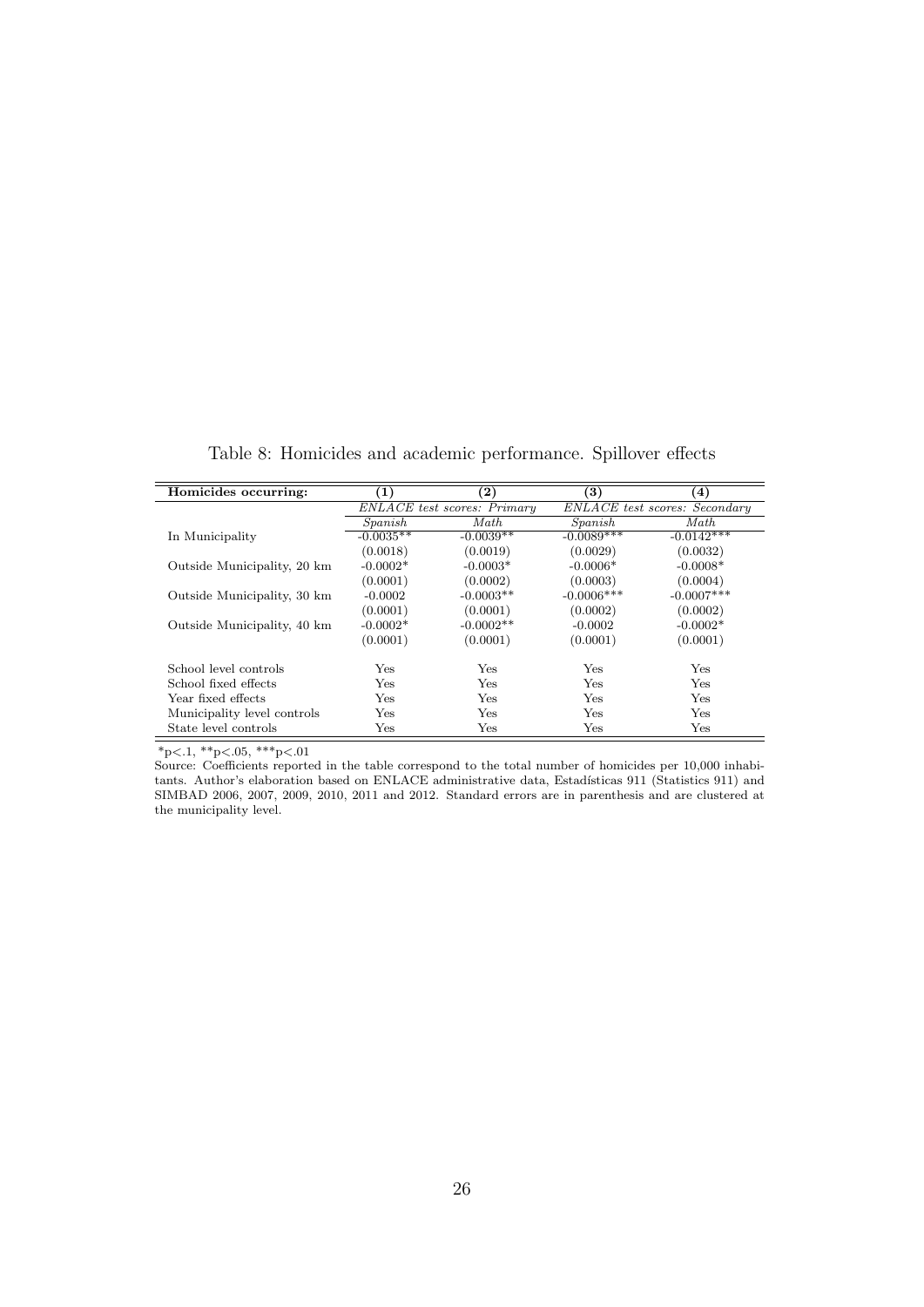<span id="page-26-0"></span>

| Sample                      | (1)          | (2)         |
|-----------------------------|--------------|-------------|
|                             | Primary      | Secondary   |
| A. Main                     | $0.0282***$  | $0.0268***$ |
|                             | (0.0070)     | (0.0082)    |
| <b>B.</b> Marginality Level |              |             |
| High                        | 0.0151       | $0.0545***$ |
|                             | (0.0140)     | (0.0209)    |
| Medium                      | $-0.0016$    | 0.0041      |
|                             | (0.0151)     | (0.0252)    |
| Low                         | $0.0129**$   | $0.0196**$  |
|                             | (0.0058)     | (0.0093)    |
| C. Locality Size            |              |             |
| Urban                       | $0.0172***$  | $0.0220**$  |
|                             | (0.0066)     | (0.0104)    |
| Rural                       | $0.0276***$  | $0.0403***$ |
|                             | (0.0086)     | (0.0132)    |
| D. Session                  |              |             |
| Morning                     | $0.0273***$  | $0.0269***$ |
|                             | (0.0073)     | (0.0085)    |
| Afternoon                   | $0.0309***$  | 0.0258      |
|                             | (0.0096)     | (0.0164)    |
| E. School Type              |              |             |
| Public                      | $0.0293***$  | $0.0168**$  |
|                             | (0.0073)     | (0.0072)    |
| Private                     | $0.0137*$    | 0.0279      |
|                             | (0.0075)     | (0.0246)    |
| Indigenous                  | $-0.0576$    |             |
|                             | (0.0522)     |             |
| Telesecundaria              |              | $0.0447***$ |
|                             |              | (0.0151)    |
| F. Lagged Homicide Rate     |              |             |
| $t-1$                       | $0.0357***$  | $0.0277***$ |
|                             | (0.0074)     | (0.0083)    |
| $t-2$                       | $0.0362***$  | $0.0306***$ |
|                             | (0.0083)     | (0.0075)    |
| School level controls       | $_{\rm Yes}$ | Yes         |
| School fixed effects        | Yes          | Yes         |
| Year fixed effects          | Yes          | Yes         |
| Municipality level controls | Yes          | Yes         |
| State level controls        | Yes          | Yes         |

Table 9: Homicides and grade repetition

 $*_{p<.1,**_{p<.05,***_{p<.01}}$ 

Source: Coefficients reported in the table correspond to the total number of homicides per 10,000 inhabitants. Grade failure rate is measured on a scale from 0 to 100. Author's elaboration based on ENLACE administrative data, Estadísticas 911 (Statistics 911) and SIMBAD 2006, 2007, 2009, 2010, 2011 and 2012. Standard errors are in parenthesis and are clustered at the municipality level.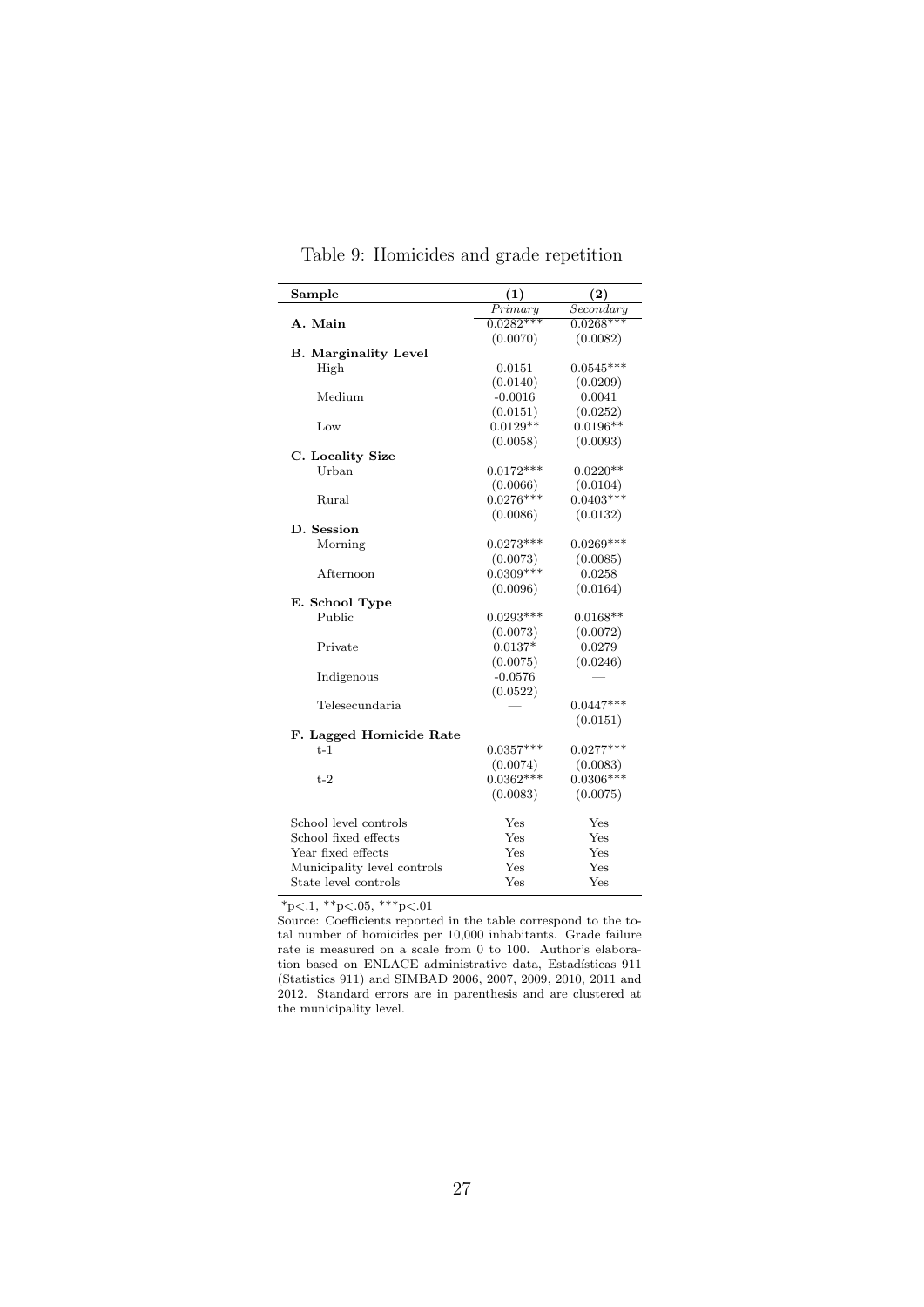<span id="page-27-0"></span>

| Variable                                                    | (1)         | $\overline{(2)}$                                     | $\overline{(3)}$ | (4)                  |
|-------------------------------------------------------------|-------------|------------------------------------------------------|------------------|----------------------|
|                                                             |             | Homicides                                            |                  | Drug-trade homicides |
|                                                             | Primary     | Secondary                                            | Primary          | Secondary            |
|                                                             |             | Dependent variable: Homicides per 10,000 inhabitants |                  |                      |
| (Closeness to U.S. border)* $(\%$ Colombian cocaine seized) | $0.0091***$ | $0.0074***$                                          | $0.0089***$      | $0.0070***$          |
|                                                             | (0.0019)    | (0.0015)                                             | (0.0015)         | (0.0011)             |
| Number of students/100                                      | $-0.326**$  | $-0.022$                                             | $-0.240***$      | $-0.065$             |
|                                                             | (0.131)     | (0.039)                                              | (0.084)          | (0.055)              |
| Number of groups                                            | $-0.012$    | $-0.047**$                                           | $-0.004$         | $-0.025$             |
|                                                             | (0.014)     | (0.019)                                              | (0.014)          | (0.017)              |
| All grades                                                  | $-0.086$    | $0.225**$                                            | $-0.143**$       | $-0.014$             |
|                                                             | (0.054)     | (0.091)                                              | (0.063)          | (0.152)              |
| Number of classrooms used                                   | $-0.010$    | $-0.003$                                             | $-0.004$         | 0.008                |
|                                                             | (0.013)     | (0.011)                                              | (0.012)          | (0.008)              |
| Principal is also a teacher                                 | $-0.031$    | $-0.040$                                             | $0.046*$         | 0.027                |
|                                                             | (0.027)     | (0.032)                                              | (0.027)          | (0.038)              |
| Student/Teacher ratio                                       | 0.147       | 0.371                                                | 0.268            | $0.831**$            |
|                                                             | (0.775)     | (0.388)                                              | (0.922)          | (0.413)              |
| PEC                                                         | 0.072       | 0.044                                                | 0.066            | $0.070**$            |
|                                                             | (0.057)     | (0.033)                                              | (0.044)          | (0.034)              |
| PETC                                                        | $-0.212**$  | $-0.292*$                                            | $-0.191$         | $-0.335*$            |
|                                                             | (0.102)     | (0.163)                                              | (0.128)          | (0.193)              |
| <b>PES</b>                                                  | $0.423**$   | $0.262***$                                           | 0.161            | 0.034                |
|                                                             | (0.169)     | (0.094)                                              | (0.131)          | (0.076)              |
| School fixed effects                                        | Yes         | Yes                                                  | Yes              | Yes                  |
| Year fixed effects                                          | Yes         | Yes                                                  | Yes              | Yes                  |
| Municipality level controls                                 | Yes         | Yes                                                  | Yes              | Yes                  |
| State level controls                                        | Yes         | Yes                                                  | Yes              | Yes                  |
| R-squared                                                   | 0.185       | 0.157                                                | 0.133            | 0.103                |
| F-test on instrument                                        | 21.74       | 25.47                                                | 37.37            | 38.50                |
| Observations                                                | 358,038     | 137,592                                              | 358,038          | 137,592              |

Table 10: First stage results of IV-FE estimation

 $*_{p<.1,**p<.05,***p<.01}$ 

Source: Author's elaboration based on ENLACE administrative data, Estadísticas 911 (Statistics 911), SIMBAD and CNS 2006, 2007, 2009, 2010, 2011 and 2012. PEC denotes the Programa de Escuelas de Calidad (Quality Schools Program). PETC denotes the Programa Escuelas Tiempo Completo (Full-time School Program). PES denotes the Programa Escuela Segura (Safe School Program). Standard errors are in parenthesis and are clustered at the municipality level. The reported F statistic is the Kleibergen-Paap rk Wald F statistic, which is robust to the presence of clustering in the data.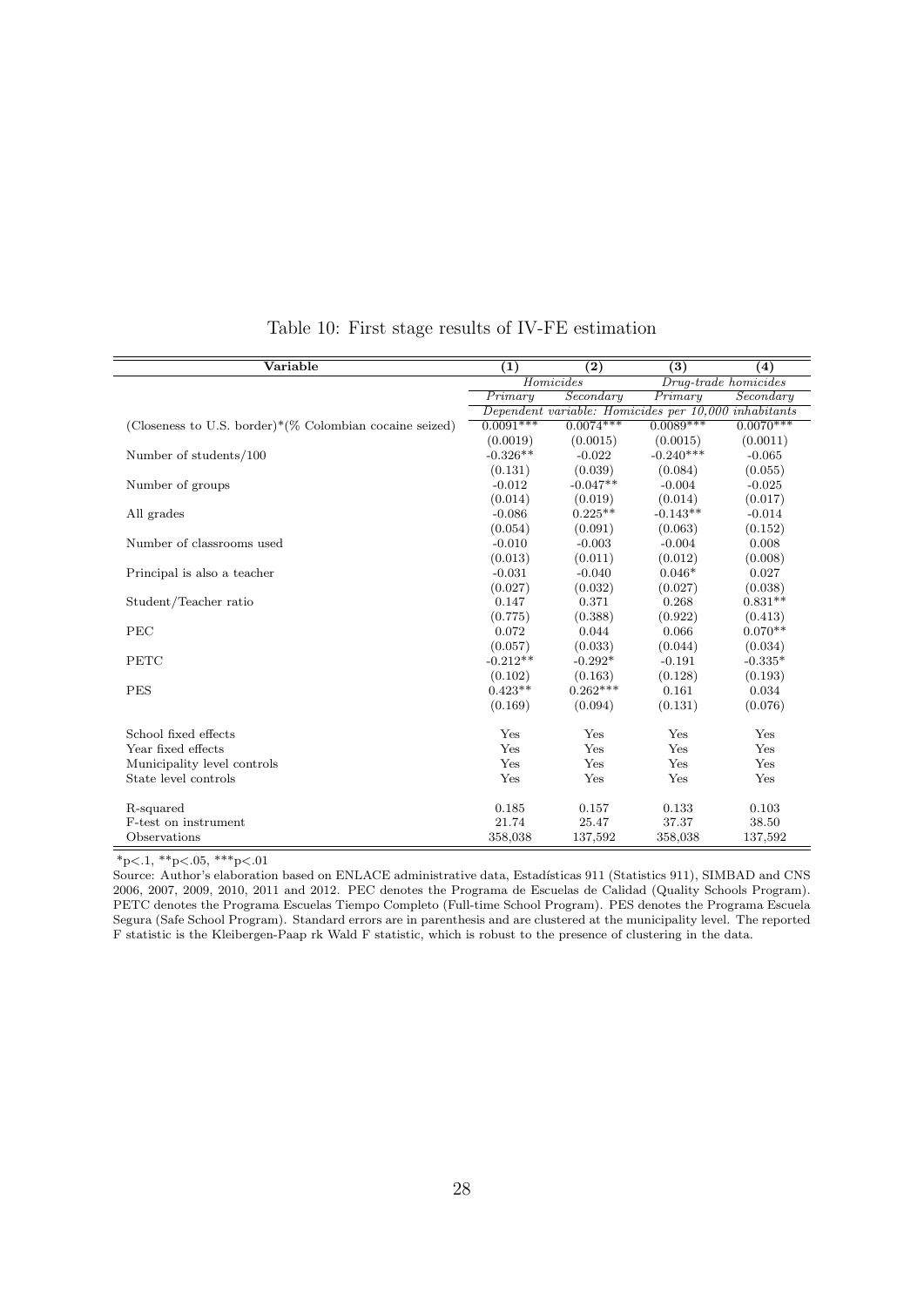| Dependent variable          | (1)          | $\mathbf{2}$    | $\mathbf{3}$ | $\left( 4\right)$    |
|-----------------------------|--------------|-----------------|--------------|----------------------|
|                             |              | Homicides       |              | Drug-trade homicides |
|                             | FE           | $\overline{IV}$ | FE           | IV                   |
|                             |              | Primary         |              |                      |
| ENLACE: Spanish             | $-0.0035**$  | $-0.0470***$    | $-0.0021**$  | $-0.0483***$         |
|                             | (0.0016)     | (0.0164)        | (0.0010)     | (0.0143)             |
| ENLACE: Math                | $-0.0039**$  | $-0.0584***$    | $-0.0021*$   | $-0.0601***$         |
|                             | (0.0018)     | (0.0186)        | (0.0011)     | (0.0159)             |
| Grade Repetition            | $0.0239***$  | $0.3612***$     | $0.0190***$  | $0.3711***$          |
|                             | (0.0068)     | (0.0888)        | (0.0053)     | (0.0779)             |
|                             |              | Secondary       |              |                      |
| ENLACE: Spanish             | $-0.0059**$  | $-0.1552***$    | $-0.0005$    | $-0.1631***$         |
|                             | (0.0026)     | (0.0420)        | (0.0015)     | (0.0401)             |
| ENLACE: Math                | $-0.0099***$ | $-0.1471***$    | $-0.0017$    | $-0.1540***$         |
|                             | (0.0027)     | (0.0409)        | (0.0019)     | (0.0383)             |
| Grade Repetition            | $0.0288***$  | $0.1782***$     | $0.0199***$  | $0.1883***$          |
|                             | (0.0073)     | (0.0477)        | (0.0055)     | (0.0446)             |
|                             |              |                 |              |                      |
| School level controls       | Yes          | Yes             | $_{\rm Yes}$ | Yes                  |
| School fixed effects        | Yes          | Yes             | Yes          | Yes                  |
| Year fixed effects          | Yes          | Yes             | Yes          | Yes                  |
| Municipality level controls | Yes          | Yes             | Yes          | Yes                  |
| State level controls        | $_{\rm Yes}$ | Yes             | $_{\rm Yes}$ | Yes                  |

<span id="page-28-0"></span>Table 11: Homicides, drug-trade related homicides and educational outcomes

 $*_{p<.1,**_{p<.05,***_{p<.01}}$ 

Source: Coefficients reported in the table correspond to the total number of homicides per 10,000 inhabitants. Author's elaboration based on ENLACE administrative data, Estadísticas 911 (Statistics 911) and SIMBAD 2006, 2007, 2009, 2010, 2011 and 2012. Standard errors are in parenthesis and are clustered at the municipality level.

|  |  |  | Table 12: Homicides, school attendance, contact hours and schoolwork |  |  |  |  |  |  |
|--|--|--|----------------------------------------------------------------------|--|--|--|--|--|--|
|--|--|--|----------------------------------------------------------------------|--|--|--|--|--|--|

<span id="page-28-1"></span>

| Dependent variable               |                    | $\mathbf{2}$ | $\left( 3\right)$   | 4)                 |
|----------------------------------|--------------------|--------------|---------------------|--------------------|
|                                  | Attending school   | Hours        | Schoolwork at home  | Hours doing        |
|                                  | $Yes = 1, 0 = No)$ | at school    | $(Yes = 1, 0 = No)$ | schoolwork at home |
| Homicides per 10,000 inhabitants | 0.0037             | $-0.1414*$   | 0.0026              | $-0.1823***$       |
|                                  | (0.0028)           | (0.0765)     | (0.0027)            | (0.0522)           |
|                                  |                    |              |                     |                    |
| Observations                     | 10,242             | 6,697        | 10,242              | 6,429              |
| R-squared                        | 0.264              | 0.010        | 0.242               | 0.030              |

 $*p<.1$ ,  $*p<.05$ ,  $***p<.01$ 

Source: Author's elaboration based on ENUT 2002 and 2009. Estimations based on individuals between 8 and 16 years of age. Coefficients correspond to the total number of homicides per 10,000 inhabitants at the state level. All regressions include as additional controls age and gender of the respondent, number of persons in the household, indicators of quality of the roof, wall and floor in the household, size of locality dummies, a time dummy and a constant. Standard errors are in parenthesis and are clustered at the state level.

#### Table 13: Homicides, mobility and school characteristics

<span id="page-28-2"></span>

| Dependent variable               | $\bf (1)$       | $\bf(2)$        | $\bf (3)$                | (4)                    |
|----------------------------------|-----------------|-----------------|--------------------------|------------------------|
|                                  | No. of teachers | No. of students | $Student\text{-}teacher$ | Percentage of teachers |
|                                  | at school       | at school       | ratio                    | with graduate studies  |
| Homicides per 10,000 inhabitants | $-0.0127***$    | $-0.6410***$    | $-0.0183*$               | $-0.0245$              |
|                                  | (0.0033)        | (0.1601)        | (0.0106)                 | (0.0152)               |
|                                  |                 |                 |                          |                        |
| School fixed effects             | Yes             | $_{\rm Yes}$    | $_{\rm Yes}$             | Yes                    |
| Year fixed effects               | $_{\rm Yes}$    | $_{\rm Yes}$    | $_{\rm Yes}$             | Yes                    |
| Municipality level controls      | $_{\rm Yes}$    | $_{\rm Yes}$    | $_{\rm Yes}$             | Yes                    |
| State level controls             | $_{\rm Yes}$    | $_{\rm Yes}$    | $_{\rm Yes}$             | Yes                    |
|                                  |                 |                 |                          |                        |
| <b>Observations</b>              | 495,660         | 495,693         | 452,424                  | 495,714                |
| R-squared                        | 0.043           | 0.019           | 0.053                    | 0.017                  |

 $*_{p<.1, *_{p<.05, *}_{p<.01}$ 

Source: Author's elaboration based on Estadísticas 911 (Statistics 911) and SIMBAD 2006, 2007, 2009, 2010, 2011 and 2012. Standard errors are in parenthesis and are clustered at the municipality level.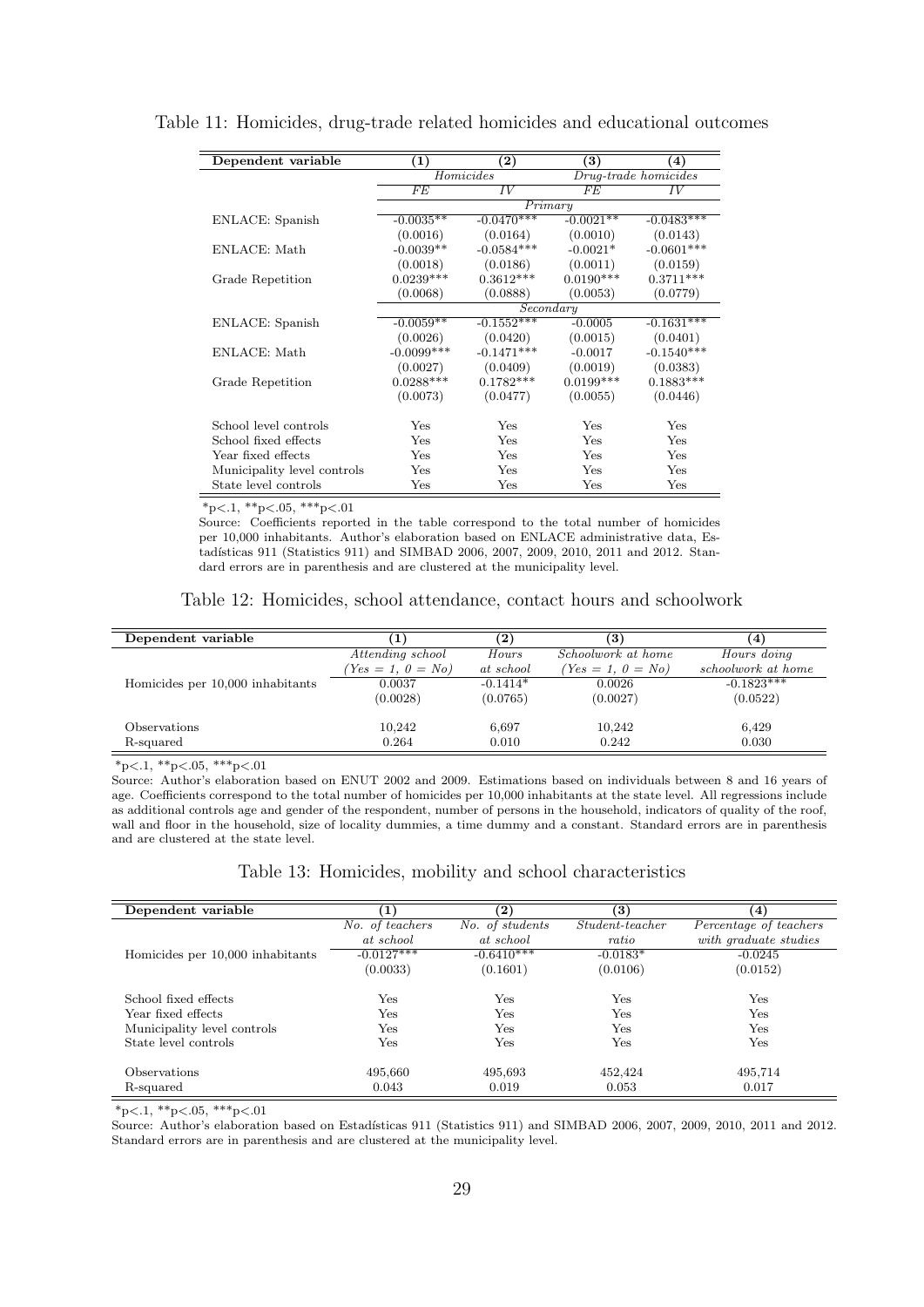<span id="page-29-0"></span>

Figure 1: Homicides per 100,000 inhabitants in Mexico, 2002-2012

Source: Author's elaboration based on SIMBAD and CNS.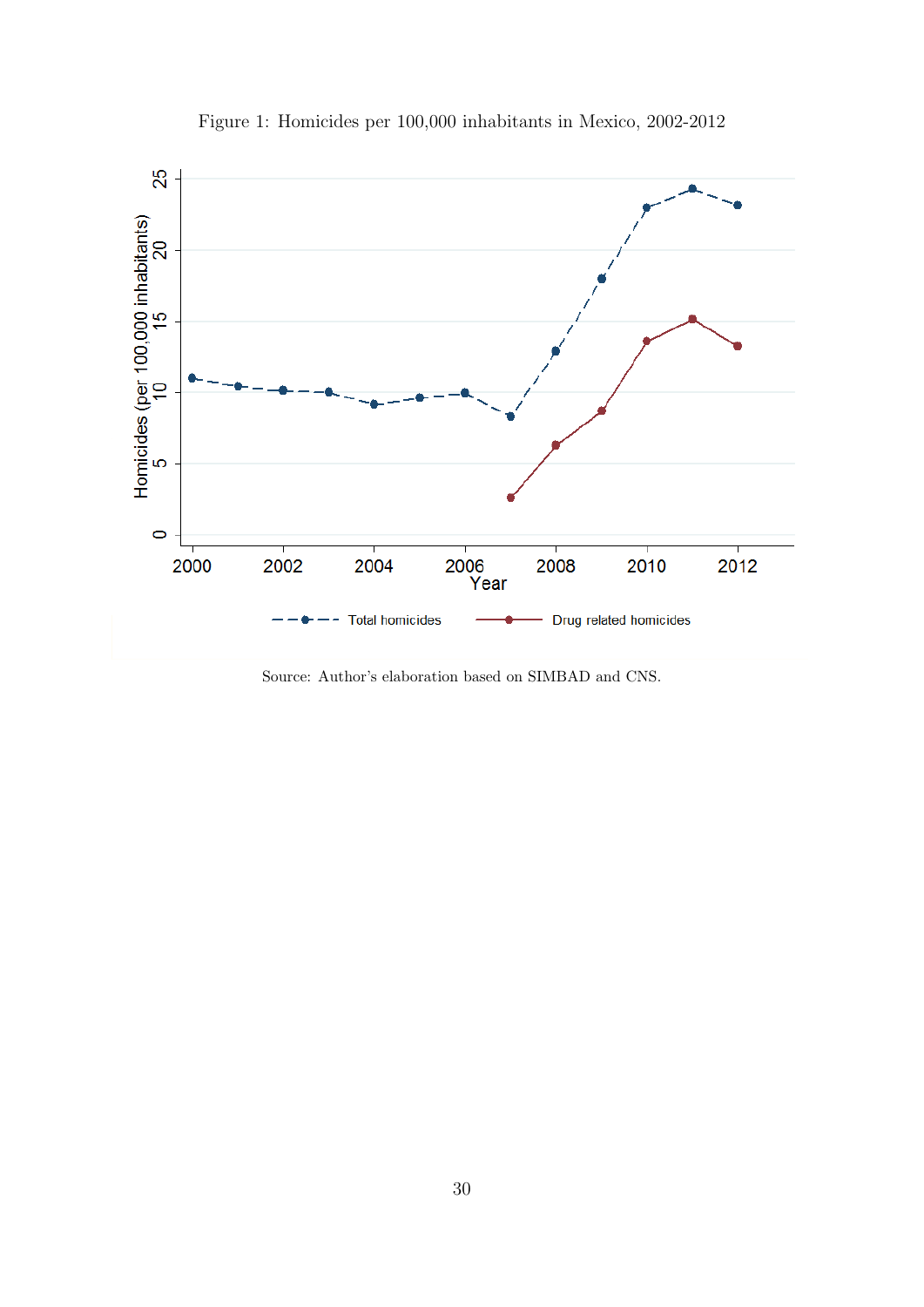

<span id="page-30-0"></span>Figure 2: Homicides per 100,000 inhabitants by Municipality Figure 2: Homicides per 100,000 inhabitants by Municipality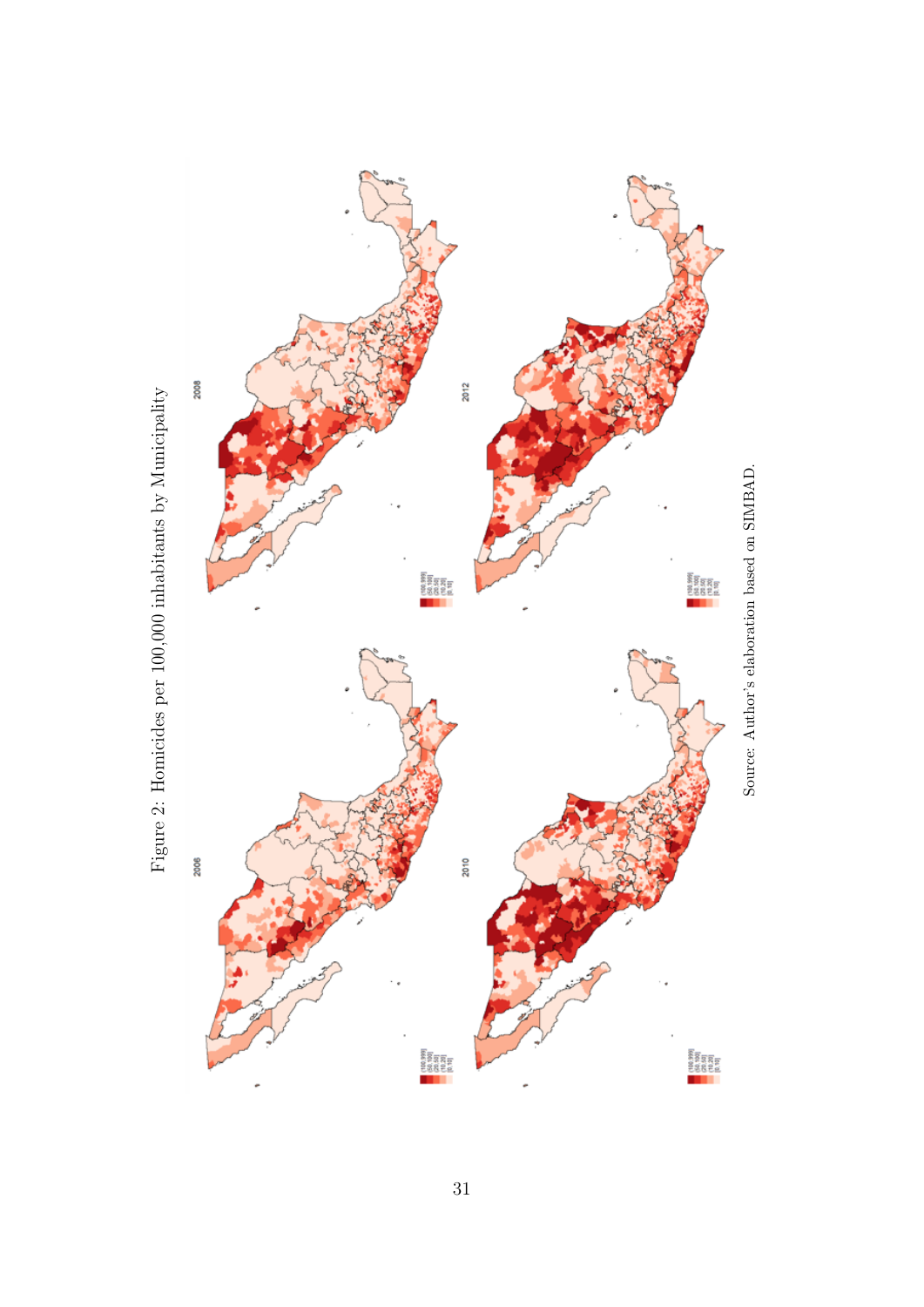## Appendix

<span id="page-31-0"></span>

| Dependent variable:         | (1)           | $\bf (2)$   | 3)          | $\left( 4\right)$ |  |
|-----------------------------|---------------|-------------|-------------|-------------------|--|
|                             | Academic Year | 6 months    | 3 months    | Week              |  |
|                             | Primary       |             |             |                   |  |
| Grade repetition            | $0.0357***$   | $0.0406***$ | $0.0591***$ | $0.1433***$       |  |
|                             | (0.0082)      | (0.0112)    | (0.0165)    | (0.0529)          |  |
|                             | Secondary     |             |             |                   |  |
| Grade repetition            | $0.0326***$   | $0.0464***$ | $0.0715***$ | $0.1852***$       |  |
|                             | (0.0099)      | (0.0137)    | (0.0212)    | (0.0462)          |  |
| School level controls       | Yes           | Yes         | Yes         | Yes               |  |
| School fixed effects        | Yes           | Yes         | Yes         | Yes               |  |
| Year fixed effects          | Yes           | Yes         | Yes         | Yes               |  |
| Municipality level controls | Yes           | Yes         | Yes         | Yes               |  |
| State level controls        | Yes           | Yes         | Yes         | Yes               |  |

## Table A.1: Homicides and grade repetition. Different effects by time

 $\frac{1}{\sqrt{\frac{1}{2}p\cdot(1, \sqrt[3]{p}\cdot(0, 0, 0))}}$  \*\*\*p<.01

Source: Coefficients reported in the table correspond to the total number of homicides per 10,000 inhabitants. Grade failure rate is measured on a scale from 0 to 100. Author's elaboration based on ENLACE administrative data, Estadísticas 911 (Statistics 911) and SIMBAD 2006, 2007, 2009, 2010, 2011 and 2012. Standard errors are in parenthesis and are clustered at the municipality level.

<span id="page-31-1"></span>Table A.2: Homicides and grade repetition. Spillover effects

| Homicides ocurring:                | (1)         | $\bf (2)$   |
|------------------------------------|-------------|-------------|
|                                    | Primary     | Secondary   |
| In Municipality                    | $0.0282***$ | $0.0268***$ |
|                                    | (0.0070)    | (0.0082)    |
| Outside Municipality, 20 km radius | 0.0005      | $0.0019***$ |
|                                    | (0.0005)    | (0.0007)    |
| Outside Municipality, 30 km radius | 0.0003      | $0.0012***$ |
|                                    | (0.0005)    | (0.0004)    |
| Outside Municipality, 40 km radius | $0.0006*$   | $0.0007**$  |
|                                    | (0.0003)    | (0.0004)    |
|                                    |             |             |
| School level controls              | Yes         | Yes         |
| School fixed effects               | Yes         | Yes         |
| Year fixed effects                 | Yes         | Yes         |
| Municipality level controls        | Yes         | <b>Yes</b>  |
| State level controls               | Yes         | Yes         |

 $*p<.1$ ,  $*p<.05$ ,  $***p<.01$ 

Source: Coefficients reported in the table correspond to the total number of homicides per 10,000 inhabitants. Grade failure rate is measured on a scale from 0 to 100. Author's elaboration based on ENLACE administrative data, Estadísticas 911 (Statistics 911) and SIMBAD 2006, 2007, 2009, 2010, 2011 and 2012. Standard errors are in parenthesis and are clustered at the municipality level.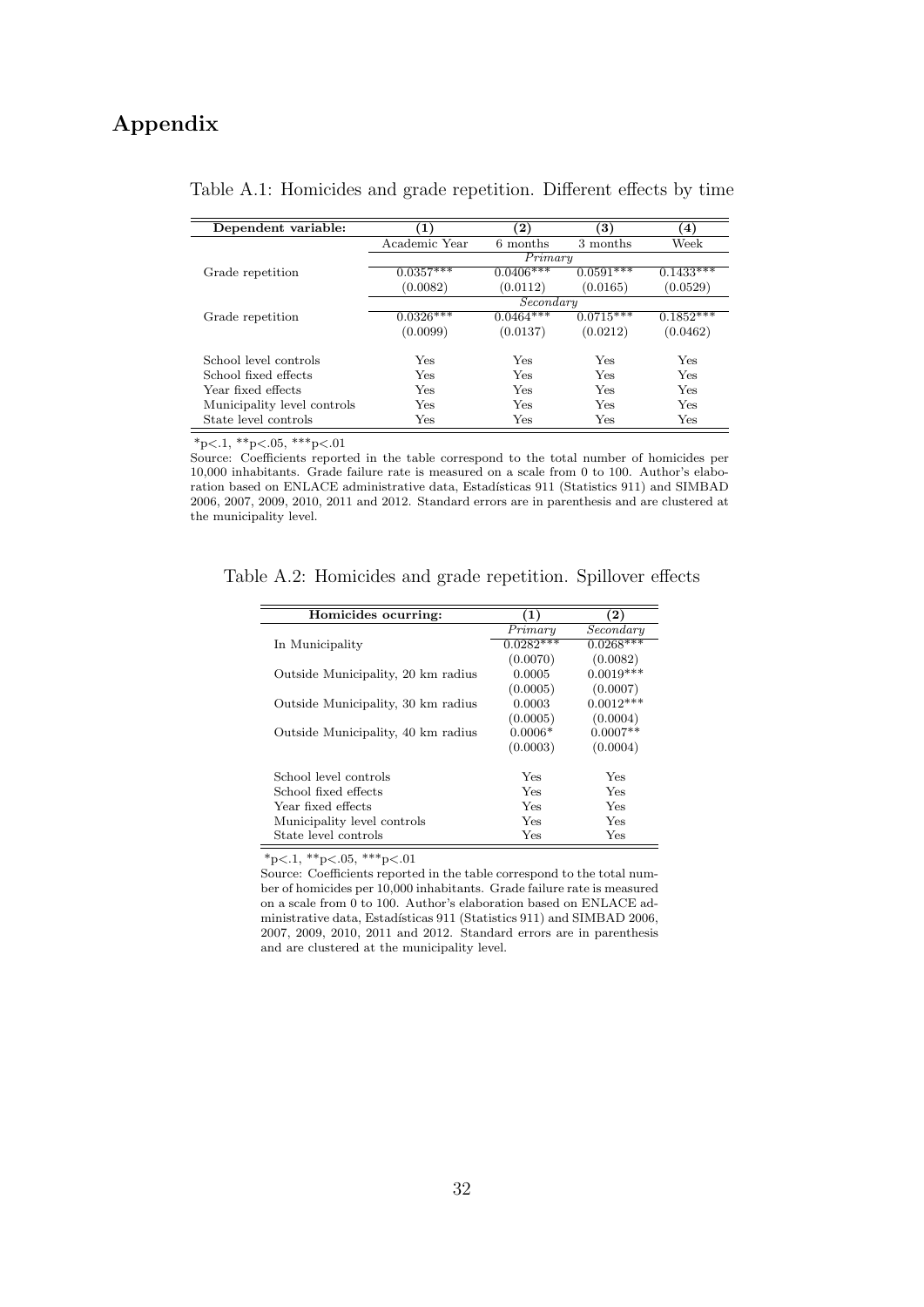<span id="page-32-0"></span>